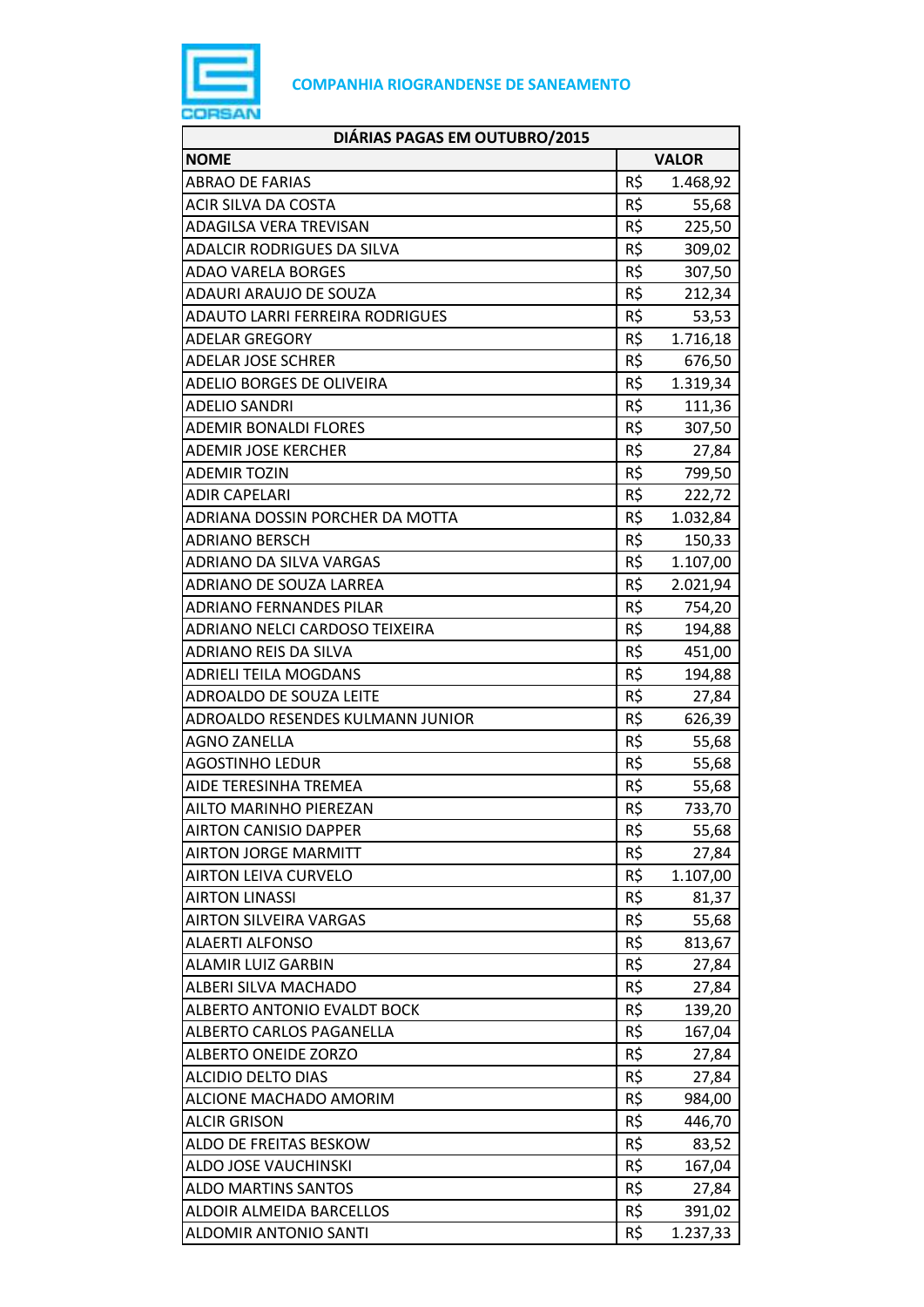| <b>ALESANDRO SILVA TAVARES</b>                    | R\$ | 250,56   |
|---------------------------------------------------|-----|----------|
| ALESSANDRA LOPES WEINERT                          | R\$ | 184,50   |
| <b>ALESSANDRO LOPES</b>                           | R\$ | 526,16   |
| <b>ALESSANDRO LOPES</b>                           | R\$ | 139,20   |
| ALESSANDRO LUIZ MACHADO GAUTERIO                  | R\$ | 96,42    |
| ALESSANDRO QUEIROZ LENCINA                        | R\$ | 27,84    |
| ALEX BENEVENUTO SILVEIRA                          | R\$ | 2,82     |
| <b>ALEX DOBLER</b>                                | R\$ | 61,50    |
| <b>ALEX SANDRI DOS SANTOS</b>                     | R\$ | 2.583,00 |
| ALEX SANDRO DIAS CASTRO                           | R\$ | 916,68   |
| ALEXANDER RUAN BAIERLE                            | R\$ | 83,52    |
| ALEXANDRA CRUZ VASCONCELLOS                       | R\$ | 375,83   |
| ALEXANDRA LUZZATTO                                | R\$ | 526,16   |
| ALEXANDRE ABEL KUNZLER                            | R\$ | 278,40   |
| ALEXANDRE ANTONIO THIEL WALL                      | R\$ | 335,34   |
| ALEXANDRE BOURSCHEIDT GABRIEL                     | R\$ | 27,84    |
| ALEXANDRE DE SOUZA GONZALVES                      | R\$ | 79,22    |
| <b>ALEXANDRE DOS REIS</b>                         | R\$ | 328,50   |
| ALEXANDRE EDUARDO KRAMER                          | R\$ | 27,84    |
| ALEXANDRE FARIAS DA ROSA                          | R\$ | 83,52    |
| ALEXANDRE FERREIRA TOLFO                          | R\$ | 1.107,00 |
| ALEXANDRE MADEIRA CALVETTI                        | R\$ | 55,68    |
| ALEXANDRE MARCELO ANDRIOLA DA SILVA               | R\$ | 179,83   |
| ALEXANDRE MARQUES DA SILVA                        | R\$ | 389,76   |
| <b>ALEXANDRE MIETH DOS SANTOS</b>                 | R\$ | 2.091,00 |
| ALEXANDRE SILVA PRESTES SOUZA                     | R\$ | 225,50   |
| ALEXANDRE SOKOLOV                                 | R\$ | 528,96   |
| ALEXANDRE SOUZA SCHNEID                           | R\$ | 253,34   |
| <b>ALEXANDRE VINICIUS MURUSSI</b>                 | R\$ | 27,84    |
| ALEXANDRO ANTONIO MARCON                          | R\$ | 27,84    |
| ALEXSANDRO MASSERON MARTINS                       | R\$ | 184,50   |
| ALHESTERTOLINO DOS SANTOS OLIVEIRA                | R\$ | 671,69   |
| ALICE BERGER DE LIMA                              | R\$ | 27,84    |
| ALIDA LETICIA ROCHA VAN DER MAAT                  | R\$ | 492,00   |
| ALINE AZEREDO GONDALVES                           | R\$ | 178,17   |
| <b>ALINE DIETRICH</b>                             | R\$ | 528,96   |
| <b>ALINE GARTNER</b>                              | R\$ | 278,40   |
| ALINE JACONDINO RIBEIRO                           | R\$ | 861,00   |
| ALINE MACHADO LIMA                                | R\$ | 2,82     |
| ALINE SCHERER DE ALVES                            | R\$ | 27,84    |
| <b>ALIONSO DE PAULA ALVES</b>                     | R\$ | 194,88   |
| <b>ALISON FAO HOFART</b>                          | R\$ | 225,50   |
| ALLAN DROESCHER FERREIRA                          | R\$ | 779,52   |
| ALMIR JOSE LUDWIG OSMARI                          | R\$ | 53,53    |
| <b>ALMIRO FERNANDES PORTO</b>                     | R\$ | 27,84    |
| ALOIR LUIZ GOMES FILHO                            | R\$ | 111,36   |
| <b>ALTEMIR PAULO FINGER</b>                       | R\$ | 111,36   |
| ALVARINO LIMA PEREIRA                             | R\$ | 139,20   |
| <b>ALVARO AUGUSTO STEFFEN TORRES</b>              | R\$ | 25,69    |
| <b>ALVARO LEITE FERNANDES</b>                     | R\$ |          |
| <b>ALVORINO SIMON</b>                             | R\$ | 1.329,72 |
| AMANDA MARTINS MAFASSIOLLI                        | R\$ | 1.476,00 |
|                                                   | R\$ | 225,50   |
| <b>AMANDA TROVO</b><br>ANA CAROLINA ABI RODRIGUES | R\$ | 55,68    |
|                                                   |     | 375,83   |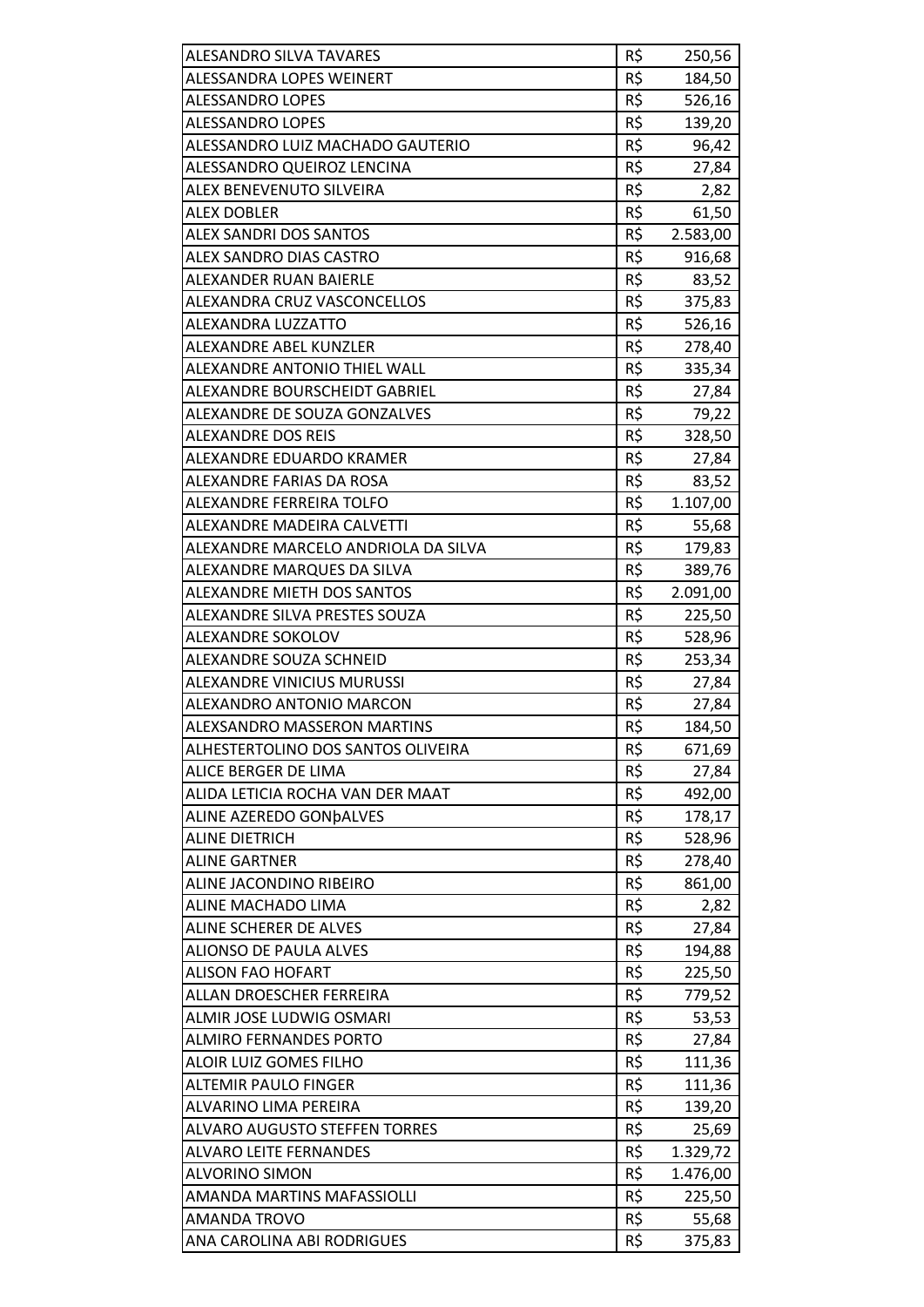| ANA CRISTINA BIELOHOUBEK CARNIEL   | R\$ | 55,68    |
|------------------------------------|-----|----------|
| ANA JULIA MULLER                   | R\$ | 27,84    |
| ANA LUCIA DUTRA DE OLIVEIRA        | R\$ | 139,20   |
| ANA MARIA MERLOTTI CAVALCANTI      | R\$ | 1.038,57 |
| ANA MARIA PRESTES BRUM DA SILVEIRA | R\$ | 526,16   |
| ANA MARILIGE CORNELI               | R\$ | 804,06   |
| ANA PAULA BENETTI PACHECO          | R\$ | 2.583,00 |
| ANA PAULA MACEDO                   | R\$ | 1.268,44 |
| <b>ANACLETO SOLETTI</b>            | R\$ | 111,36   |
| <b>ANDERSON BARBOZA GOMES</b>      | R\$ | 111,36   |
| ANDERSON BORIN DOS SANTOS          | R\$ | 450,99   |
| ANDERSON FIEGENBAUM MALLMANN       | R\$ | 27,84    |
| ANDERSON ISMAEL CYGAINSKI          | R\$ | 55,68    |
| ANDERSON MEDINA FONSECA            | R\$ | 83,52    |
| <b>ANDRE ALVES MACHADO</b>         | R\$ | 278,40   |
| <b>ANDRE ANTONIO BRANDELLI</b>     | R\$ | 490,74   |
| ANDRE BELTRAO FINAMOR              | R\$ | 55,68    |
| ANDRE DA MOTTA MONTAGNER           | R\$ | 27,84    |
| ANDRE DA SILVA FERREIRA            | R\$ | 27,84    |
| ANDRE DA SILVA MACEDO              | R\$ | 307,50   |
| ANDRE DE MATOS BRANCO              | R\$ | 738,00   |
| <b>ANDRE GUTTERRES BORGES</b>      | R\$ | 445,44   |
| ANDRE IVAN DE AVILA                | R\$ | 27,84    |
| ANDRE LIMA DE LIMA                 | R\$ | 27,84    |
| ANDRE LUIS DA SILVA OLIVEIRA       | R\$ | 1.537,50 |
| ANDRE LUIS DE CAMPOS               | R\$ | 167,04   |
| <b>ANDRE LUIS HECK</b>             | R\$ | 3.198,00 |
| ANDRE LUIZ DE SOUZA VARGAS         | R\$ | 27,84    |
| ANDRE NOETZOLD SCHEFFER            | R\$ | 922,50   |
| <b>ANDRE VIANA</b>                 | R\$ | 167,04   |
| ANDREA DE ARAUJO BORGES            | R\$ | 1.414,50 |
| ANDREA REGINA DOS SANTOS           | R\$ | 307,50   |
| ANDREA VIDAL DOS ANJOS             | R\$ | 512,48   |
| ANDREI MOREIRA VASSALLI            | R\$ | 55,68    |
| <b>ANDREIA BARROS DOS SANTOS</b>   | R\$ | 27,84    |
| ANDREIA MEDIANEIRA MARIN LORO      | R\$ | 268,02   |
| ANDREIA VARGAS DOS SANTOS          | R\$ | 704,33   |
| ANDREY REICHELT AZAMBUJA           | R\$ | 501,12   |
| ANDRIGO JAMUR DA SILVA             | R\$ | 640,32   |
| ANELISE MAGALHAES DA FE            | R\$ | 27,84    |
| ANGELA BEATRIZ DE SOUZA STORCH     | R\$ | 225,50   |
| ANGELA COCIO MARTINS               | R\$ | 27,84    |
| ANGELA KERN FRIZON                 | R\$ | 307,50   |
| ANGELITA PINHEIRO ROSA             | R\$ | 2,82     |
| <b>ANGELO FANTONI</b>              | R\$ | 1.124,21 |
| ANGELO JOSE DALLAGNOL              | R\$ | 250,56   |
| ANGELO PILAR ARAUJO MACHADO        | R\$ | 281,18   |
| <b>ANGELO SCHWARZ</b>              | R\$ | 2.091,00 |
| <b>ANTONINHO AGLIARDI</b>          | R\$ | 27,84    |
| ANTONIO AUGUSTO RIBAS DE FREITAS   | R\$ | 553,50   |
| ANTONIO CARLOS CARATI GENERALI     | R\$ | 83,52    |
| ANTONIO CARLOS DE BORBA            | R\$ | 612,48   |
| <b>ANTONIO CARLOS DE MORAIS</b>    | R\$ | 1.476,00 |
| <b>ANTONIO CARLOS DE QUEIROZ</b>   | R\$ | 27,84    |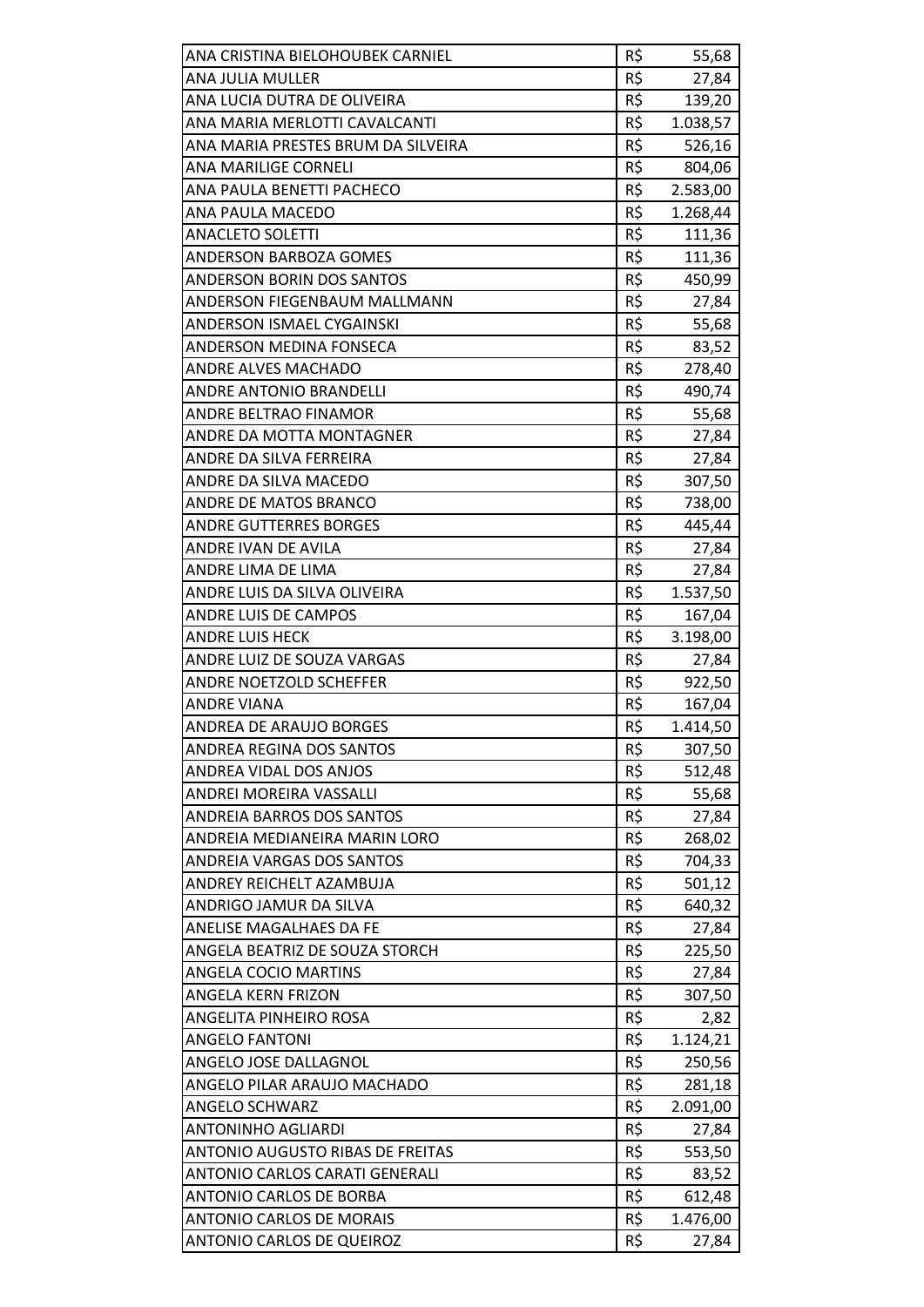| ANTONIO CARLOS PINTO DA SILVA         | R\$ | 184,50   |
|---------------------------------------|-----|----------|
| <b>ANTONIO CARLOS VULFE NOTZOLD</b>   | R\$ | 27,84    |
| <b>ANTONIO GIBRAIL DE CARNEIRO</b>    | R\$ | 335,34   |
| <b>ANTONIO GOMES</b>                  | R\$ | 488,14   |
| <b>ANTONIO HENRIQUE SCHOMMER</b>      | R\$ | 27,84    |
| ANTONIO LUIZ NOGUEIRA JUNIOR          | R\$ | 445,44   |
| ANTONIO LUIZ RODRIGUES DE ALMEIDA     | R\$ | 27,84    |
| <b>ANTONIO MARCOS DEMOLINER</b>       | R\$ | 194,88   |
| <b>ANTONIO MARCOS PAGANI DUARTE</b>   | R\$ | 55,68    |
| <b>ANTONIO PIVETTA</b>                | R\$ | 946,56   |
| ANTONIO RICARDO DE OLIVEIRA RODRIGUES | R\$ | 1.537,50 |
| ANTONIO ROBERTO DIAS LESSA            | R\$ | 27,84    |
| ANTONIO VALMIR COSTA DA SILVA         | R\$ | 55,68    |
| ARAMIS GONCALVES DELFINO FILHO        | R\$ | 268,02   |
| <b>ARGEMIRO GALVES</b>                | R\$ | 83,52    |
| ARIOVALDO DAROIT                      | R\$ | 418,86   |
| <b>ARMIN NERI HAUPT</b>               | R\$ | 55,68    |
| ARNILDO ROGERIO DE CAMPOS FANTONI     | R\$ | 27,84    |
| ARNOLDO JOSUE DA ROSA WEBER           | R\$ | 944,52   |
| <b>ARTUR FERNANDO PEREIRA</b>         | R\$ | 27,84    |
| ARTUR ROBERTO MELLO PEREIRA           | R\$ | 55,68    |
| ARY SA DE FIGUEIREDO                  | R\$ | 55,68    |
| <b>AUDREI RIBEIRO</b>                 | R\$ | 27,84    |
| <b>AURIO VIANA</b>                    | R\$ | 640,32   |
| BARBARA CRISTINA BUHL POTT            | R\$ | 55,68    |
| BELCHIOR ANDREI CALEGARI              | R\$ | 83,52    |
| <b>BRAULIO ROSA LE+O</b>              | R\$ | 585,90   |
| <b>BRUNA HELLER DUTRA</b>             | R\$ | 307,50   |
| <b>BRUNA OLIVEIRA GOMES</b>           | R\$ | 85,67    |
| <b>BRUNA STANGHERLIN OLIVEIRA</b>     | R\$ | 184,50   |
| <b>BRUNO BARBOSA BARRETO</b>          | R\$ | 27,84    |
| <b>BRUNO DOS SANTOS BRAUN</b>         | R\$ | 2.258,04 |
| <b>BRUNO FOGLIATTO MARIOT</b>         | R\$ | 334,08   |
| <b>BRUNO GONÃALVES DE OLIVEIRA</b>    | R\$ | 83,52    |
| <b>BRUNO RAFAEL SCHMITZ</b>           | R\$ | 55,68    |
| <b>BRUNO RODRIGUES TAVARES</b>        | R\$ | 83,52    |
| <b>CAETANA VENTER</b>                 | R\$ | 445,44   |
| CANDIDO ERLI ROCHA LIMA               | R\$ | 111,36   |
| CARINA ROSANI DOLFINI KOCH            | R\$ | 83,52    |
| CARLA DE LIMA VASQUES                 | R\$ | 184,50   |
| <b>CARLA FEISTAUER</b>                | R\$ | 27,84    |
| <b>CARLA GRIEBELER</b>                | R\$ | 526,16   |
| CARLOS ADROVANE CHARAO JOBIM          | R\$ | 55,68    |
| CARLOS AGOSTINHO G SIQUEIRA           | R\$ | 1.436,52 |
| <b>CARLOS ALBERTO ALVES</b>           | R\$ | 83,52    |
| <b>CARLOS ALBERTO ALVES</b>           | R\$ | 306,24   |
| CARLOS ALBERTO AZEVEDO DE NEQUE       | R\$ | 194,88   |
| CARLOS ALBERTO BERTUOL MACHADO        | R\$ | 27,84    |
| <b>CARLOS ALBERTO CARON</b>           | R\$ | 335,34   |
| CARLOS ALBERTO GOMES DA SILVA         | R\$ | 122,11   |
| CARLOS ALBERTO ROSBACK AMERICO        | R\$ | 27,84    |
| <b>CARLOS ALBERTO SOARES ANTUNES</b>  | R\$ | 916,68   |
| CARLOS ALBERTO VIEIRA BRAGA           | R\$ | 307,50   |
| CARLOS ALEXANDRE PEREIRA DOS SANTOS   | R\$ | 27,84    |
|                                       |     |          |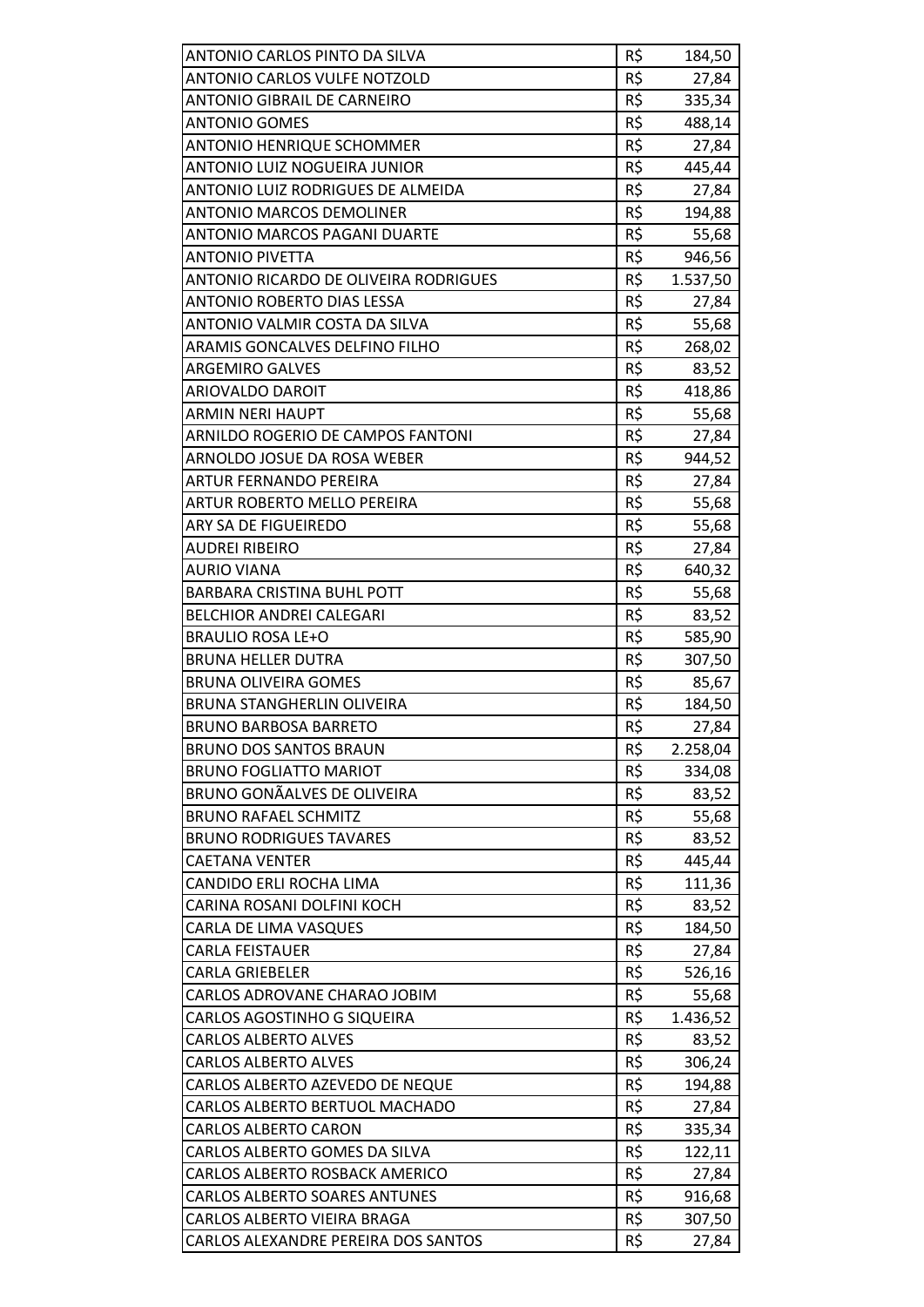| <b>CARLOS ALVIN HEINE</b>               | R\$ | 27,84    |
|-----------------------------------------|-----|----------|
| CARLOS ANTONIO SCHNEIDER DA SILVA       | R\$ | 83,52    |
| CARLOS AUGUSTO WALLAU DE JESUS          | R\$ | 1.906,50 |
| CARLOS BENJAMIN DE MACEDO COSTA         | R\$ | 2.091,00 |
| <b>CARLOS BIBIANO DALLA NORA BORGES</b> | R\$ | 27,84    |
| <b>CARLOS EDUARDO BARBOSA</b>           | R\$ | 363,18   |
| CARLOS EDUARDO DE MELLO                 | R\$ | 83,52    |
| <b>CARLOS ESTEVAN GUEX</b>              | R\$ | 184,50   |
| CARLOS EUGENIO SCALCO DE FRAGA          | R\$ | 83,52    |
| <b>CARLOS FERNANDO JUNG</b>             | R\$ | 83,52    |
| CARLOS GIOVANE OLIVEIRA PASSINATO       | R\$ | 2.214,00 |
| <b>CARLOS MOISES DA SILVA FLORES</b>    | R\$ | 139,20   |
| <b>CARLOS REINALDO FREITAS LEAO</b>     | R\$ | 307,50   |
| <b>CARLOS RENAN MENDES</b>              | R\$ | 751,66   |
| CARLOS ROBERTO AMARAL DOS SANTOS        | R\$ | 123,00   |
| CAROLINA SILVEIRA REQUEL                | R\$ | 27,84    |
| <b>CAROLINE GEHRKE</b>                  | R\$ | 676,50   |
| <b>CASSIANO CAMERA</b>                  | R\$ | 2.036,33 |
| <b>CASSIANO DAL PONTE</b>               | R\$ | 389,76   |
| <b>CASSIANO VINICIUS ZANARDI</b>        | R\$ | 194,88   |
| <b>CASSIO CHAVES BERTOLDO</b>           | R\$ | 1.537,50 |
| CASSIO LEONEL PEIXOTO DE CARVALHO       | R\$ |          |
| CAU- EVANGELHO PINHEIRO                 | R\$ | 55,68    |
| CECILIA STRZYKALSKA FONSECA             | R\$ | 55,68    |
|                                         | R\$ | 55,68    |
| <b>CELSO DONATO</b>                     |     | 139,20   |
| <b>CELSO ENGEL</b>                      | R\$ | 922,50   |
| <b>CELSO GNOATTO</b>                    | R\$ | 225,50   |
| CELSO LUCIANO LYRIO DA SILVA            | R\$ | 111,36   |
| <b>CELSO ROBERTO JACOBSEN GRANDO</b>    | R\$ | 55,68    |
| CESAR JOSE PEREIRA DA SILVA             | R\$ | 27,84    |
| <b>CESAR LUIS BONNEBERGER</b>           | R\$ | 584,64   |
| <b>CESAR SALVETTI</b>                   | R\$ | 27,84    |
| <b>CESAR TORRES DE SOUZA</b>            | R\$ | 55,68    |
| CEZAR RIOPARDENSE DO NASCIMENTO         | R\$ | 55,68    |
| CHARLENE CRISTINA DOS SANTOS SILVEIRA   | R\$ | 306,24   |
| <b>CHARLES IVAIR JONER</b>              | R\$ | 323,70   |
| CHARLES JOOO SCHAEFER                   | R\$ | 307,50   |
| <b>CHARLINE BRIGO</b>                   | R\$ | 375,83   |
| CHEILA BATISTA DA ROSA                  | R\$ | 27,84    |
| <b>CILDO MARCOS VONTROBA</b>            | R\$ | 1.414,50 |
| <b>CINTIA PROTZEN FONSECA</b>           | R\$ | 3.259,50 |
| CIRINEU ATTILIO ZUCHETTO                | R\$ | 562,36   |
| <b>CLAILTON ROGERIO SEGER</b>           | R\$ | 55,68    |
| <b>CLAIRTON CAMINI</b>                  | R\$ | 1.571,42 |
| <b>CLAIRTON VIDI</b>                    | R\$ | 240,18   |
| <b>CLAITO ALMEIDA DORNELES</b>          | R\$ | 55,68    |
| <b>CLAITON ADRIANI DORNELES FORTUNA</b> | R\$ | 861,00   |
| CLARA DELAMARINA DE MORAES MICHELON     | R\$ | 335,34   |
| <b>CLARISE PRILL KUTTI</b>              | R\$ | 27,84    |
| <b>CLARISSE CARDOSO CENTENO</b>         | R\$ | 361,92   |
| CLAUDIA FERNANDA RODRIGUES PINHEIRO     | R\$ | 27,84    |
| CLAUDIA MARIA ACOSTA                    | R\$ | 407,22   |
| CLAUDIA SILVEIRA DE OLIVEIRA            | R\$ | 1.175,33 |
| CLAUDINEI SOUZA DE LIMA                 | R\$ | 55,68    |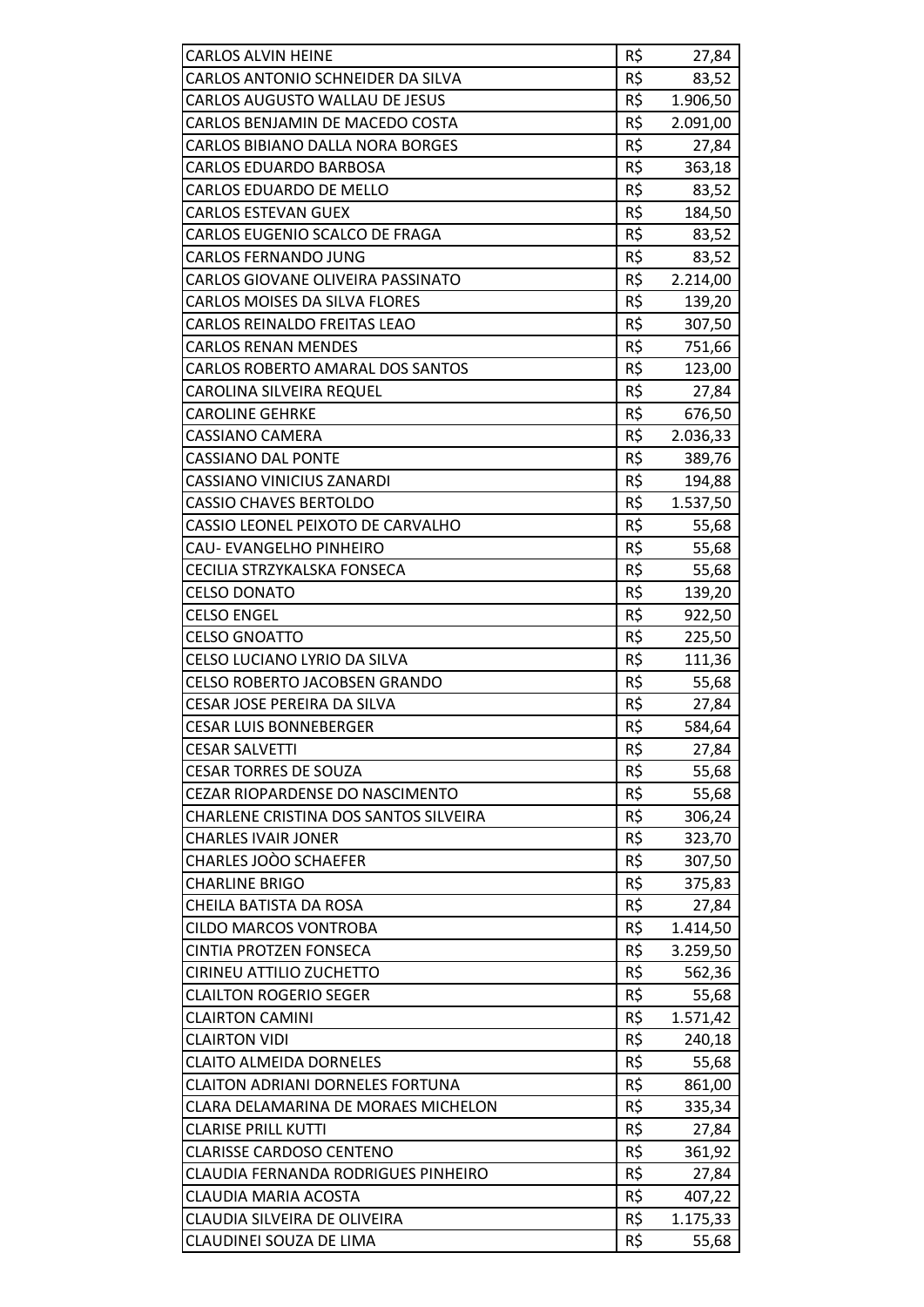| <b>CLAUDIO CARVALHO NUNES</b>        | R\$ | 528,96   |
|--------------------------------------|-----|----------|
| <b>CLAUDIO EMILIO IBAIRROS LIMA</b>  | R\$ | 2.214,00 |
| <b>CLAUDIO FERRETO</b>               | R\$ | 55,68    |
| <b>CLAUDIO KLEIN</b>                 | R\$ | 456,19   |
| CLAUDIOMIRO FERREIRA DA SILVA        | R\$ | 1.698,24 |
| <b>CLAUDIOMIRO PEDROSO DE BASTOS</b> | R\$ | 55,68    |
| <b>CLAUDIR LUIZ ALVES</b>            | R\$ | 250,56   |
| <b>CLAUREA GUERREIRO MACHADO</b>     | R\$ | 418,86   |
| <b>CLAUSIR MIGUEL ALVES</b>          | R\$ | 83,52    |
| <b>CLEBER AURELIO MACHADO</b>        | R\$ | 553,50   |
| CLEBER DIAS DE OLIVEIRA AMARAL       | R\$ | 55,68    |
| <b>CLEBER MAZIERO</b>                | R\$ | 1.442,34 |
| <b>CLECIO RAFAEL DE PARIS</b>        | R\$ | 391,02   |
| <b>CLEDER BARBIERI</b>               | R\$ | 55,68    |
| <b>CLEDER BLANCO DA CUNHA</b>        | R\$ | 27,84    |
| <b>CLEDER LISBOA</b>                 | R\$ | 375,83   |
| <b>CLEIMAR ROGERIO PRESOTTO</b>      | R\$ | 25,69    |
| <b>CLEITON BERNSMULLER NUNES</b>     | R\$ | 1.517,26 |
| <b>CLEITON DA SILVA MACHADO</b>      | R\$ | 111,36   |
| <b>CLEMENTE DE CARLI</b>             | R\$ | 55,68    |
| <b>CLEMIR ANTONIO MORAS</b>          | R\$ | 278,40   |
| <b>CLEO BORGES DA SILVA</b>          | R\$ | 27,84    |
| <b>CLEO PEREIRA MACHADO</b>          | R\$ | 369,00   |
| <b>CLEOCIR BARBIERI</b>              | R\$ | 27,84    |
| <b>CLEOCIR CARLOS VONTROBA</b>       | R\$ | 27,84    |
| <b>CLEOMAR LUIS STEFANELLO</b>       | R\$ | 55,68    |
| <b>CLEOMAR MARINO POLESSO</b>        | R\$ | 27,84    |
| <b>CLEOMAR PEDRO MACHIAVELLI</b>     | R\$ | 253,34   |
| <b>CLERIO BARBOSA DE OLIVEIRA</b>    | R\$ | 167,04   |
| <b>CLESIO CARDOSO DOS SANTOS</b>     | R\$ | 43,00    |
| <b>CLEZIO GABRIEL DA S SALDANHA</b>  | R\$ | 922,50   |
| <b>CRISTIAN BRUM HERBSTRITH</b>      | R\$ | 72,84    |
| <b>CRISTIAN ROSA DE FREITAS</b>      | R\$ | 83,52    |
| <b>CRISTIAN ZINI</b>                 | R\$ | 83,52    |
| <b>CRISTIANE PEREIRA RODRIGUES</b>   | R\$ | 55,68    |
| CRISTIANO BESSAUER DA SILVA          | R\$ | 55,68    |
| <b>CRISTIANO COCHLAR DE MATOS</b>    | R\$ | 111,36   |
| CRISTIANO DE OLIVEIRA DOICO          | R\$ | 1.968,00 |
| <b>CRISTIANO GOULART OLIVEIRA</b>    | R\$ | 1.291,50 |
| <b>CRISTIANO GROSS JUSTIN</b>        | R\$ | 27,84    |
| CRISTIANO LINO DE CARVALHO SEGUETTO  | R\$ | 553,50   |
| <b>CRISTIANO LUIS SCHMIDT</b>        | R\$ | 206,52   |
| <b>CRISTIANO NUNES DE NEQUE</b>      | R\$ | 27,84    |
| <b>CRISTINA FINAMOR FROTA</b>        | R\$ | 184,50   |
| DAGOBERTO SILVEIRA DA SILVA          | R\$ | 556,80   |
| DAILO DALLA VECCHIA                  | R\$ | 391,02   |
| DALTRO BATISTA QUEVEDO MORELLE       | R\$ |          |
| DANIEL ANDRADES DE FRAGA             | R\$ | 55,68    |
| DANIEL CIRINO VIEIRA                 | R\$ | 2,82     |
|                                      | R\$ | 55,68    |
| DANIEL DA ROCHA GARCIA               | R\$ | 222,72   |
| DANIEL DE OLIVEIRA ARIM              | R\$ | 430,50   |
| DANIEL FARIAS JACINTO                |     | 430,50   |
| DANIEL FOLLMANN                      | R\$ | 167,04   |
| DANIEL HENRIQUE DILKIN               | R\$ | 340,42   |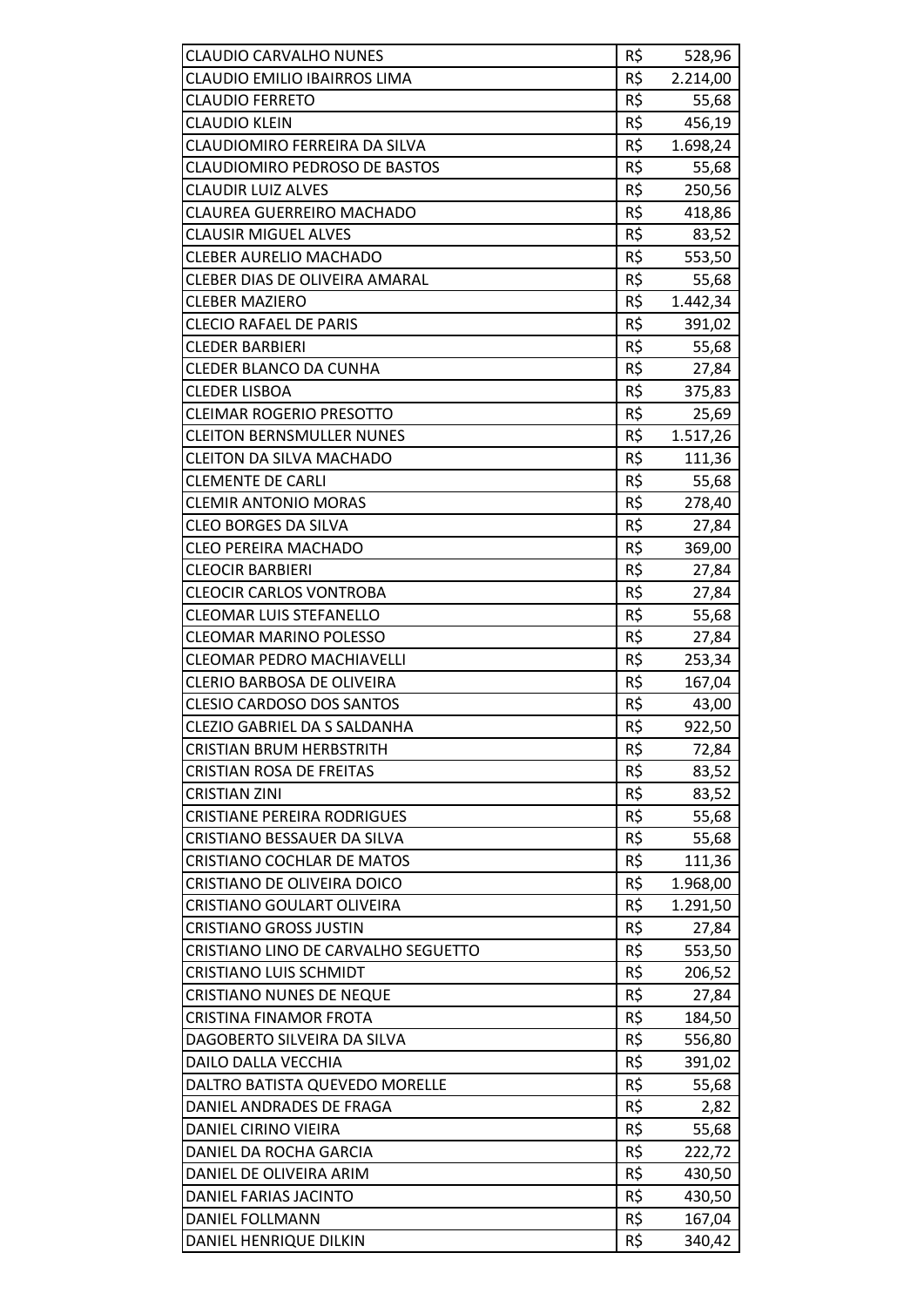| DANIEL HENRIQUE STEFFENS COSTA<br>DANIEL KLIMUK DA SILVA | R\$<br>R\$ | 295,86             |
|----------------------------------------------------------|------------|--------------------|
| DANIEL LEMOS DOS SANTOS                                  | R\$        | 55,68<br>27,84     |
| <b>DANIEL LINCK</b>                                      | R\$        | 225,50             |
| DANIEL LUIS DE SOUZA                                     | R\$        | 27,84              |
| DANIEL PIOVESAN ULIANA                                   | R\$        |                    |
| DANIEL ROCHA STEFFENS                                    | R\$        | 240,18<br>184,50   |
| DANIEL VITORIA PINHEIRO                                  | R\$        | 27,84              |
| DANIELA DA SILVA TAVARES                                 | R\$        | 27,84              |
| DANIELA SILVA DE CARVALHO                                | R\$        | 779,52             |
| DANIELE DE MORAIS GONCALVES                              | R\$        |                    |
|                                                          | R\$        | 1.537,50<br>139,20 |
| DANUBIO BOBSIN                                           | R\$        |                    |
| DARI DA SILVA VARGAS                                     | R\$        | 55,68              |
| DARIO GOMES DA SILVA                                     |            | 111,36             |
| DARKLES CESAR VICARI DE MEDEIROS                         | R\$        | 27,84              |
| DARLA MACHADO COLIN                                      | R\$        | 581,34             |
| DARLAN DOS SANTOS DE OLIVEIRA                            | R\$        | 27,84              |
| <b>DAVI GREQUE LUCAS</b>                                 | R\$        | 1.353,00           |
| <b>DAVID PAULO HEPP</b>                                  | R\$        | 27,84              |
| DAYANE CRISTINA KOCHHANN CABRAL                          | R\$        | 27,84              |
| DAYNNER MACHADO FARIAS                                   | R\$        | 650,18             |
| DEBORA MARIA DOS SANTOS                                  | R\$        | 55,68              |
| <b>DEBORA SANTOS RIGHI</b>                               | R\$        | 676,50             |
| DEISE MARIA ZAWATSKI DE ALMEIDA                          | R\$        | 2,82               |
| <b>DEISE NASCIMENTO NUNES</b>                            | R\$        | 27,84              |
| DEISE PEREIRA MACHADO                                    | R\$        | 430,50             |
| DEIVID CARLO DOS SANTOS AGUIAR                           | R\$        | 55,68              |
| DEIVID WAIDE PADILHA                                     | R\$        | 27,84              |
| DELAMAR CARDOSO DA SILVA                                 | R\$        | 430,50             |
| <b>DELCIO PERIN</b>                                      | R\$        | 167,04             |
| <b>DELMAR JOSE RITTER</b>                                | R\$        | 27,84              |
| <b>DELSO FRANCISCO ZWIRTES</b>                           | R\$        | 55,68              |
| DELVAIR SCHMITT LONDERO                                  | R\$        | 27,84              |
| <b>DENILSON GUEDES</b>                                   | R\$        | 410,00             |
| <b>DENIS GONCALVES LEITE</b>                             | R\$        | 1.537,50           |
| <b>DENIZ BATISTA DE FREITAS</b>                          | R\$        | 1.353,00           |
| <b>DEONIR TADEU REIS GIL</b>                             | R\$        | 615,00             |
| DERLEI DORNELLES JACQUES                                 | R\$        | 984,00             |
| DICKSON VON M HLEN                                       | R\$        | 111,36             |
| DIEGO BRIAO DIAS                                         | R\$        | 27,84              |
| DIEGO COLOMBO SANA                                       | R\$        | 1.113,60           |
| DIEGO COSTA DA SILVA                                     | R\$        | 55,68              |
| DIEGO DA SILVA MOREIRA                                   | R\$        | 369,00             |
| DIEGO DOS REIS DAKAN                                     | R\$        | 474,54             |
| DIEGO OLIVEIRA DA SILVEIRA                               | R\$        | 212,34             |
| DIEGO RICARDO PORTO GULARTE                              | R\$        | 27,84              |
| DIEGO TICIANO DUPONT                                     | R\$        | 55,68              |
| <b>DIEGO TURCATO DUARTE</b>                              | R\$        | 708,90             |
| DIEGO VAZ PAIXAO                                         | R\$        | 861,00             |
| DIELI DORNELLES BRAGA CAMPAGNER                          | R\$        | 27,84              |
| <b>DILMAR COLISSI</b>                                    | R\$        | 445,44             |
| DILNEI EDUARDO CORREA RIBEIRO                            | R\$        | 240,18             |
| <b>DILNEI GOMES DUARTE</b>                               | R\$        | 27,84              |
| DILSON MARCIO PANICHI LOPES                              | R\$        | 55,68              |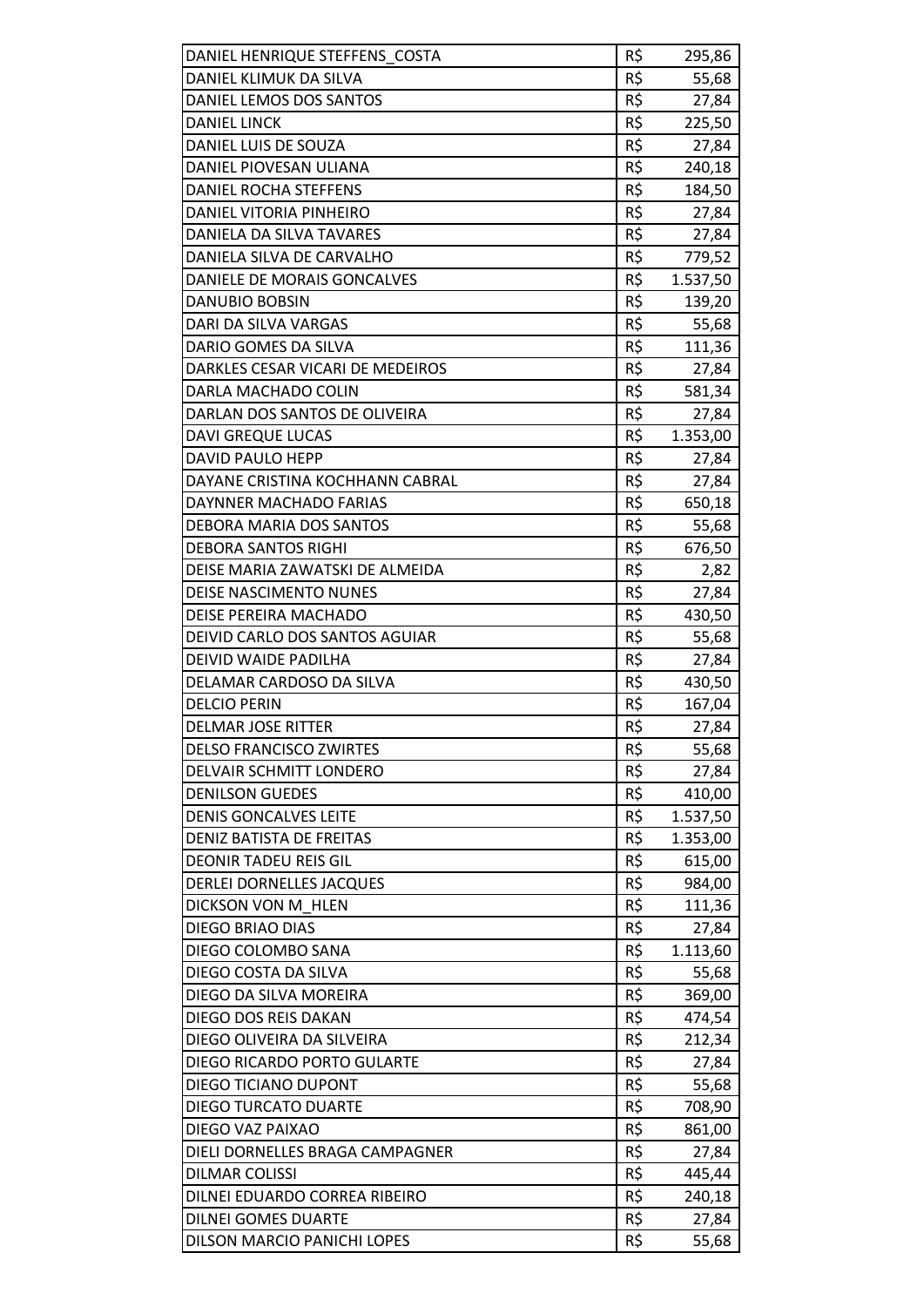| DIOGENES PRAXEDES PIMENTEL JUNIOR   | R\$ | 27,84    |
|-------------------------------------|-----|----------|
| <b>DIOGO NEVES MORAES</b>           | R\$ | 553,50   |
| <b>DIOGO NUNES DE ATHAIDES</b>      | R\$ | 1.783,50 |
| DIOGO PEREIRA DA SILVEIRA           | R\$ | 508,20   |
| <b>DIONISIO LANIUS</b>              | R\$ | 1.660,50 |
| <b>DIONISIO LUIZ RIGOTTI</b>        | R\$ | 83,52    |
| DIRCE ISABEL FELTES SCHMITT         | R\$ | 83,52    |
| <b>DIRCEU CHAVIER</b>               | R\$ | 167,04   |
| DIRCEU PORTO ALMANSA JUNIOR         | R\$ | 27,84    |
| <b>DJEISON FERNANDO STORCK</b>      | R\$ | 83,52    |
| DOMINGOS SAVIO DE FARIAS            | R\$ | 3.343,02 |
| DOUGLAS ELIAS CARVALHO              | R\$ | 1.380,81 |
| DULCAMAR ELISANDRO CONCEICAO        | R\$ | 1.913,33 |
| <b>EBER CLAITON DE SOUZA VALLES</b> | R\$ | 167,04   |
| <b>EBER SILVA RAMOS</b>             | R\$ | 4,23     |
| <b>EDELMAR DOS SANTOS TOPA</b>      | R\$ | 278,40   |
| <b>EDER LUIS PEREIRA PIRES</b>      | R\$ | 278,40   |
| <b>EDERSON ALMEIDA</b>              | R\$ | 1.045,50 |
| <b>EDILENE MARINEZ FLORES</b>       | R\$ | 83,52    |
| EDINELSON CARLOS DOS SANTOS LIMA    | R\$ | 1.995,84 |
| <b>EDISON DE MORAES</b>             | R\$ | 27,84    |
| EDISON JORGE SILVEIRA PALACIO       | R\$ | 212,34   |
| EDISON LUIS ROCHA DE CASTRO         | R\$ | 901,99   |
| EDISON NEGRAO DA SILVA              | R\$ | 55,68    |
| EDISON RICARDO DA SILVA             | R\$ | 27,84    |
| <b>EDISON UBIRAJARA RODRIGUES</b>   | R\$ | 83,52    |
| <b>EDMILSON RODRIGUES VIEGAS</b>    | R\$ | 212,34   |
| <b>EDSON BEMFICA QUILES</b>         | R\$ | 27,84    |
| <b>EDSON CAMPOS DE AVILA</b>        | R\$ | 307,50   |
| EDSON CONRADO GOLLE SAMERSLA        | R\$ | 55,68    |
| <b>EDSON DA SILVA PRESTES</b>       | R\$ | 27,84    |
| <b>EDSON FALEIRO</b>                | R\$ | 27,84    |
| <b>EDSON JARBAS DOS SANTOS</b>      | R\$ | 369,00   |
| <b>EDSON LUIZ SPECHT</b>            | R\$ | 1.045,50 |
| EDSON MARIAO OLIVEIRA PITUCO        | R\$ | 526,16   |
| <b>EDSON NESTOR EMMEL</b>           | R\$ | 637,02   |
| EDSON SILVEIRA ANTONINI             | R\$ | 1.387,16 |
| <b>EDSON TARRAGO PEREIRA</b>        | R\$ | 184,50   |
| EDU DA SILVA MARQUES                | R\$ | 501,12   |
| EDUARDO ARAUJO KUBIAKI              | R\$ | 2.829,00 |
| EDUARDO BACIGALUZ GUIMARAES         | R\$ | 751,66   |
| EDUARDO BIANCHI NETO                | R\$ | 746,86   |
| <b>EDUARDO BORBA DE LEMOS</b>       | R\$ | 861,00   |
| <b>EDUARDO CUNEGATTO</b>            | R\$ | 553,50   |
| EDUARDO FERREIRA FILHO              | R\$ | 55,68    |
| <b>EDUARDO PEREIRA ALVES</b>        | R\$ | 2.091,00 |
| EDUARDO RAMOS BORBA                 | R\$ | 222,72   |
| EDUARDO RAMOS DA SILVA              | R\$ | 307,50   |
| EDUARDO RENAN LEGUISSAMO NUNES      | R\$ | 615,00   |
| EDUARDO SILVA DOS SANTOS            | R\$ | 389,76   |
| EDUARDO VIEIRA MUNHOZ               | R\$ | 253,34   |
| <b>EDUINO HOFFERBER</b>             | R\$ | 139,20   |
| <b>EGON ROBERTO TIETZ</b>           | R\$ | 2.057,34 |
| ELADIO LUIZ RIOS SOUZA              | R\$ | 1.968,00 |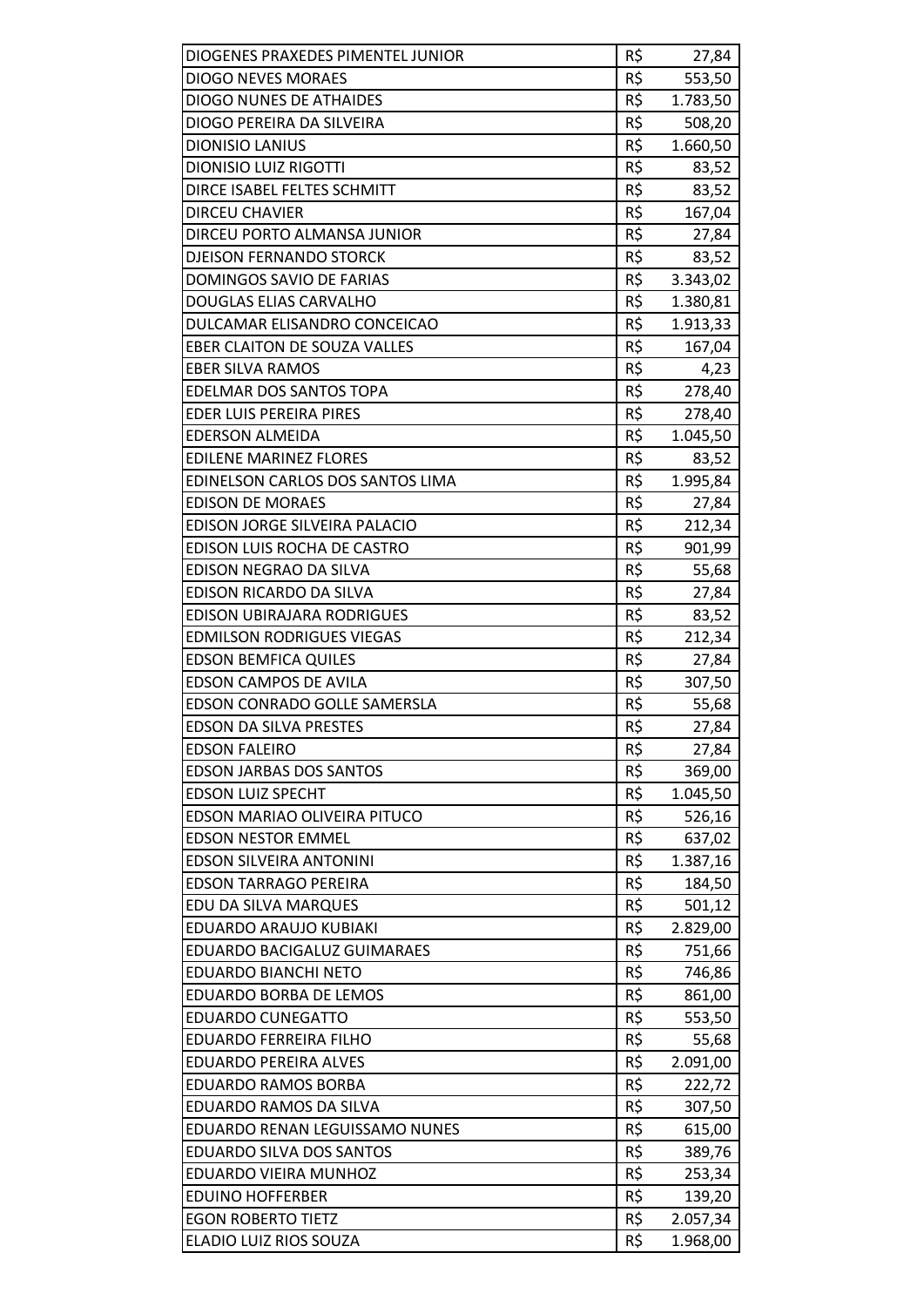| <b>ELAINE KIRSCH</b>                           | R\$ | 139,20   |
|------------------------------------------------|-----|----------|
| ELDAIR DA SILVA E SILVA                        | R\$ | 27,84    |
| ELDER PEREIRA BONORINO                         | R\$ | 698,52   |
| ELEANDRO DE LIMA CARDOSO                       | R\$ | 307,50   |
| ELEDIANE MACHADO LIMA KLASSMANN                | R\$ | 83,52    |
| <b>ELI FARIAS ALVES</b>                        | R\$ | 528,96   |
| ELIANE ANDRIOLI MATOS MARAFON                  | R\$ | 139,20   |
| ELIANE CAMILOTTI SONZA                         | R\$ | 526,16   |
| ELIANE DUARTE LUCIANO                          | R\$ | 55,68    |
| ELIANE PACHECO DE SOUZA                        | R\$ | 83,52    |
| <b>ELIANE PIFFERO GOULART</b>                  | R\$ | 253,34   |
| ELIANE RODRIGUES CASTILHO                      | R\$ | 528,96   |
| ELIEZER MULLER BLANK                           | R\$ | 369,00   |
| ELISANGELA CONCEICAO DE CASTRO FARIAS DA CUNHA | R\$ | 55,68    |
| ELISETE TYSKA ZABIELA DA SILVA                 | R\$ | 83,52    |
| <b>ELISEU BERNARDON</b>                        | R\$ | 2.091,00 |
| ELISIANE LAZZARE VIDORI                        | R\$ | 167,04   |
| ELOI JOSE STEFFEN                              | R\$ | 27,84    |
| ELOIR TADEU LEAL FAGUNDES                      | R\$ | 363,18   |
| ELOISA DOBERSTEIN DE MOURA                     | R\$ | 83,52    |
| <b>ELTON LEAL MOSSATE</b>                      | R\$ | 1.674,66 |
| <b>ELTON LUIZ ERNZEN</b>                       | R\$ | 83,52    |
| ELTON LUTHER NOGUEIRA                          | R\$ | 375,83   |
| <b>ELTON MARQUES DA ROSA</b>                   | R\$ | 501,12   |
| ELTON MATIOLA VIEIRA                           | R\$ | 27,84    |
| ELTON TEIXEIRA BERNEIRA                        | R\$ | 389,76   |
| EMERSON DA SILVEIRA ANTONINI                   | R\$ | 336,86   |
| <b>EMERSON JOSE GOTTARDO</b>                   | R\$ | 27,84    |
| <b>EMERSON LUIS CHARAO JOBIM</b>               | R\$ | 881,50   |
| <b>EMERSON RONALDO SILVA TEIXEIRA</b>          | R\$ | 55,68    |
| <b>EMIR RODRIGUES LUCEIRO</b>                  | R\$ | 111,36   |
| EMMANUEL AVANCINI SCHIAM                       | R\$ | 253,34   |
| <b>ENILSO JOSE SANTOS DE MEDEIROS</b>          | R\$ | 27,84    |
| <b>ENIO CARLOS ALBUQUERQE JUNIOR</b>           | R\$ | 96,42    |
| <b>ENIO CESAR RUANI</b>                        | R\$ | 27,84    |
| <b>ENIO FERRARESI</b>                          | R\$ | 1.660,50 |
| ENIO RIBEIRO DA SILVA                          | R\$ | 1.414,50 |
| <b>ENIO RICARDO TELLES</b>                     | R\$ | 212,34   |
| ENIOMAR ALVES DE OLIVEIRA                      | R\$ | 391,02   |
| ERALDO LUIS DOS SANTOS FERREIRA                | R\$ | 55,68    |
| ERICO DA CUNHA NOGUEIRA                        | R\$ | 184,50   |
| <b>ERMOGENES BODANESE</b>                      | R\$ | 83,52    |
| <b>ERNI PAULINA BORGES</b>                     | R\$ | 139,20   |
| <b>ERON LOPES JUNIOR</b>                       | R\$ | 375,83   |
| <b>ESTEVAM INACIO PRESTES</b>                  | R\$ | 55,68    |
| <b>EUGENIO PEREZ FERREIRA</b>                  | R\$ | 528,96   |
| <b>EUGENIO RICARDO MAES</b>                    | R\$ | 2.077,31 |
| <b>EVANDRO DA SILVA</b>                        | R\$ | 959,46   |
| <b>EVANDRO DE OLIVEIRA</b>                     | R\$ | 27,84    |
| <b>EVANDRO KIEVEL</b>                          | R\$ | 139,20   |
| EVANDRO MAURICIO DA CUNHA MELLO                | R\$ |          |
| <b>EVANISE DOS SANTOS TEIXEIRA</b>             | R\$ | 27,84    |
| <b>EVERALDO BONORINO DOS SANTOS</b>            | R\$ | 27,84    |
| EVERALDO VIEIRA DE SOUZA                       | R\$ | 704,33   |
|                                                |     | 27,84    |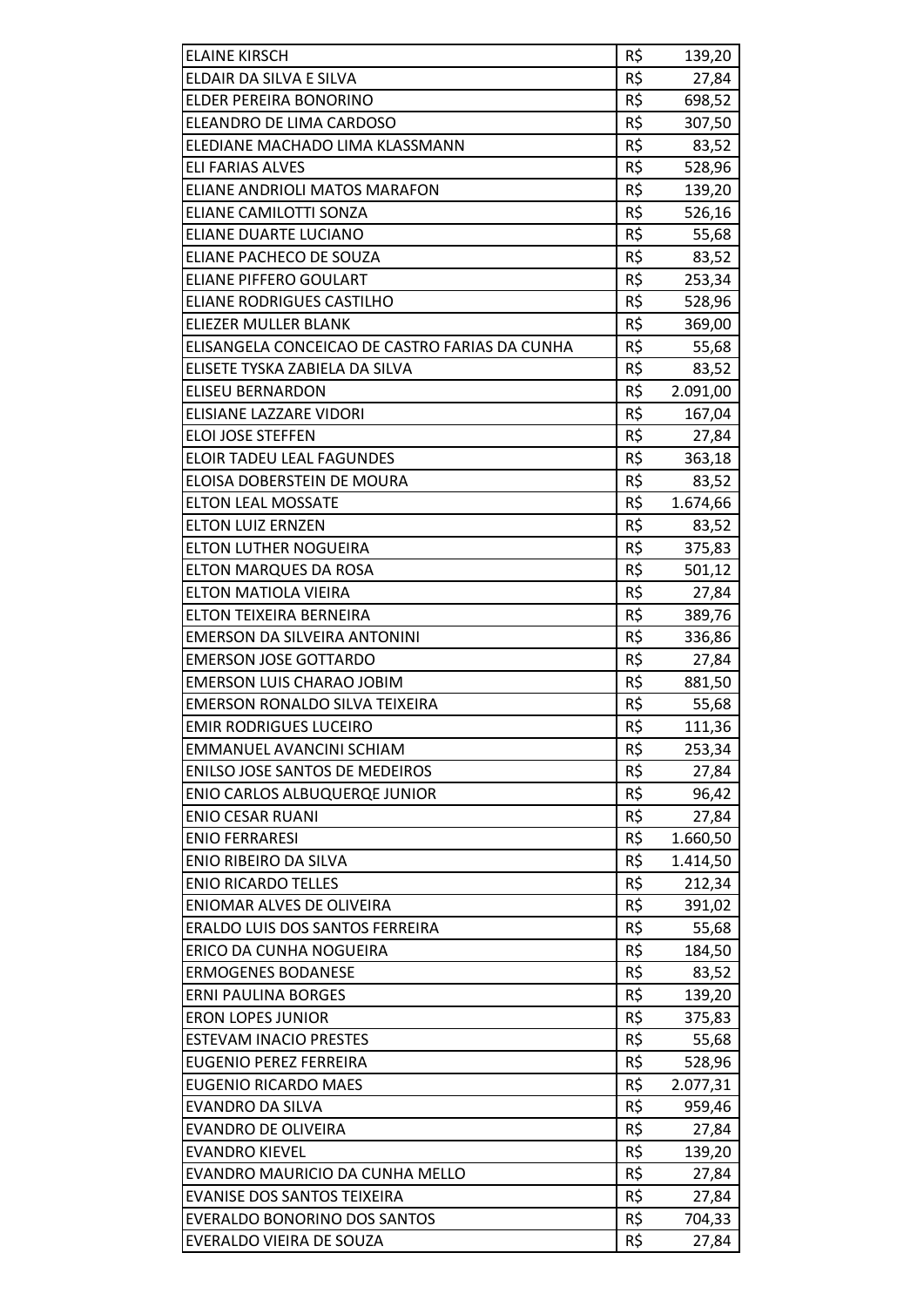| <b>EVERSON DE CONTO</b>               | R\$ | 375,83   |
|---------------------------------------|-----|----------|
| EVERSON DOS SANTOS DE SOUZA           | R\$ | 417,60   |
| EVERTO DA ROSA CAMARGO                | R\$ | 27,84    |
| EVERTON CAETANO DA SILVA              | R\$ | 540,03   |
| <b>EVERTON COSTA DE PAULO</b>         | R\$ | 55,68    |
| <b>EVERTON DIAS PADILHA</b>           | R\$ | 55,68    |
| EVERTON LUIZ MOREIRA DIECKMANN        | R\$ | 184,50   |
| <b>EVERTON MAGALHAES JACQUES</b>      | R\$ | 1.537,50 |
| <b>EWERTON WALTER AIRES</b>           | R\$ | 27,84    |
| <b>EZEQUIEL BAUER EME</b>             | R\$ | 55,68    |
| <b>FABIANA DAMIANI TERRES</b>         | R\$ | 307,50   |
| <b>FABIANO DOS SANTOS PAIM</b>        | R\$ | 27,84    |
| <b>FABIANO JARBAS PEDRALLI</b>        | R\$ | 111,36   |
| <b>FABIANO MACHADO ALVES</b>          | R\$ | 55,68    |
| FABIANO MANETTI DA CRUZ               | R\$ | 27,84    |
| FABIANO OLIVEIRA DA ROSA              | R\$ | 139,20   |
| <b>FABIANO SASSO</b>                  | R\$ | 676,50   |
| <b>FABIANO SIQUEIRA</b>               | R\$ | 132,75   |
| <b>FABIO ALFREDO REDECKER</b>         | R\$ | 335,34   |
| <b>FABIO ANTONIO SIRENA</b>           | R\$ | 526,16   |
| <b>FABIO ARAUJO LOPES</b>             | R\$ | 1.537,50 |
| <b>FABIO AUGUSTO PEREIRA DE SOUZA</b> | R\$ | 916,68   |
| <b>FABIO BASTIANI PIAZER</b>          | R\$ | 27,84    |
| <b>FABIO BOERE BOTTLENDER</b>         | R\$ | 167,04   |
| <b>FABIO BUZATTO ALBERTI</b>          | R\$ | 27,84    |
| <b>FABIO CAMUCCE</b>                  | R\$ | 27,84    |
| <b>FABIO DIAS NIEVES</b>              | R\$ | 27,84    |
| FABIO GOMES DE SOUZA                  | R\$ | 27,84    |
| FABIO JEAN DA SILVA GONCALVES         | R\$ | 240,18   |
| <b>FABIO JONI AIRES BRITTES</b>       | R\$ | 2.767,50 |
| FABIO JOSE DA SILVA GIBBON            | R\$ | 1.127,50 |
| <b>FABIO JUNIOR DE VARGAS FRANCO</b>  | R\$ | 27,84    |
| <b>FABIO JUNIOR JARRE PRESTES</b>     | R\$ | 27,84    |
| <b>FABIO LEITE OLGUINS</b>            | R\$ | 2.029,50 |
| <b>FABIO MARCELO OLING</b>            | R\$ | 518,58   |
| <b>FABIO MARTINS DOS SANTOS</b>       | R\$ | 584,64   |
| <b>FABIO RICARDO PINTO CANALS</b>     | R\$ | 984,00   |
| <b>FABRICIO DE LIMA MARTINS</b>       | R\$ | 27,84    |
| <b>FABRICIO MARTINS ALGAYER</b>       | R\$ | 281,18   |
| FATIMA ROSANE MACHADO NUNES           | R\$ | 55,68    |
| FAVORINA DE FATIMA DA SILVA           | R\$ | 807,36   |
| FELIPE AGOSTINHO CAIMI                | R\$ | 392,54   |
| FELIPE ANTONIO MAINARDI               | R\$ | 757,24   |
| <b>FELIPE BEN RODRIGUES</b>           | R\$ | 396,84   |
| FELIPE DALTROZO DA MOTTA              | R\$ | 575,52   |
| <b>FELIPE HUFF</b>                    | R\$ | 139,20   |
| <b>FELIPE MACHADO PERES</b>           | R\$ | 27,84    |
| FELIPE RIBEIRO DE FREITAS             | R\$ | 363,18   |
| FELIPE VIGNOL DA SILVA                | R\$ | 430,50   |
| FERNANDA SANTOS PESCADOR              | R\$ | 403,67   |
| <b>FERNANDA SCHERER</b>               | R\$ | 27,84    |
| FERNANDO CIRINEU DA SILVA NARDON      | R\$ | 55,68    |
| FERNANDO GABRIEL DARIVA               | R\$ | 792,42   |
| FERNANDO KULMAN BARRETO               | R\$ | 150,33   |
|                                       |     |          |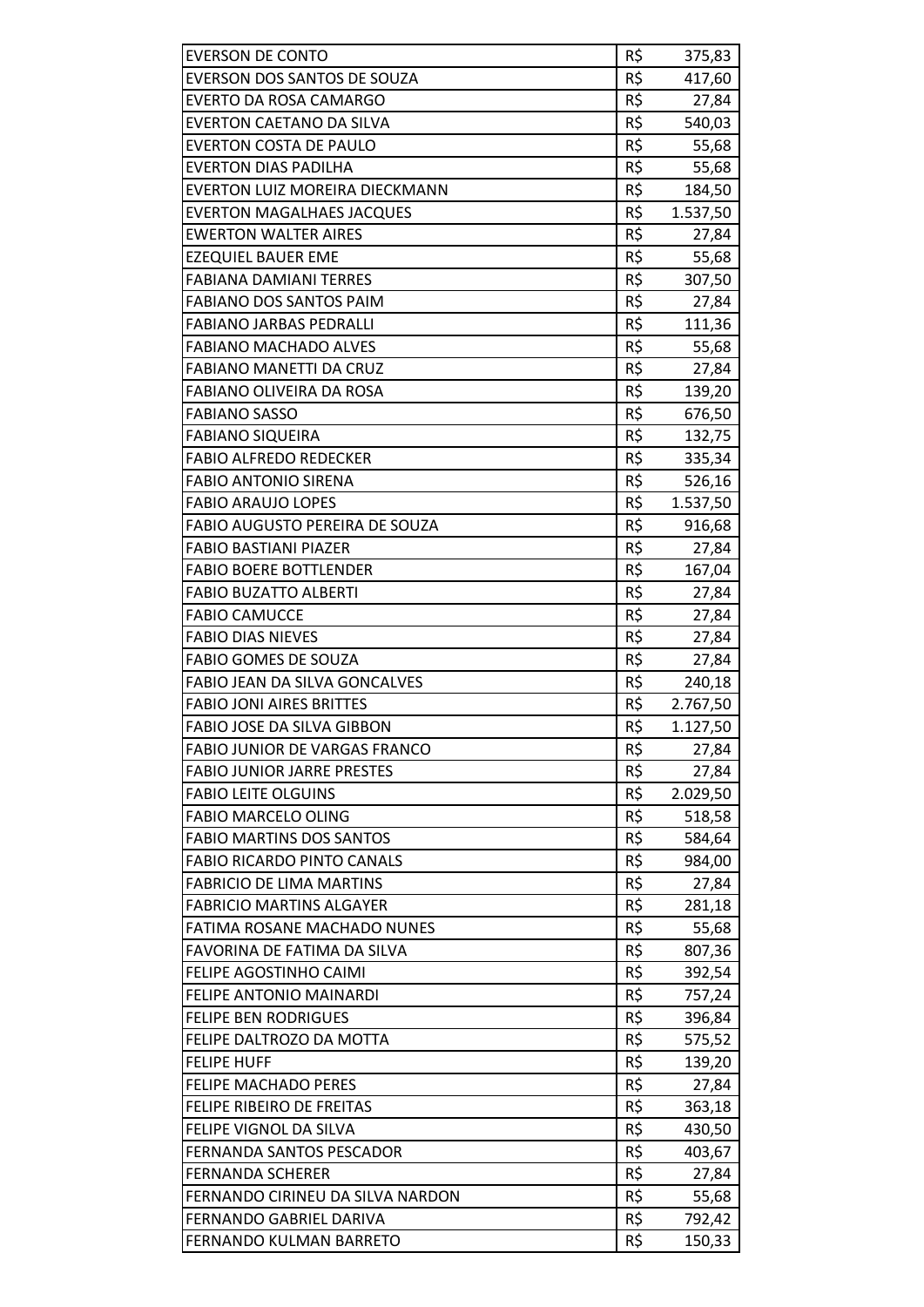| <b>FERNANDO NUNES REIS</b>            | R\$ | 55,68    |
|---------------------------------------|-----|----------|
| <b>FERNANDO RODRIGUES</b>             | R\$ | 55,68    |
| <b>FILIPE MACHADO NEVES</b>           | R\$ | 184,50   |
| <b>FLADEMIR VISENTINI</b>             | R\$ | 553,50   |
| FLAVIANO JOSE ANHANHA CAETANO         | R\$ | 55,68    |
| <b>FLAVIO ANTONIO COLPO</b>           | R\$ | 1.291,50 |
| <b>FLAVIO EDSON FIABANI</b>           | R\$ | 27,84    |
| FLAVIO ELEMAR DA ROSA                 | R\$ | 139,20   |
| <b>FLAVIO FAERMANN BARTH</b>          | R\$ | 751,65   |
| <b>FLAVIO FERREIRA PRESSER</b>        | R\$ | 1.237,36 |
| FLORESMUNDO ARAUJO DA SILVEIRA        | R\$ | 55,68    |
| FLORICIO ALEXIS GOMES MIRANDA         | R\$ | 799,50   |
| FRANCIELIE APARECIDA LAVARDA DAL BEM  | R\$ | 391,02   |
| <b>FRANCINE SCHULZ</b>                | R\$ | 55,68    |
| <b>FRANCISCO ALVES JUNIOR</b>         | R\$ | 184,50   |
| <b>FRANCISCO DE ALMEIDA</b>           | R\$ | 55,68    |
| FRANCISCO FERNANDO P CLASSEN          | R\$ | 278,40   |
| FRANCISCO GERALDO GRASS DE ALMEIDA    | R\$ | 250,56   |
| <b>FRANCISCO PIRES FIRMINO</b>        | R\$ | 83,52    |
| <b>FRANCISCO SAMPAIO</b>              | R\$ | 676,50   |
| <b>FRANCK RINALDO KATH DUARTE</b>     | R\$ | 29,99    |
| <b>FRANCO CEZAR REISCHSTEIN</b>       | R\$ | 2.254,95 |
| FREDERICO FERNANDES STEIMMETZ         | R\$ | 27,84    |
| <b>GABRIEL AREND</b>                  | R\$ | 55,68    |
| <b>GABRIEL BAUER NOVASKI</b>          | R\$ | 528,96   |
| GABRIEL KAVITZ MOTTA DA SILVA         | R\$ | 27,84    |
| <b>GABRIEL LISMAR MORGAN GREGORIO</b> | R\$ | 615,00   |
| <b>GABRIEL LUIZ VENCATO</b>           | R\$ | 27,84    |
| <b>GABRIEL ROSA DOS SANTOS</b>        | R\$ | 861,00   |
| <b>GABRIELA ANDRIGHE COLOMBO</b>      | R\$ | 27,84    |
| <b>GABRIELA DENISE HAAG</b>           | R\$ | 369,00   |
| <b>GABRIELA MARINA POMPEO QUEIROZ</b> | R\$ | 27,84    |
| <b>GABRIELE MENDES</b>                | R\$ | 27,84    |
| GEIZA BEATRIZ BOLZAN COMORETTO        | R\$ | 676,49   |
| <b>GELCY SCHNEIDER</b>                | R\$ | 55,68    |
| <b>GELSO MOLON</b>                    | R\$ | 55,68    |
| <b>GELSON DARCI HEPP</b>              | R\$ | 27,84    |
| <b>GELSON LENZ</b>                    | R\$ | 27,84    |
| <b>GELSON LUIZ FACCIN</b>             | R\$ | 27,84    |
| <b>GELSON LUIZ PERLIN</b>             | R\$ | 55,68    |
| <b>GEOVANE DELESKI ASSIS</b>          | R\$ | 55,68    |
| <b>GERALDO NICOLAU FONTOURA</b>       | R\$ | 27,84    |
| <b>GERMANO KAEZALA</b>                | R\$ | 27,84    |
| <b>GERSON ADRIANO CARDOSO</b>         | R\$ | 27,84    |
| <b>GERSON ANTONIO DARONCO</b>         | R\$ | 184,50   |
| <b>GERSON BOMFIM VIANNA</b>           | R\$ | 55,68    |
| <b>GERSON DE SOUZA AQUINO</b>         | R\$ | 27,84    |
| <b>GERSON HAMMES</b>                  | R\$ | 1.716,18 |
| <b>GERSON JAIME RODRIGUES</b>         | R\$ | 751,66   |
| <b>GERSON LUIS CORRADI</b>            | R\$ | 2,15     |
| <b>GERSON SIDINEI PEZAROGLO BUENO</b> | R\$ | 738,00   |
| <b>GESSICA LOPES DA SILVA</b>         | R\$ | 389,76   |
| <b>GIAN MARCOS SCHNORR</b>            | R\$ | 27,84    |
| <b>GIANCARLO GONZATTI VIEIRA</b>      | R\$ | 27,84    |
|                                       |     |          |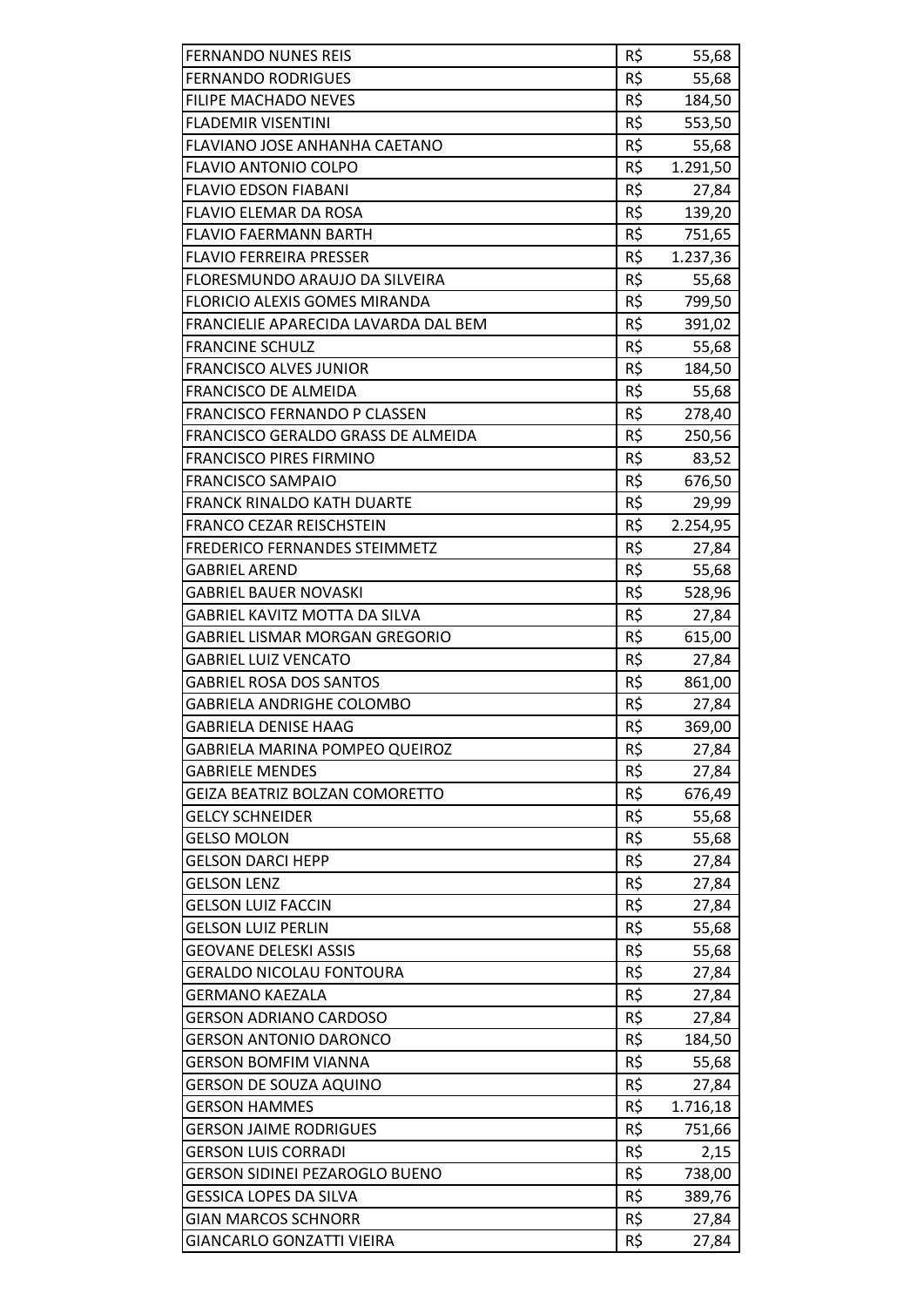| <b>GIANCARLO KOSBY SCHMITT</b>      | R\$ | 55,68    |
|-------------------------------------|-----|----------|
| <b>GILBERTO BOBSIN</b>              | R\$ | 984,00   |
| GILBERTO CORDOVA DA SILVA           | R\$ | 640,32   |
| <b>GILBERTO DA SILVA JOB</b>        | R\$ | 55,68    |
| GILBERTO DA SILVA LIMA              | R\$ | 27,84    |
| <b>GILBERTO DE MEDINA COELY</b>     | R\$ | 430,50   |
| <b>GILBERTO FAVARETTO</b>           | R\$ | 83,52    |
| <b>GILBERTO GUILHERME ROESE</b>     | R\$ | 27,84    |
| <b>GILBERTO LARSEN ORIQUES</b>      | R\$ | 167,04   |
| <b>GILBERTO NEUBERT PEREIRA</b>     | R\$ | 27,84    |
| <b>GILBERTO NUNES</b>               | R\$ | 55,68    |
| <b>GILCEU SIMONETTI</b>             | R\$ | 55,68    |
| GILMAR ABREU DE LIMA                | R\$ | 225,50   |
| <b>GILMAR AZEREDO WALLAU</b>        | R\$ | 111,36   |
| <b>GILMAR DE MOURA</b>              | R\$ | 984,00   |
| <b>GILMAR ELENILTO PIRES</b>        | R\$ | 1.476,00 |
| <b>GILMAR FLORES NARDINI</b>        | R\$ | 225,50   |
| <b>GILNEI SAMOEL TRINDADE</b>       | R\$ | 225,50   |
| <b>GILNEI SOUZA PINHEIRO</b>        | R\$ | 27,84    |
| <b>GILSON ATAYDES DE FREITAS</b>    | R\$ | 430,50   |
| <b>GILSON DE SOUZA</b>              | R\$ | 27,84    |
| GILSON DOS SANTOS DE OLIVEIRA       | R\$ | 619,23   |
| <b>GILSON FRUHAUF BECKER</b>        | R\$ | 212,34   |
| <b>GILSON GENESIO GUNSCH</b>        | R\$ | 704,34   |
| <b>GILSON JULIANO VOLKART</b>       | R\$ | 27,84    |
| <b>GIOSEPE MAINO BICA</b>           | R\$ | 351,54   |
| <b>GIOVANI ALBERTO BACIN</b>        | R\$ | 225,50   |
| GIOVANI DA SILVA FORNARI            | R\$ | 361,92   |
| <b>GIOVANI DE OLIVEIRA</b>          | R\$ | 321,17   |
| <b>GIOVANI MARTINS DE SOUZA</b>     | R\$ | 502,38   |
| GIOVANI PEDROSO DA SILVA            | R\$ | 1.777,68 |
| <b>GIOVANI RODRIGUES PEREIRA</b>    | R\$ | 27,84    |
| <b>GIOVANI TRICAI</b>               | R\$ | 2.610,84 |
| <b>GIRLANE FIRMINO DE SOUZA</b>     | R\$ | 55,68    |
| <b>GISELE MARIA DALBEM REDECKER</b> | R\$ | 27,84    |
| <b>GISLAINE DE BORBA MELO</b>       | R\$ | 963,50   |
| <b>GLAUBER FERREIRA GOULART</b>     | R\$ | 27,84    |
| <b>GLENIO LUIZ MOMBACH</b>          | R\$ | 1.402,86 |
| <b>GRACIANE ZANON</b>               | R\$ | 307,50   |
| <b>GRAZIELA DE ALMEIDA</b>          | R\$ | 723,84   |
| <b>GREGORY DE MELLO CARVALHO</b>    | R\$ | 83,52    |
| <b>GREICE LANIUS SAUERESSIG</b>     | R\$ | 861,00   |
| GUILHERME ALEXANDRE BATISTA WOBETO  | R\$ | 111,36   |
| <b>GUILHERME ANTONIO UTZIG</b>      | R\$ | 2.029,47 |
| <b>GUILHERME BERGMANN</b>           | R\$ | 526,16   |
| <b>GUILHERME DA SILVA GUTLER</b>    | R\$ | 2.214,00 |
| GUILHERME DE OLIVEIRA SANTOS        | R\$ | 184,50   |
| <b>GUILHERME MAHR</b>               | R\$ | 609,68   |
| <b>GUILHERME PAIVA GOMES</b>        | R\$ | 2.091,00 |
| <b>GUSTAVO DA SILVA</b>             | R\$ | 861,00   |
| <b>GUSTAVO MACHADO OTTO</b>         | R\$ | 27,84    |
| <b>GUSTAVO ZANIOL MARSILIO</b>      | R\$ | 225,50   |
| <b>HARLEI SCHNEIDER</b>             | R\$ | 83,52    |
| HELBIO CESAR FRAGA SARAIVA          | R\$ | 253,34   |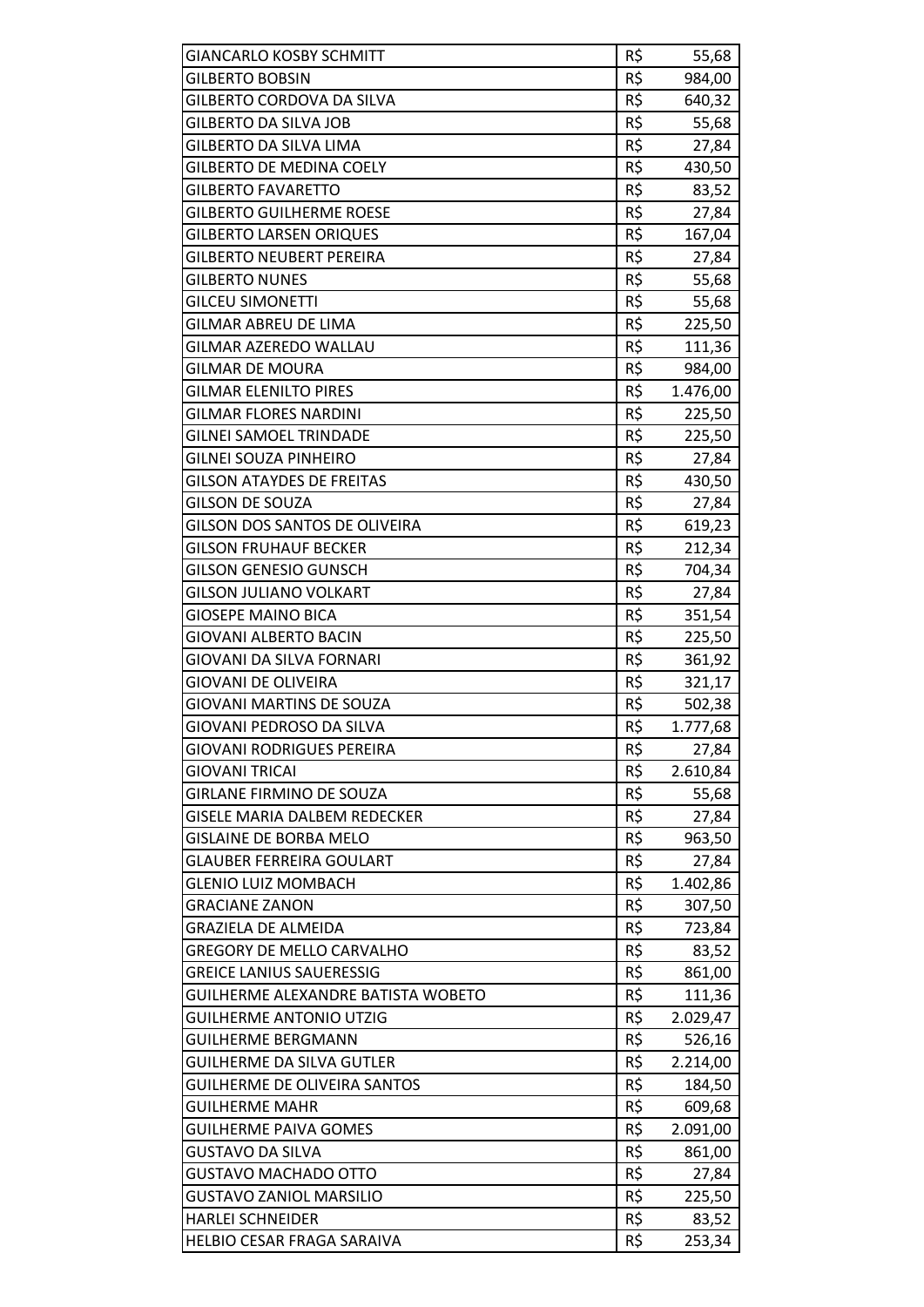| <b>HELENO DA SILVA ROSA</b>       | R\$ | 55,68    |
|-----------------------------------|-----|----------|
| HELIO ALCANTARA MAGALHAES ALVAREZ | R\$ | 83,52    |
| <b>HELIO DA ROSA DUTRA</b>        | R\$ | 55,68    |
| <b>HELIO DELLAZARI JUNIOR</b>     | R\$ | 418,86   |
| <b>HELIO WINKE BARTZ</b>          | R\$ | 27,84    |
| <b>HELLEN RODRIGUES ROCHA</b>     | R\$ | 253,34   |
| <b>HENRIQUE ANTUNES WEDIG</b>     | R\$ | 556,80   |
| <b>HENRIQUE WORM</b>              | R\$ | 55,68    |
| <b>HERALDO MACHADO BORGES</b>     | R\$ | 52,12    |
| <b>HERBI DINEI KLEIN</b>          | R\$ | 2.521,50 |
| HERMES LUIZ DE SOUZA UBATUBA      | R\$ | 27,84    |
| HILSON ORESTES PETER JUNIOR       | R\$ | 445,44   |
| <b>HORACIO MORAIS DE OLIVEIRA</b> | R\$ | 27,84    |
| <b>HUDINI CHIARAMONTE MACIEL</b>  | R\$ | 55,68    |
| <b>HUGO ADRIANO OGLIARI</b>       | R\$ | 363,18   |
| <b>HUGO DAL PIVA</b>              | R\$ | 27,84    |
| <b>IARA ISABEL KRETZLER</b>       | R\$ | 83,52    |
| <b>IGOR CARRARO</b>               | R\$ | 184,50   |
| <b>IGOR XAVIER DE FIGUEIREDO</b>  | R\$ | 984,00   |
| ILMOR CONCEICAO DORR              | R\$ | 83,52    |
| <b>ILSON FERNANDES LOPES</b>      | R\$ | 528,96   |
| <b>ILVO INACIO KOCHHANN</b>       | R\$ | 83,52    |
| <b>INACIO MARTINS DA SILVA</b>    | R\$ | 430,50   |
| <b>INES MARIA BACK</b>            | R\$ | 2.706,00 |
| INGRID LANER CARDOSO DA SILVA     | R\$ | 307,50   |
| IRENO LOUREIRO DORNELLES NETO     | R\$ | 250,56   |
| <b>IRONI SANTOS DA CONCEICAO</b>  | R\$ | 704,34   |
| <b>ISMAEL LAUX GHISIO</b>         | R\$ | 1.402,86 |
| <b>ITACIR NERI DOS SANTOS</b>     | R\$ | 27,84    |
| <b>ITAMAR FORATI NUNES</b>        | R\$ | 139,20   |
| <b>IURI E SILVA ULGUIM</b>        | R\$ | 901,99   |
| <b>IURI SANT ANA PACICO</b>       | R\$ | 222,72   |
| <b>IVAN CARLOS PALUDO</b>         | R\$ | 83,52    |
| IVAN LAUTERT OLIVEIRA             | R\$ | 512,48   |
| <b>IVAN SILVA DE AGUIAR</b>       | R\$ | 222,72   |
| IVAN SILVA DE OLIVEIRA            | R\$ | 278,40   |
| <b>IVANETE ALVES</b>              | R\$ | 55,68    |
| <b>IVANIO VARGAS DA ROSA</b>      | R\$ | 240,18   |
| <b>IVANIR RODRIGO DE FREITAS</b>  | R\$ | 83,52    |
| <b>IVAR ANTONIO TRICHES</b>       | R\$ | 307,50   |
| <b>IVETE SEGALIN</b>              | R\$ | 307,50   |
| <b>IVO ANTONIO SOBIS</b>          | R\$ | 2,15     |
| <b>IVO MARIO NALIN</b>            | R\$ | 2.069,24 |
| IVONETE MARIA BAUGNERA RAZERA     | R\$ | 83,52    |
| <b>IVORLAN AMARAL DE FARIAS</b>   | R\$ | 225,50   |
| IZETE APARECIDA CAETANO BARROZO   | R\$ | 55,68    |
| JACENIR DOS SANTOS BARBOZA        | R\$ | 27,84    |
| <b>JACKSON VICENTE BOTTON</b>     | R\$ | 27,84    |
| <b>JACO WILLE STAUDT</b>          | R\$ | 111,36   |
| JACQUES LUCIANO DA SILVA ROSA     | R\$ | 27,84    |
| JADER VIEIRA DO COUTO             | R\$ | 27,84    |
| <b>JADIR AURI RHODEN</b>          | R\$ | 637,02   |
| JAIME DOS SANTOS GONCALVES        | R\$ | 391,02   |
| <b>JAIME NOSINI</b>               | R\$ | 309,02   |
|                                   |     |          |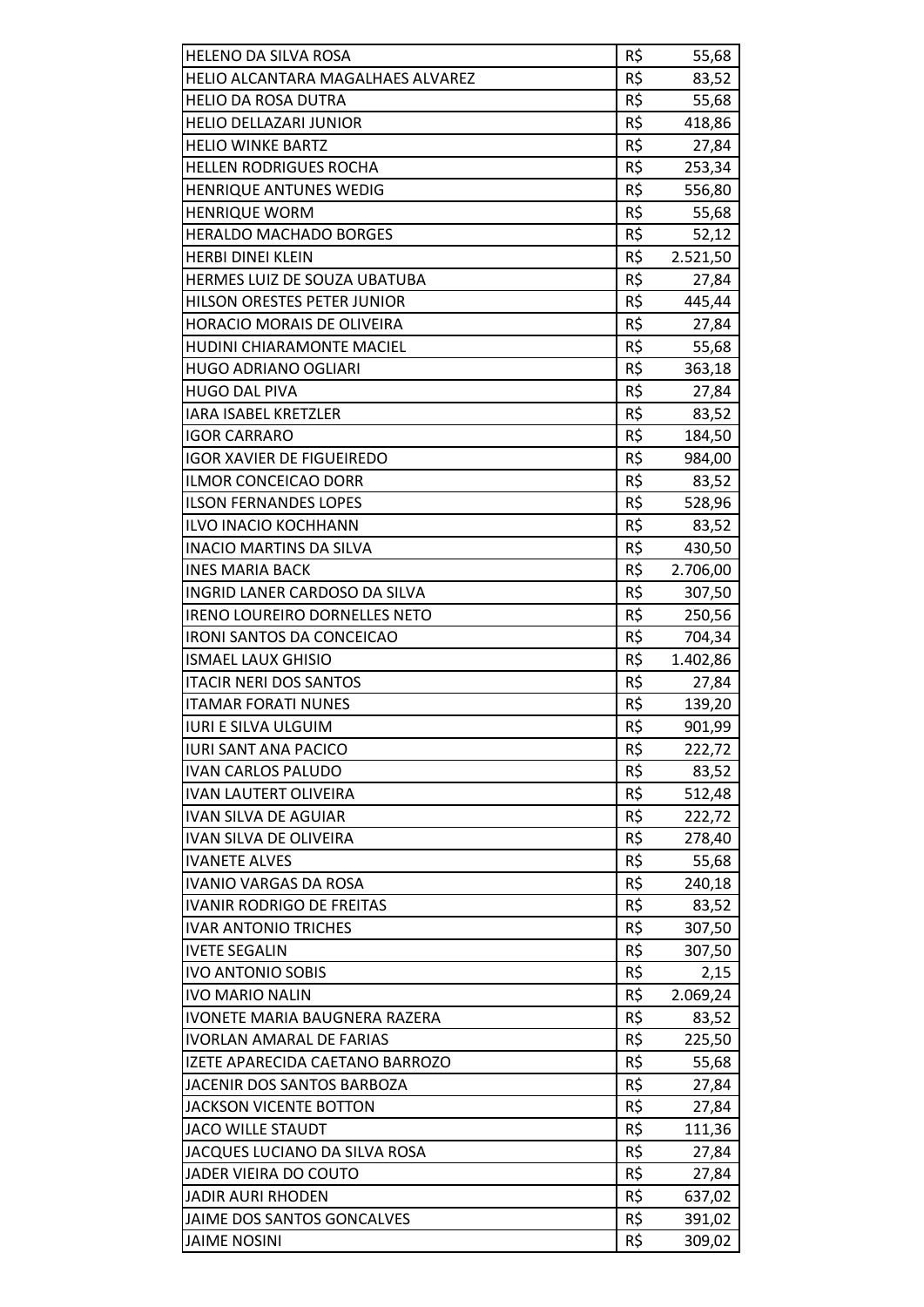| JAIR ALFREDO ANTONIO CARVALHO        | R\$ | 1.045,50 |
|--------------------------------------|-----|----------|
| <b>JAIR ANTONIO DRESCHER</b>         | R\$ | 184,50   |
| JAIR CORSETTI MACHADO                | R\$ | 389,76   |
| <b>JAIR DE CONTO</b>                 | R\$ | 253,34   |
| <b>JAIR JABLONSKI</b>                | R\$ | 1.537,50 |
| <b>JAIR NUNES</b>                    | R\$ | 278,40   |
| <b>JAIR PEDRO DE AGUIAR</b>          | R\$ | 1.168,50 |
| <b>JAIR ROMAN</b>                    | R\$ | 396,34   |
| <b>JAIRO BORGES FERNANDES</b>        | R\$ | 111,36   |
| <b>JAIRO DOTTO DA SILVA</b>          | R\$ | 55,68    |
| JAIRO OLIVEIRA DE SOUZA              | R\$ | 12,90    |
| JAIRO SANTOS DA SILVA                | R\$ | 389,76   |
| <b>JANAINA TORRES DUARTE</b>         | R\$ | 369,00   |
| <b>JANETE MOSSINI RITTER</b>         | R\$ | 55,68    |
| <b>JANICE NUNES TUPARAY</b>          | R\$ | 676,49   |
| JANICE SANTANA MARTINS SILVA         | R\$ | 83,52    |
| <b>JAQUELINE PAGLIARINI</b>          | R\$ | 738,00   |
| JAQUES DE FARIAS ULGUIM              | R\$ | 492,00   |
| JARBAS ARY DE OLIVEIRA               | R\$ | 307,50   |
| <b>JARBAS RODRIGO SILVEIRA GOMES</b> | R\$ | 492,00   |
| <b>JARDEL PIZZUTI GRIEBELER</b>      | R\$ | 361,92   |
| JAURO ROSA DO NASCIMENTO             | R\$ | 55,68    |
| JAYME SIDNEY LEMOS JUNIOR            | R\$ | 27,84    |
| JEAN CARLO FLORES BORDIN             | R\$ | 268,02   |
| JEAN DELANJE NUNES LEAO              | R\$ | 430,50   |
| JEAN MARCELO LEIVAS SELVEIRA         | R\$ | 2.781,15 |
| JEDERSON DOS SANTOS AGLIARDI         | R\$ | 55,68    |
| JEFERSON DELGADO DA SILVA            | R\$ | 225,50   |
| <b>JEFERSON ELIAS KASPER</b>         | R\$ | 932,88   |
| JEFERSON IRIBARREM DE OLIVEIRA       | R\$ | 1.414,50 |
| JEFERSON MENEZES PALACIOS            | R\$ | 2.230,20 |
| JEFERSON SILVEIRA                    | R\$ | 612,48   |
| JEFFERSON DALANHOL                   | R\$ | 250,56   |
| JEISON DA ROCHA BATISTA              | R\$ | 554,00   |
| JERONIMO BOEIRA AMBOS                | R\$ | 27,84    |
| <b>JERRI ANTONIO TATSCH</b>          | R\$ | 268,02   |
| JERRI AURI ASSUMPCAO DA SILVA        | R\$ | 27,84    |
| <b>JERSON BARBOZA VINHAS</b>         | R\$ | 1.196,34 |
| <b>JESSICA ALEXANDRE</b>             | R\$ | 107,06   |
| <b>JESUS AFONSO GUTERRES NUNES</b>   | R\$ | 27,84    |
| JEVERSON EDU PALACIO DA SILVA        | R\$ | 55,68    |
| JOAILSON NASCIMENTO DA SILVA         | R\$ | 307,50   |
| <b>JOANEI ANTONELLI</b>              | R\$ | 27,84    |
| JOAO ADELAR MALLMANN DE GODOI        | R\$ | 240,18   |
| JOAO AIRTON BRAGANHOL                | R\$ | 375,83   |
| JOAO ALBERTO ROTH NEVES              | R\$ | 222,72   |
| JOAO ANTONIO STEFFEN                 | R\$ | 1.537,50 |
| JOAO BALBINO DIAS FILHO              | R\$ | 1.107,00 |
| JOAO BATISTA CORIM DA ROSA           | R\$ | 927,06   |
| JOAO BATISTA DE ALMEIDA              | R\$ | 83,52    |
| <b>JOAO BATISTA FAGUNDES</b>         | R\$ | 222,72   |
| JOAO BATISTA FAGUNDES DE CARVALHO    | R\$ | 27,84    |
| <b>JOAO BATISTA FERRARI</b>          | R\$ | 27,84    |
| JOAO BATISTA PAILLO MACHADO          | R\$ | 27,84    |
|                                      |     |          |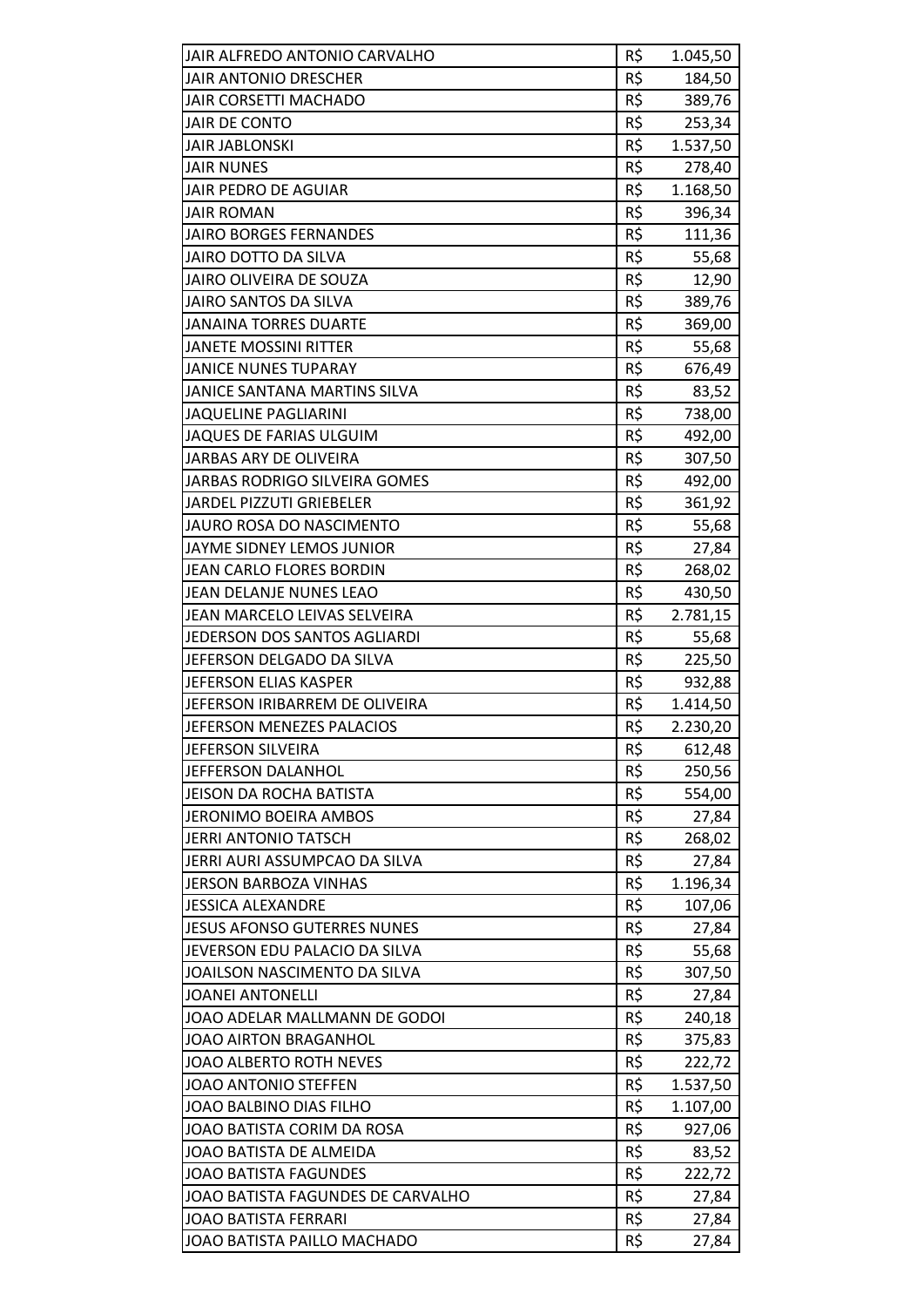| <b>JOAO BATISTA PEREIRA</b>               | R\$ | 659,56   |
|-------------------------------------------|-----|----------|
| JOAO CARLOS DE MATTOS                     | R\$ | 111,36   |
| <b>JOAO CARLOS FLORES</b>                 | R\$ | 1.307,70 |
| JOAO CARLOS MELO NORONHA                  | R\$ | 1.539,02 |
| <b>JOAO FABIO DE PARIS</b>                | R\$ | 105,02   |
| JOAO FRANCISCO SILVEIRA NETO              | R\$ | 984,00   |
| JOAO LUIS DOS SANTOS MEDEIROS             | R\$ | 295,86   |
| JOAO LUIS NUNES DOS SANTOS                | R\$ | 27,84    |
| <b>JOAO LUIS SCHMAEDECKE</b>              | R\$ | 2.091,00 |
| <b>JOAO LUIZ GUIMARAES CASTELLO</b>       | R\$ | 27,84    |
| <b>JOAO LUIZ WERNER</b>                   | R\$ | 27,84    |
| JOAO PAULO PESEGOGINSKI FLORES DOS SANTOS | R\$ | 111,36   |
| JOAO PEDRO TELES CARRICONDE               | R\$ | 2.091,00 |
| JOAO ROBERTO VAZ DOS SANTOS               | R\$ | 55,68    |
| <b>JOAO ROGERIO OLIVEIRA</b>              | R\$ | 473,28   |
| JOAO VALTENOR EBERHARDT JUNIOR            | R\$ | 83,52    |
| JOAO VIANEI POSSER DESCOVI                | R\$ | 306,24   |
| <b>JOAQUIM JOSE SCHUCK</b>                | R\$ | 1,41     |
| JOAREZ ADEMIR VIVIAN                      | R\$ | 225,50   |
| <b>JOCELI FLORES NARDINI</b>              | R\$ | 167,04   |
| <b>JOCELI GONCALVES GUTERRES</b>          | R\$ | 139,20   |
| JOCELI STAN DE OLIVEIRA                   | R\$ | 27,84    |
| <b>JOCEMAR DUARTE BARCELLOS</b>           | R\$ | 4,23     |
| <b>JOEL CASARIL</b>                       | R\$ | 27,84    |
| <b>JOEL JUNG BONFIM</b>                   | R\$ | 212,34   |
| JOEL LISSARRAGA DE FREITAS                | R\$ | 27,84    |
| <b>JOELSON PESCADOR</b>                   | R\$ | 27,84    |
| JOICE QUELI CARDOSO NUNES                 | R\$ | 184,50   |
| <b>JOLAIR ADAO AMARAL</b>                 | R\$ | 407,22   |
| <b>JONAS GUIMARAES NUNES</b>              | R\$ | 307,50   |
| <b>JONATAS AURELIO TRARBACH</b>           | R\$ | 4,23     |
| <b>JONATAS ELIEL DOS SANTOS</b>           | R\$ | 55,68    |
| JONATAS MEÃALA MACHADO                    | R\$ | 528,96   |
| <b>JONATHAN PERES ABREU</b>               | R\$ | 27,84    |
| <b>JONES IRENO AUTH</b>                   | R\$ | 51,38    |
| <b>JONY BONADIMAN</b>                     | R\$ | 55,68    |
| <b>JORCELI ARAUJO NOLASCO</b>             | R\$ | 1.313,52 |
| JORDAN OLIVEIRA DA SILVA                  | R\$ | 139,20   |
| JORGE ANTONIO CORREA DE CASTRO            | R\$ | 492,00   |
| <b>JORGE DILAMAR GOULART RODRIGUES</b>    | R\$ | 27,84    |
| <b>JORGE GERALDO MARTINI</b>              | R\$ | 723,84   |
| JORGE HENRIQUE DA ROSA SILVA              | R\$ | 1.537,50 |
| JORGE LUIS CARDOSO SCHMITT                | R\$ | 83,52    |
| <b>JORGE LUIS DEXHEIMER</b>               | R\$ | 309,02   |
| JORGE LUIS DOS SANTOS LEITES              | R\$ | 300,66   |
| JORGE LUIZ BARROSO PIASSA                 | R\$ | 55,68    |
| JORGE LUIZ CAMARGO FIGUEIREDO             | R\$ | 55,68    |
| <b>JORGE LUIZ CAURIO CLATES</b>           | R\$ | 558,06   |
| JORGE LUIZ JORNADA IVO                    | R\$ | 526,16   |
| <b>JORGE LUIZ KLUMB BORN</b>              | R\$ | 167,04   |
| <b>JORGE LUIZ LAUTHERT</b>                | R\$ | 27,84    |
| <b>JORGE LUIZ STEFFEN</b>                 | R\$ | 225,50   |
| <b>JORGE OSIMAR BORGES</b>                | R\$ | 83,52    |
| <b>JORGE VALMOR BENCKE</b>                | R\$ | 1.476,00 |
|                                           |     |          |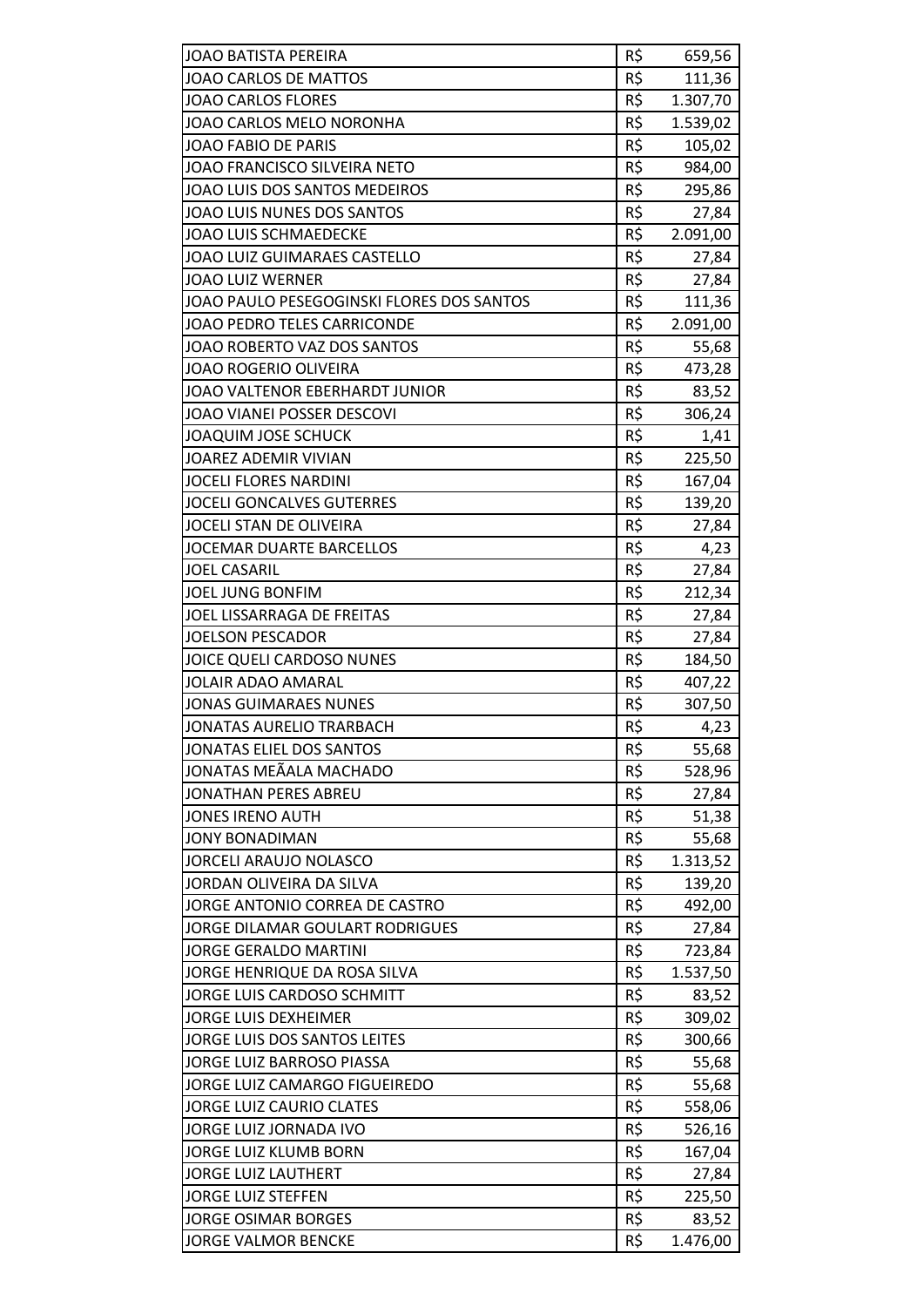| <b>JOSANA DE CANDIDO</b>              | R\$        | 184,50   |
|---------------------------------------|------------|----------|
| <b>JOSCELINO JOSE MIKULSKI</b>        | R\$        | 139,20   |
| JOSE AIRTON DOS SANTOS                | R\$        | 519,84   |
| <b>JOSE AIRTON FERREIRA RODRIGUES</b> | R\$        | 27,84    |
| JOSE ALDOIR DA LUZ COSTA              | R\$        | 307,50   |
| JOSE ALEXANDRE BERGHAN DE MOURA       | R\$        | 430,50   |
| JOSE ANTONIO MARIN DE OLIVEIRA        | R\$        | 281,18   |
| JOSE ANTONIO OLIVEIRA DA SILVA        | R\$        | 225,50   |
| <b>JOSE ARMINDO CORVALAO</b>          | R\$        | 55,68    |
| JOSE AUGUSTO DE AVILA DA SILVA        | R\$        | 27,84    |
| <b>JOSE CARLOS BONFIM SOARES</b>      | R\$        | 1.537,50 |
| JOSE CASIMIRO CAETANO                 | R\$        | 27,84    |
| JOSE CELSO DE SOUZA                   | R\$        | 162,74   |
| <b>JOSE CERINEU BERGOLI</b>           | R\$        | 27,84    |
| JOSE CLAUDIO DE ARAUJO COVALESKY      | R\$        | 672,20   |
| JOSE CLEITON LEMOS DE ABREU           | R\$        | 526,16   |
| JOSE CRISTIANO SANTOS DE PAULA        | R\$        | 27,84    |
| <b>JOSE DELOI DAS CHAGAS PINHEIRO</b> | R\$        | 27,84    |
| JOSE FERNANDO ENCARNACAO OLIVEIRA     | R\$        | 27,84    |
| JOSE FRANCISCO PEIXOTO DE CARVALHO    | R\$        | 27,84    |
| JOSE FRANCISCO SOUZA BUT              | R\$        | 55,68    |
| JOSE HENRIQUE FRANCO DA CRUZ          | R\$        | 1.414,50 |
| JOSE HORACIO SILVA DA SILVA           | R\$        | 27,84    |
| JOSE IVAN DORNELLES MULER             | R\$        | 111,36   |
| <b>JOSE JOAREZ REQUE</b>              | R\$        | 558,06   |
| JOSE LUIS MARQUES DA SILVA            | R\$        | 27,84    |
| JOSE MACEDO DE OLIVEIRA               | R\$        |          |
|                                       | R\$        | 225,50   |
| JOSE MARCELO ANTIQUEIRA DE LEMOS      |            | 553,50   |
| <b>JOSE OLI ROCHA DOS SANTOS</b>      | R\$        | 27,84    |
| JOSE PAULO DE AVILA FERREIRA          | R\$<br>R\$ | 526,16   |
| JOSE PLINIO PACHECO MENDES            |            | 27,84    |
| <b>JOSE RAUL BRAZ</b>                 | R\$        | 584,64   |
| <b>JOSE RENATO ANTUNES NUNES</b>      | R\$        | 167,04   |
| JOSE RICARDO LENCINA FEIJO            | R\$        | 83,52    |
| JOSE RICARDO RODRIGUES DA SILVA       | R\$        | 445,44   |
| JOSE ROBERTO FREITAS DE VARGAS        | R\$        | 81,30    |
| JOSE RONALDO CARDOZO TERRA            | R\$        | 1.106,99 |
| <b>JOSE SOCOLOSKI</b>                 | R\$        | 363,18   |
| JOSE VALDIR GONCALVES DE AZEVEDO      | R\$        | 225,50   |
| JOSE VALDIR MACHADO DOS SANTOS        | R\$        | 27,84    |
| <b>JOSE VICENTE SPINELLI PINTO</b>    | R\$        | 1.968,00 |
| JOSEANE DE FREITAS JUNG               | R\$        | 751,66   |
| <b>JOSELAINE BORGES DE MATTOS</b>     | R\$        | 164,89   |
| JOSIANE DORNELES JACOBSEN             | R\$        | 27,84    |
| <b>JOSUE DE SOUZA SOARES</b>          | R\$        | 225,50   |
| JOUBER MACHADO MEDEIROS               | R\$        | 27,84    |
| JOZIANO LUIZ DA CRUZ                  | R\$        | 51,38    |
| <b>JUAREZ AQUILES WIERSBICKI</b>      | R\$        | 167,04   |
| <b>JUAREZ PEREIRA FRANCILIO</b>       | R\$        | 2.091,00 |
| JUAREZ RASQUINHA                      | R\$        | 363,18   |
| <b>JUCELITO MISSIO</b>                | R\$        | 1.291,50 |
| <b>JUCIMAR PANCOT</b>                 | R\$        | 111,36   |
| JUELMIR NUNES SARAIVA                 | R\$        | 111,36   |
| <b>JULIA MONDRZAK</b>                 | R\$        | 55,68    |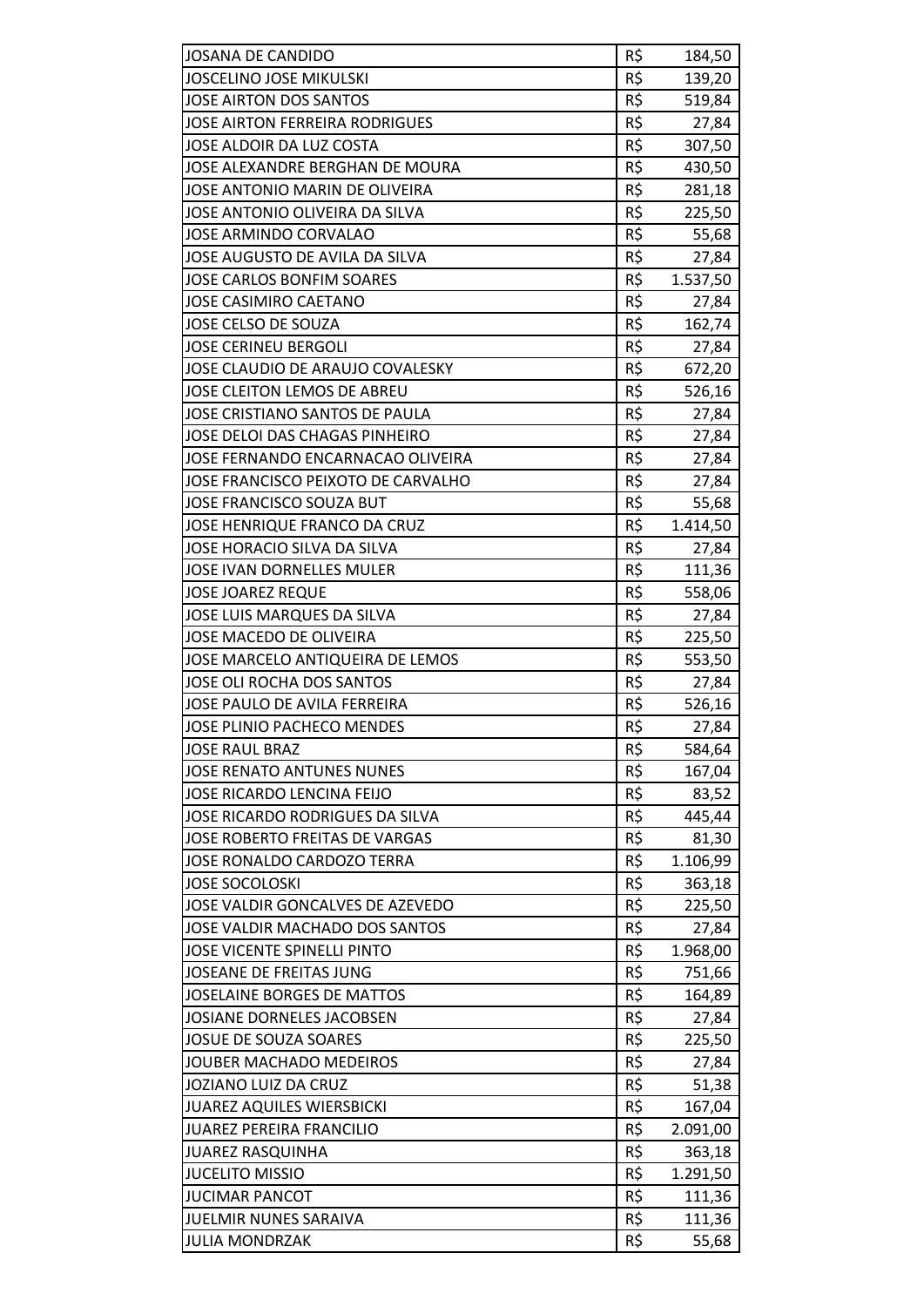| <b>JULIANA CONTE ZANOTELLI</b>                | R\$ | 27,84    |
|-----------------------------------------------|-----|----------|
| <b>JULIANA MENDES DA SILVA</b>                | R\$ | 430,50   |
| JULIANO CEZAR SIQUEIRA DO NASCIMENTO          | R\$ | 1.347,18 |
| <b>JULIANO DOS SANTOS TORRES</b>              | R\$ | 184,50   |
| JULIANO MAFRA LEDUR                           | R\$ | 139,20   |
| <b>JULIANO MOREIRA DOS SANTOS</b>             | R\$ | 1.537,50 |
| <b>JULIANO ZAMPIERI DOS SANTOS</b>            | R\$ | 83,52    |
| <b>JULIO CESAR DOS S LEANDRO</b>              | R\$ | 334,08   |
| <b>JURANDIR ROQUE SOZIN</b>                   | R\$ | 27,84    |
| <b>KAREN RENATA CAMPOS NUNES</b>              | R\$ | 111,36   |
| KAREN TATIANE PORFIRIO DOS SANTOS             | R\$ | 27,84    |
| KARINA BAPTISTA DA SILVA                      | R\$ | 799,50   |
| <b>KARINE BORGES SANTOS</b>                   | R\$ | 560,33   |
| <b>KARINE KOCHHANN RHODEN</b>                 | R\$ | 55,68    |
| KARLA LEAL COZZA                              | R\$ | 212,34   |
| KELLY CRISTINA GONZALEZ SAFONS                | R\$ | 307,50   |
| KELLY CRISTINE FISCHER DE OLIVEIRA DOS SANTOS | R\$ | 225,50   |
| <b>KELLY DE LIMA OLIVEIRA</b>                 | R\$ | 27,84    |
| <b>KURT NERI STRACK</b>                       | R\$ | 27,84    |
| LACI MARIANO MAIERON                          | R\$ | 55,68    |
| <b>LAERTE URNAU</b>                           | R\$ | 83,52    |
| LAIR VICENTE KLEIN                            | R\$ | 27,84    |
| <b>LAIRTON SILVESTRINI</b>                    | R\$ | 139,20   |
| LAURI VALENTIN BARON                          | R\$ | 2.091,00 |
| LAURO ANTONIO SEVERO VITORIA                  | R\$ | 184,50   |
| <b>LAURO DE FREITAS FLORES</b>                | R\$ | 83,52    |
| LAURO JOSE GENNARI                            | R\$ | 55,68    |
| LAZARO NEUMANN DE OLIVEIRA                    | R\$ | 59,98    |
| LEA PATRICIA PINHEIRO BASEI                   | R\$ | 506,68   |
| LEANDRO AUGUSTO MUMBACH                       | R\$ | 111,36   |
| LEANDRO BIZOTTO PADILHA                       | R\$ | 278,40   |
| LEANDRO CAPITAO ROCA                          | R\$ | 389,76   |
| LEANDRO DA LUZ PEREIRA                        | R\$ | 83,52    |
| LEANDRO DA SILVA ROCHA                        | R\$ | 222,72   |
| LEANDRO DA SILVA SANTOS                       | R\$ | 27,84    |
| <b>LEANDRO GALIMBERTI RODRIGUES</b>           | R\$ | 184,50   |
| <b>LEANDRO LEAO VAZ</b>                       | R\$ | 55,68    |
| <b>LEANDRO MINUSCOLI</b>                      | R\$ | 2.091,00 |
| LEANDRO MOREIRA EUFRAZIO                      | R\$ | 306,24   |
| <b>LEANDRO NUNES LEITE</b>                    | R\$ | 139,20   |
| LEANDRO ROBERTO SILVA DE AZEVEDO              | R\$ | 27,84    |
| LEANDRO RODRIGUES DA CRUZ                     | R\$ | 278,40   |
| <b>LEANDRO RODRIGUES DOYLE</b>                | R\$ | 2.214,00 |
| LEANDRO ROSA DE ALMEIDA                       | R\$ | 27,84    |
| LEANDRO SILVA MENEZES                         | R\$ | 1.968,00 |
| LEANDRO SOUSTRUZNIK AGUILAR                   | R\$ | 1.783,50 |
| <b>LEANDRO TOGNON</b>                         | R\$ | 916,68   |
| LEANDRO VALENTE NICOLAU                       | R\$ | 194,88   |
| LEDOEL SILVA DA SILVA                         | R\$ | 1.799,70 |
| LEIA DE MACEDO COSTA                          | R\$ | 246,00   |
| LEILA CRISTINA LEMOS STIEBBE                  | R\$ | 27,84    |
| LEO AUGUSTO DA SILVA                          | R\$ | 556,80   |
| LEO AURELIO PERALTA DA SILVA                  | R\$ | 111,36   |
| LEOMAR GANCHOROSKI BARCELOS                   | R\$ | 111,36   |
|                                               |     |          |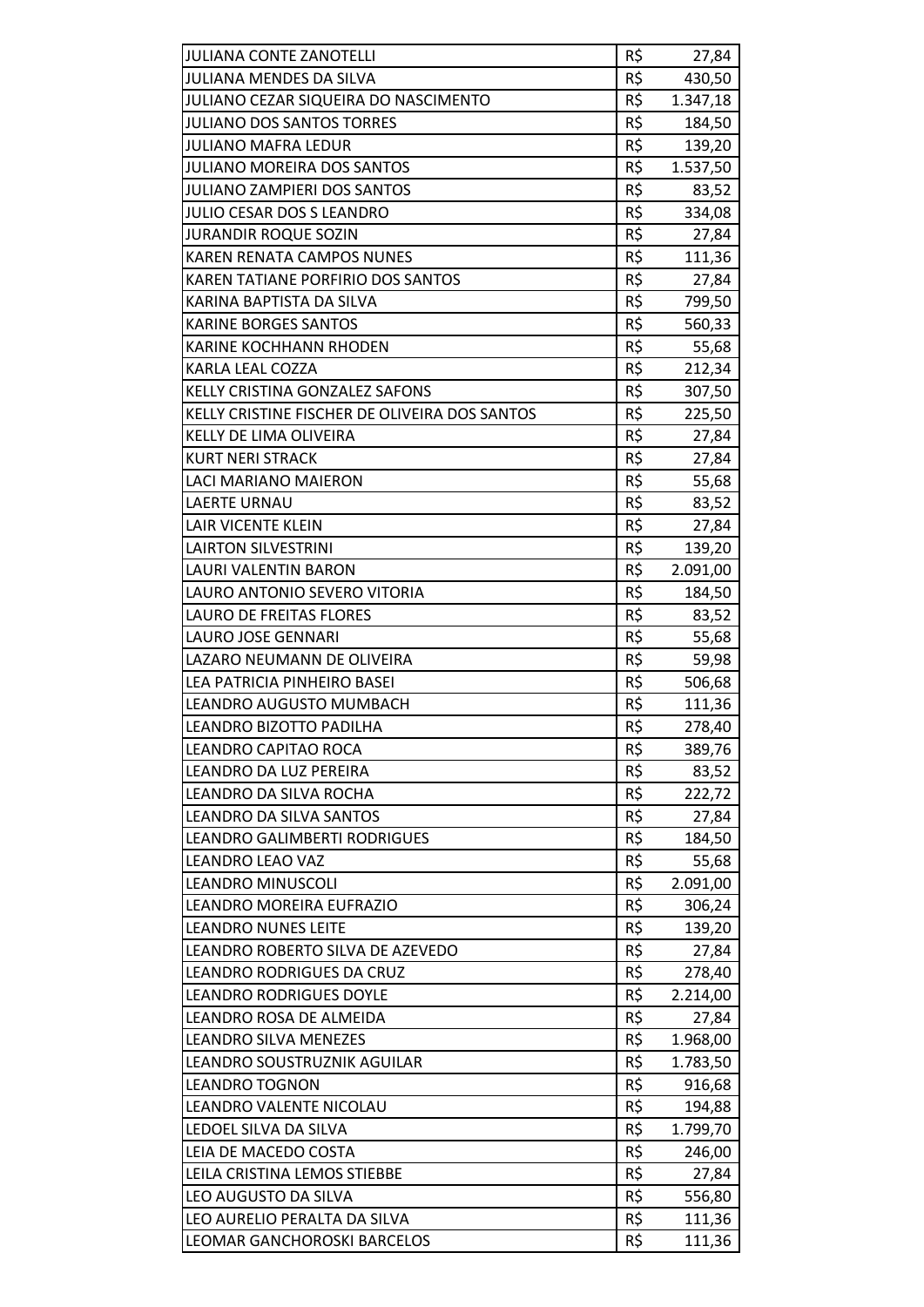| <b>LEONARA MISZEVSKI</b>           | R\$ | 83,52    |
|------------------------------------|-----|----------|
| LEONARDO BOROWSKI PINHEIRO         | R\$ | 25,69    |
| <b>LEONARDO COSTA ALVES</b>        | R\$ | 139,20   |
| LEONARDO ESPINDOLA ROCHA           | R\$ | 27,84    |
| LEONARDO FERREIRA DE ALMEIDA       | R\$ | 222,72   |
| <b>LEONARDO GORGEN</b>             | R\$ | 445,44   |
| LEONARDO JULIO MARTINS             | R\$ | 2.038,36 |
| <b>LEONARDO REIS DE SOUZA</b>      | R\$ | 528,96   |
| <b>LEONARDO SANTOS HUZALO</b>      | R\$ | 361,92   |
| LEONARDO SILVA DE MARINS           | R\$ | 389,76   |
| LEONARDO SOZIN RUFINO              | R\$ | 167,04   |
| <b>LEONARDO STUMPF</b>             | R\$ | 1.107,00 |
| LEONEL JAIME LOPES                 | R\$ | 27,84    |
| LEONICE MARIA DAL PIZZOL           | R\$ | 307,50   |
| <b>LEONIDA CORREA DOS SANTOS</b>   | R\$ | 375,83   |
| LERIO RODRIGUES DA FONSECA         | R\$ | 1.476,00 |
| LETICIA DO CARMO BLASI             | R\$ | 375,83   |
| LETICIA LETTNIN ROLL               | R\$ | 430,50   |
| LETICIA PASTERNAK KRAMM            | R\$ | 375,83   |
| LIGIA MARIA GRENIUK                | R\$ | 83,52    |
| LILIANE DA SILVA                   | R\$ | 236,62   |
| LINDAMARA TEREZINHA MAITO          | R\$ | 27,84    |
| LINOMAR ZANON FIGUEIRO             | R\$ | 150,33   |
| <b>LISANDRO DOS SANTOS TOGNI</b>   | R\$ | 797,72   |
| LISIANE DE LIMA FIGUEREDO          | R\$ | 704,33   |
| LISIANE OTTONELLI BELINAZZO        | R\$ | 27,84    |
| LISIANE VIDAL LIMA                 | R\$ | 410,00   |
| LIZIANE SOARES DOS SANTOS          | R\$ | 225,50   |
| LOICI MARIA CAMERA DE MELLO        | R\$ | 637,02   |
| <b>LOIR KRUGER BRAHM</b>           | R\$ | 55,68    |
| LOIVO DA SILVA GONCALVES           | R\$ | 184,50   |
| LOIVO JOSE SCHU                    | R\$ | 307,50   |
| <b>LORENCO DE NARDI</b>            | R\$ | 581,34   |
| LOUREIRO LAGO LIBERALESSO          | R\$ | 55,68    |
| <b>LUANA DORNELES RITT</b>         | R\$ | 225,50   |
| <b>LUANA YUNES VIEIRA</b>          | R\$ | 225,50   |
| LUCAS FRANCISCO FEISTEL BALDISSERA | R\$ | 27,84    |
| LUCAS MARCHI DA MOTTA              | R\$ | 55,68    |
| <b>LUCENA DIAS RODRIGUEZ</b>       | R\$ | 30,66    |
| LUCIA HELENA CORREA SCHNEIDER      | R\$ | 676,49   |
| LUCIANA GAMPERT MIRANDA            | R\$ | 27,84    |
| LUCIANA MENDES MACHADO             | R\$ | 27,84    |
| LUCIANA WAGNER                     | R\$ | 62,13    |
| LUCIANE BERGMANN OLIVEIRA          | R\$ |          |
| LUCIANE REGINA DA ROCHA BORZIO     | R\$ | 111,36   |
|                                    |     | 27,84    |
| LUCIANNE DE OLIVEIRA SANTOS        | R\$ | 79,89    |
| LUCIANO ALEX DE SOUZA              | R\$ | 4,23     |
| LUCIANO DA COSTA GARCIA            | R\$ | 901,99   |
| LUCIANO DA SILVA                   | R\$ | 375,83   |
| LUCIANO DAVILA LOPES               | R\$ | 225,50   |
| LUCIANO DOTTE                      | R\$ | 27,84    |
| <b>LUCIANO ELI MARTIN</b>          | R\$ | 420,70   |
| LUCIANO PONCIANO VITT              | R\$ | 1.224,96 |
| LUCIANO RODRIGUES CARVALHO         | R\$ | 83,52    |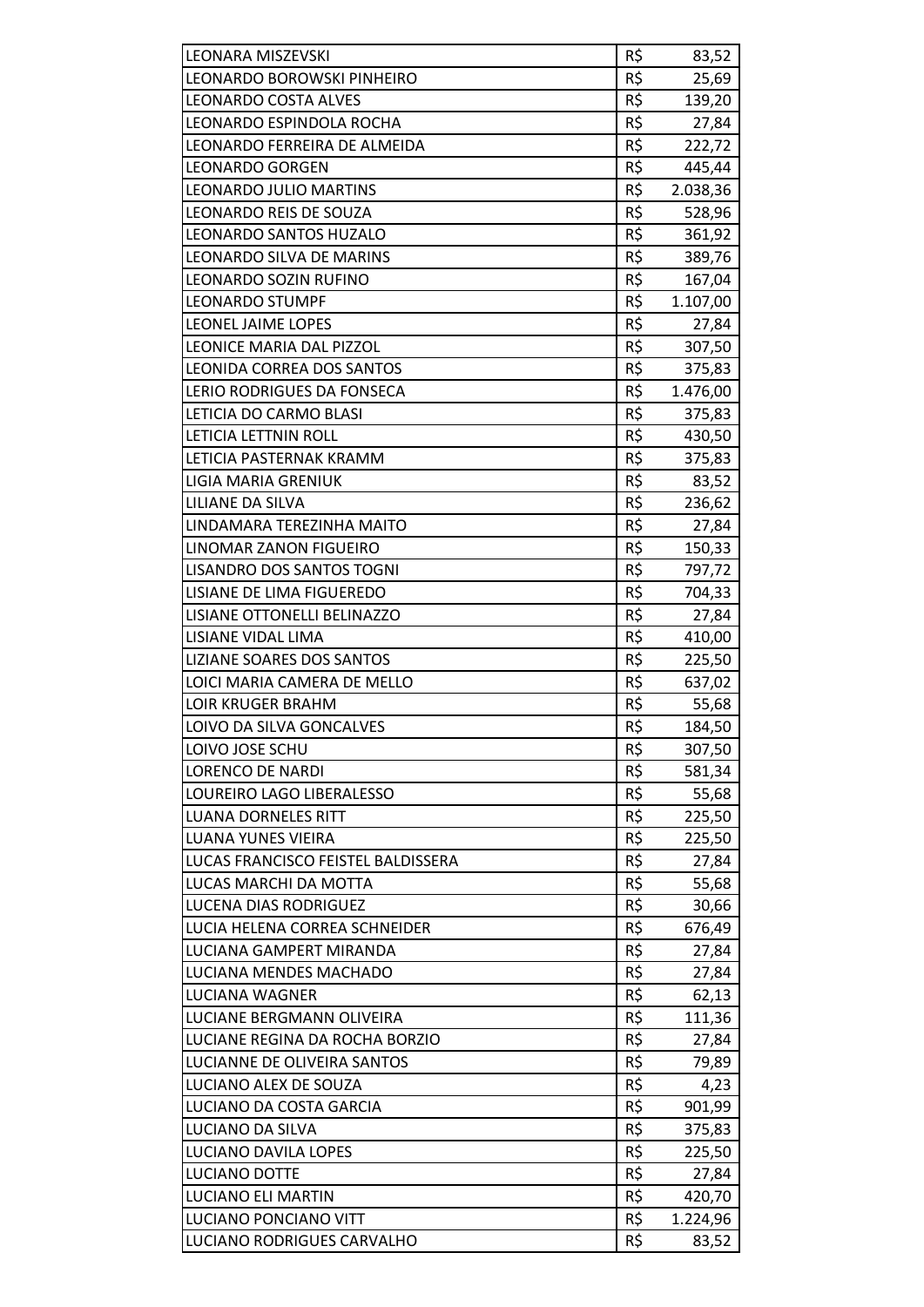| LUCIANO VINICUS DALBERTO                                  | R\$        | 194,88          |
|-----------------------------------------------------------|------------|-----------------|
| LUCIELLI RODRIGUES DOS SANTOS                             | R\$        | 492,00          |
| LUCIO SERGIO MESQUITA CAMPBELL                            | R\$        | 55,68           |
| LUIS ANDRE DE ALMEIDA MACIEL                              | R\$        | 375,83          |
| LUIS AUGUSTO DA CUNHA                                     | R\$        | 2.152,50        |
| <b>LUIS CARLOS GIROLETI</b>                               | R\$        | 27,84           |
| LUIS CARLOS MALYSZ MICHELIN                               | R\$        | 27,84           |
| <b>LUIS CARLOS MARTINS</b>                                | R\$        | 55,68           |
| <b>LUIS DANIEL BRITES</b>                                 | R\$        | 1.319,34        |
| LUIS EDUARDO BRILHANTE DE OLIVEIRA                        | R\$        | 194,88          |
| LUIS EDUARDO MENDES                                       | R\$        | 465,68          |
| <b>LUIS FABIAN LOPES</b>                                  | R\$        | 250,56          |
| LUIS FELIPE ALVES DOS SANTOS                              | R\$        | 861,00          |
| LUIS FELIPE FALLAVENA DA ROSA                             | R\$        | 212,34          |
| LUIS FERNANDO BATTISTELLA                                 | R\$        | 27,84           |
| LUIS FERNANDO CLARO LONGARAY                              | R\$        | 708,90          |
| LUIS FERNANDO FIALHO                                      | R\$        |                 |
|                                                           | R\$        | 4,23            |
| LUIS FERNANDO PRUCIANO<br>LUIS FERNANDO ROSINSKI SKIERESZ | R\$        | 268,02          |
|                                                           |            | 27,84           |
| LUIS FERNANDO TRINDADE GOULART                            | R\$        | 27,84           |
| LUIS HENRIQUE HERMES                                      | R\$        | 307,50          |
| LUIS JERONIMO DORNELLES DA CUNHA                          | R\$        | 2.091,00        |
| LUIZ ALEXANDRE CASALI                                     | R\$        | 225,50          |
| LUIZ ANTONIO BARFKNECHT                                   | R\$        | 55,68           |
| LUIZ ANTONIO SOUZA GONCALVES                              | R\$        | 922,50          |
| LUIZ CARLOS CRUZ DE MELO SERENO                           | R\$        | 807,34          |
| LUIZ CARLOS KLUSENER FILHO                                | R\$        | 240,18          |
| LUIZ CARLOS SALVADOR CUNHA JUNIOR                         | R\$        | 1.968,00        |
| LUIZ CARLOS SCHNEIDER                                     | R\$        | 528,96          |
| LUIZ CARLOS SEVAGE BITENCURT                              | R\$        | 111,36          |
| LUIZ CARLOS XAVIER CASTRO                                 | R\$        | 184,50          |
| LUIZ CESAR PEDRO                                          | R\$        | 2.275,50        |
| <b>LUIZ ERNESTO FERRARETTO</b>                            | R\$        | 835,20          |
| LUIZ EUGENIO ALVES PUCHALSKI                              | R\$        | 55,68           |
| LUIZ FERNANDO FIGUEIREDO DORNELES JUNIOR                  | R\$        | 1.722,00        |
| LUIZ GUILHERME DE SOUZA                                   | R\$        | 307,50          |
| LUIZ GUSTAVO MEDEIROS RICALDE                             | R\$        | 861,00          |
| LUIZ HENRIQUE DE CARVALHO LEVY                            | R\$        | 7,05            |
| <b>LUIZ MANTELLI</b>                                      | R\$        | 55,68           |
| LUIZ PEDRO GOMES DA LUZ                                   | R\$        | 83,52           |
| LUIZ PEDRO SANGOI LONDERO                                 | R\$        | 83,52           |
| LUIZ PINHEIRO SARMENTO                                    |            | 27,84           |
|                                                           | R\$        |                 |
| LUIZ RICARDO MONTEIRO                                     | R\$        | 55,68           |
| MADALENA DE AVILA ALANIZ                                  | R\$        | 225,50          |
| MAELTON JOSE SCHMITZ DA SILVA                             | R\$        | 27,84           |
| <b>MAGLIANE FIN MARTINI</b>                               | R\$        | 740,53          |
| <b>MAGNUS DOS PASSOS</b>                                  | R\$        | 526,16          |
| MAICON ASSIS VALIM BOEIRA                                 | R\$        | 83,52           |
| <b>MAICON ENIO ELSENBACH</b>                              | R\$        | 55,68           |
| <b>MAIR ROQUE BARASUOL</b>                                | R\$        | 27,84           |
| MAIRA BEATRIZ SILVA WEIRICH                               | R\$        | 27,84           |
| MANOEL JOAQUIM VIEIRA CARVALHO                            | R\$        | 751,66          |
| MANOEL PADAO PALMEIRA<br><b>MARA REGINA CONTE</b>         | R\$<br>R\$ | 55,68<br>225,50 |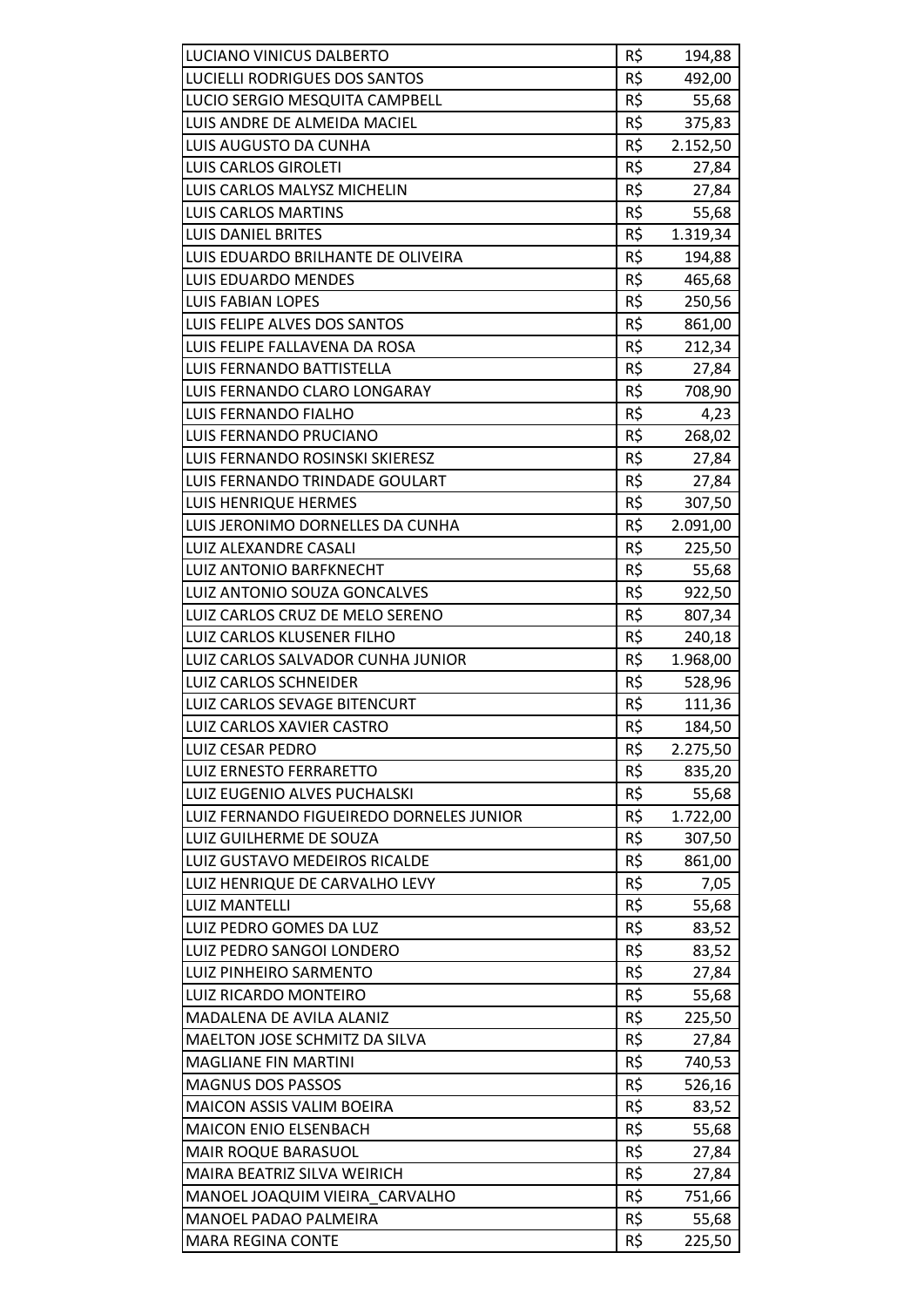| <b>MARA REGINA WEBER</b>             | R\$ | 307,50   |
|--------------------------------------|-----|----------|
| <b>MARC GOLDHARDT</b>                | R\$ | 55,68    |
| <b>MARCEL DOS SANTOS VILANTE</b>     | R\$ | 335,34   |
| MARCELINO BLACENE SELLA              | R\$ | 83,52    |
| MARCELINO JOSE HOSS BECKER           | R\$ | 111,36   |
| MARCELO AUGUSTO SCHIAVINI            | R\$ | 83,52    |
| MARCELO DA SILVA GONCALVES           | R\$ | 307,50   |
| MARCELO DE ARAUJO SILVA              | R\$ | 139,20   |
| <b>MARCELO DOYLE BENITES</b>         | R\$ | 2.214,00 |
| <b>MARCELO FERREIRA</b>              | R\$ | 1.285,68 |
| MARCELO FREDOMIRO PRATES CUNHA       | R\$ | 55,68    |
| MARCELO GOMES SCHMACHTENBERG         | R\$ | 528,96   |
| <b>MARCELO GUIMARAES FANFA</b>       | R\$ | 1.599,00 |
| <b>MARCELO LUDWIG</b>                | R\$ | 528,96   |
| <b>MARCELO MENDES DOMINGUES</b>      | R\$ | 391,02   |
| MARCELO NORONHA DA SILVA             | R\$ | 335,34   |
| MARCELO NUNES DA SILVA               | R\$ | 1.537,50 |
| MARCELO PEREIRA BRZOSKOWSKI          | R\$ | 27,84    |
| <b>MARCELO RAMALHO DE JESUS</b>      | R\$ | 835,20   |
| <b>MARCELO SANTOS FIORIN</b>         | R\$ | 1.002,24 |
| <b>MARCELO SCHWEIGHOFER</b>          | R\$ | 268,02   |
| <b>MARCELO SILVEIRA</b>              | R\$ | 27,84    |
| <b>MARCELO SILVEIRA PEREIRA</b>      | R\$ | 27,84    |
| <b>MARCIA FERREIRA DOS SANTOS</b>    | R\$ | 309,02   |
| MARCIA HELENA MOLLMANN FERREIRA      | R\$ | 55,68    |
| <b>MARCIA KNOLL</b>                  | R\$ | 27,84    |
| MARCIA REGINA CZICHOCKI              | R\$ | 418,86   |
| MARCIENA FERREIRA DA SILVA           | R\$ | 445,44   |
| MARCIO ALAOR CASAGRANDE FRANCO       | R\$ | 1.476,00 |
| <b>MARCIO ANDRE RAMBO</b>            | R\$ | 55,68    |
| MARCIO AZEVEDO DAS NEVES             | R\$ | 194,88   |
| MARCIO AZEVEDO GONÃALVES             | R\$ | 27,84    |
| <b>MARCIO BOMBONATO</b>              | R\$ | 27,84    |
| <b>MARCIO BUENO SIMOES PIRES</b>     | R\$ | 25,69    |
| <b>MARCIO DE AGUIAR GOMES</b>        | R\$ | 184,50   |
| MARCIO DE AVILA SILVEIRA             | R\$ | 83,52    |
| <b>MARCIO DOMINGUES AIRES</b>        | R\$ | 27,84    |
| <b>MARCIO FERREIRA TAVARES</b>       | R\$ | 210,19   |
| MARCIO GIOVANI DOS SANTOS CARVALHO   | R\$ | 111,36   |
| MARCIO JOSE GIACOMIN                 | R\$ | 27,84    |
| <b>MARCIO MACHADO RODRIGUES</b>      | R\$ | 2.275,50 |
| <b>MARCIO MIREK</b>                  | R\$ | 1.279,86 |
| <b>MARCIO REBESCHINI</b>             | R\$ | 335,34   |
| MARCIO RICARDO DE OLIVEIRA           | R\$ | 501,12   |
| MARCIO ROBERTO MADRI MACHADO         | R\$ | 27,84    |
| <b>MARCIO ROGERIO NEUGEBAUER</b>     | R\$ | 55,68    |
| <b>MARCIO RONILDO BORGES MOREIRA</b> | R\$ | 222,72   |
| <b>MARCIO ROTHE CARNIEL</b>          | R\$ | 139,20   |
| MARCIO SOUZA DE OLIVEIRA             | R\$ | 139,20   |
| <b>MARCO ANTONIO BLAM RODRIGUES</b>  | R\$ | 40,74    |
| MARCO ANTONIO DA SILVA FLORENCIO     | R\$ | 553,50   |
| MARCO ANTONIO DE OLIVEIRA            | R\$ | 57,83    |
| <b>MARCO ANTONIO MEIRELES DUARTE</b> | R\$ | 77,07    |
| MARCO ANTONIO OLIVEIRA DA SILVA      | R\$ | 27,84    |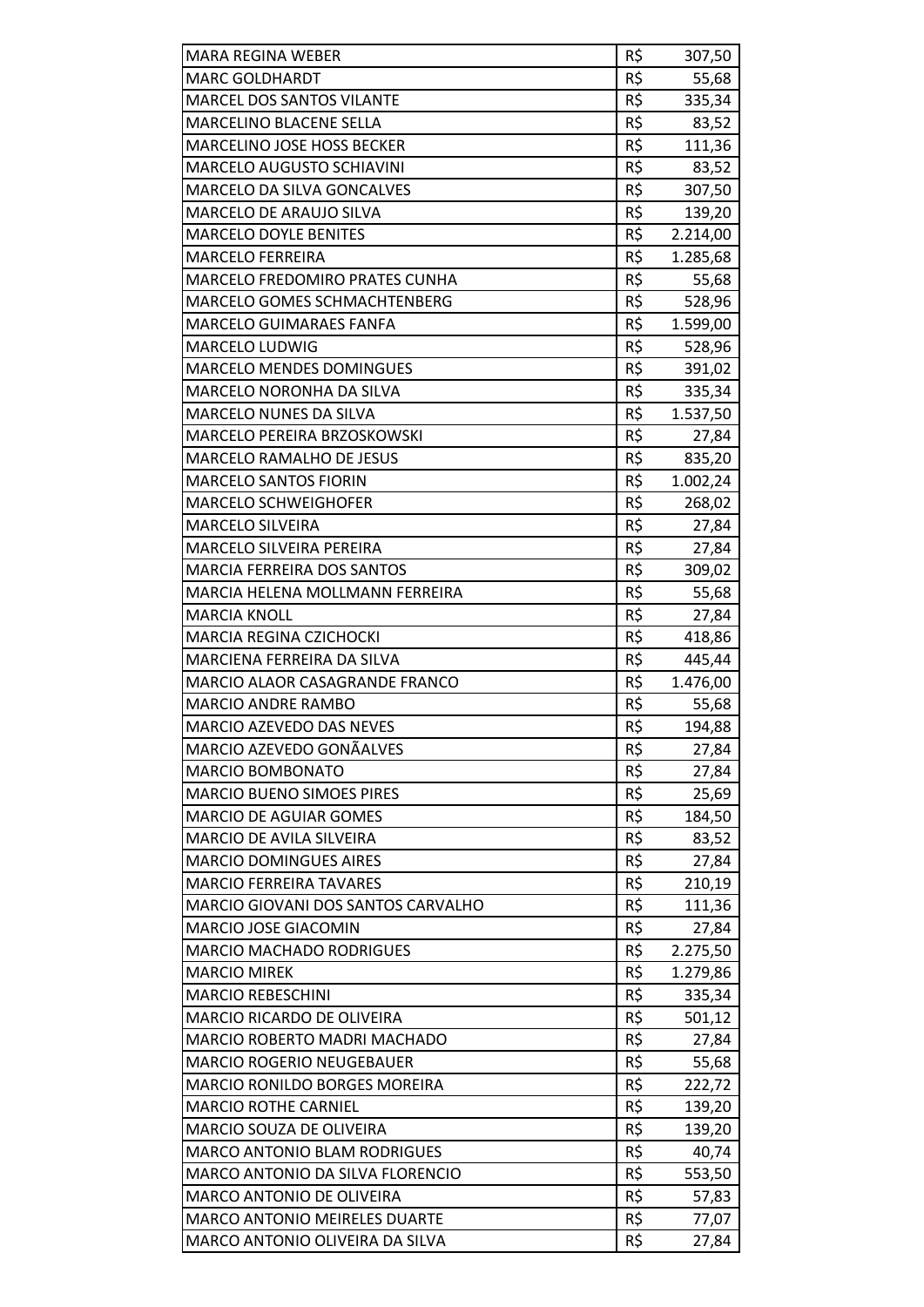| MARCO ANTONIO VAZ DOS SANTOS                             | R\$        | 1.005,02        |
|----------------------------------------------------------|------------|-----------------|
| <b>MARCO AURELIO MULLER</b>                              | R\$        | 553,50          |
| <b>MARCO AURELIO SOARES DAS NEVES</b>                    | R\$        | 29,99           |
| <b>MARCO ORGEL DA SILVEIRA</b>                           | R\$        | 55,68           |
| <b>MARCOLINO HOFFMANN</b>                                | R\$        | 1.414,50        |
| <b>MARCOS ANDRE CAPOANE</b>                              | R\$        | 27,84           |
| <b>MARCOS ANTONIO JULIANOTTI</b>                         | R\$        | 55,68           |
| <b>MARCOS ANTONIO LOPES DA SILVEIRA</b>                  | R\$        | 55,68           |
| <b>MARCOS BRASIL PRADO</b>                               | R\$        | 375,83          |
| <b>MARCOS JUNG</b>                                       | R\$        | 1.107,00        |
| MARCOS RICARDO MADER DA COSTA                            | R\$        | 307,50          |
| <b>MARCOS ROBERTO BONALUME</b>                           | R\$        | 83,52           |
| <b>MARCOS ROBERTO DELAVY DA SILVA</b>                    | R\$        | 83,52           |
| MARCOS TODORO SROCHINSKI                                 | R\$        | 27,84           |
| <b>MARCOS VINICIOS CONTE</b>                             | R\$        | 225,50          |
| <b>MARCOS VINICIUS RODRIGUES SIFUENTES</b>               | R\$        | 27,84           |
| <b>MARCUS LUIZ SCHEID</b>                                | R\$        | 27,84           |
| <b>MARCUS SILVA DE MATOS</b>                             | R\$        | 27,84           |
| <b>MARCUS VINICIUS VIEGAS SCHREIBER</b>                  | R\$        | 27,84           |
| <b>MARFIZA INACIO GARCIA</b>                             | R\$        | 1.660,50        |
| MARIA DA GRACA RODRIGUES DE SOUZA                        | R\$        | 580,83          |
| <b>MARIA DILES CAMPOS POLEZE</b>                         | R\$        | 533,00          |
| <b>MARIA HELENA BORGES BELLOLI</b>                       | R\$        | 27,84           |
| MARIA HELENA PORTAL DE ALMEIDA                           | R\$        | 225,50          |
| MARIA INES DA SILVA BUENO                                | R\$        | 307,50          |
| <b>MARIA TERESINHA NUNES</b>                             | R\$        | 375,83          |
| MARIANA BOCKMANN                                         | R\$        | 225,50          |
| <b>MARILENE PACINI SELAU</b>                             | R\$        | 194,88          |
| <b>MARILISE FOGACA PEREIRA</b>                           | R\$        | 430,50          |
| MARILU ARAUJO DA SILVA                                   | R\$        | 27,84           |
| <b>MARINA CAMOZZATO GALNARES</b>                         | R\$        | 27,84           |
| <b>MARINO PIRES IBALDO</b>                               | R\$        | 1.688,34        |
| <b>MARIO ADILON BORGES VIANA</b>                         | R\$        | 222,72          |
| <b>MARIO BAZANELLA</b>                                   | R\$        | 27,84           |
| MARIO CEZAR JARDIM JACQUES                               | R\$        | 1.845,00        |
| <b>MARIO DE CAMARGO RIBEIRO</b>                          | R\$        | 27,84           |
| MARIO FERNANDO SCHMIDT DA SILVA                          | R\$        | 1.537,50        |
| MARIO IVAN DA COSTA ROCHA                                | R\$        | 1.107,00        |
| <b>MARIO JOSE LILGE</b>                                  | R\$        | 333,97          |
| MARIO ROBERTO DA SILVA MARIN                             | R\$        | 410,00          |
| <b>MARISOL ELISABETE MATTES</b>                          | R\$        | 300,66          |
| MARITANIA MARIA RIGO MARINI                              | R\$        | 27,84           |
| MARLENE DE SOUZA GOMES                                   | R\$        | 139,20          |
| <b>MARLENE SZAST</b>                                     | R\$        | 111,36          |
| <b>MARLI SILVA PETTERINE</b>                             | R\$        | 212,34          |
| MARLI TERESINHA SILVA DA SILVA                           | R\$        | 27,84           |
| <b>MARLON DA COSTA</b>                                   | R\$        | 640,32          |
| <b>MARLON GORSKI PACHECO</b>                             | R\$        | 528,96          |
| <b>MARLON RICARDO MARCHESAN</b>                          | R\$        | 2.214,00        |
| <b>MARLOS MARTINS DA SILVEIRA</b>                        | R\$        | 184,50          |
| <b>MARNO DIEHL</b><br><b>MARTA BITENCOURT DOS SANTOS</b> | R\$<br>R\$ | 27,84           |
| <b>MARTA FAGUNDES DA SILVA</b>                           | R\$        | 27,84<br>526,16 |
| MARTINHO PRUDENCIO DE ANDRADE                            | R\$        | 27,84           |
|                                                          |            |                 |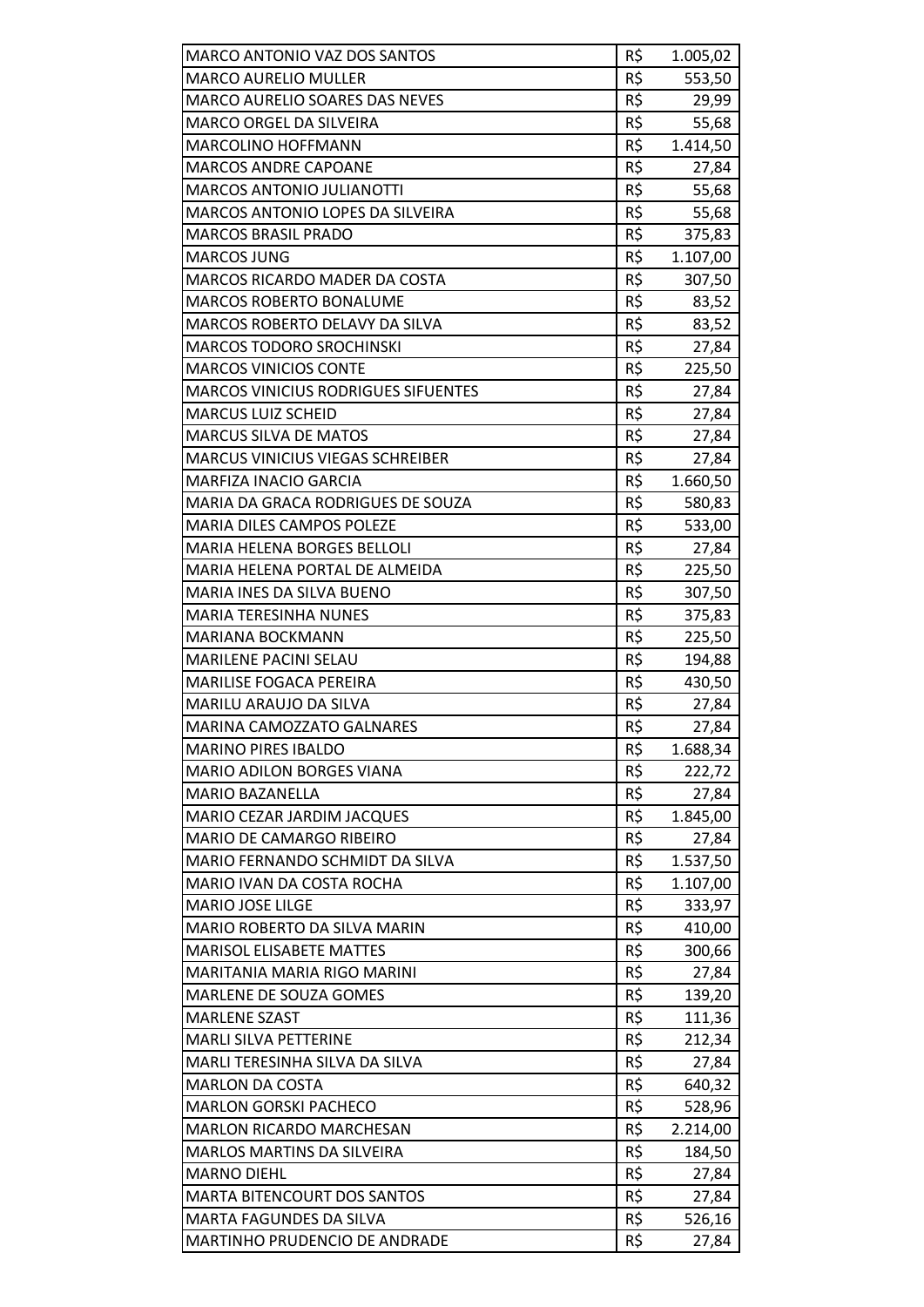| <b>MATEUS COPROSKI MARQUES</b>         | R\$ | 240,18   |
|----------------------------------------|-----|----------|
| <b>MATEUS NUNES NOGUEIRA</b>           | R\$ | 27,84    |
| <b>MATHEUS LUZ COSTA</b>               | R\$ | 83,52    |
| <b>MATHEUS PERIN HEFLER</b>            | R\$ | 895,67   |
| <b>MATHEUS SOARES DE SOUZA</b>         | R\$ | 556,80   |
| <b>MATHIAS AUGUSTO RAUBER</b>          | R\$ | 83,52    |
| <b>MAURICIO BOITO BARTH</b>            | R\$ | 27,84    |
| <b>MAURICIO BOTH</b>                   | R\$ | 27,84    |
| <b>MAURICIO DOS SANTOS</b>             | R\$ | 908,83   |
| <b>MAURICIO KIPPER DA SILVA</b>        | R\$ | 222,72   |
| MAURO AUGUSTO ALMEIDA CABRAL           | R\$ | 640,32   |
| <b>MAURO CRISTIANO WEISS</b>           | R\$ | 111,36   |
| MAURO DA SILVA DE CASTRO               | R\$ | 2.091,00 |
| <b>MAURO DA SILVA SANTOS</b>           | R\$ | 111,36   |
| <b>MAURO DAIR KAISER</b>               | R\$ | 27,84    |
| <b>MAURO ELIESER MACHADO RODRIGUES</b> | R\$ | 59,98    |
| MAURO JOSE DALL AGNOL                  | R\$ | 335,34   |
| MAURO SERGIO GIL DA SILVA              | R\$ | 225,50   |
| <b>MAURO VIEIRA CARRASCO</b>           | R\$ | 184,50   |
| <b>MAURO VIEIRA FERRARI</b>            | R\$ | 111,36   |
| <b>MAX FREDERICO GRAEBIN</b>           | R\$ | 1.962,18 |
| MAXIMILIANO ALVES DE MORAES            | R\$ | 212,34   |
| <b>MAXIMILIANO DA SILVA</b>            | R\$ | 584,64   |
| <b>MAXIMILIANO SILVA DE SOUSA</b>      | R\$ | 40,53    |
| <b>MAYARA BARONI RODRIGUES</b>         | R\$ | 375,83   |
| MICAEL TOME                            | R\$ | 501,12   |
| MICHAEL DA SILVA BIESKI                | R\$ | 55,68    |
| <b>MICHELE BORGES MOREIRA CASTRO</b>   | R\$ | 225,50   |
| MICHELLE DE SOUZA NEVES                | R\$ | 27,84    |
| MIGUEL ANGELO BRAYER MARTINS           | R\$ | 430,50   |
| MIGUEL DE JESUS DE SIQUEIRA            | R\$ | 27,84    |
| MIGUEL LUGOCH                          | R\$ | 150,84   |
| MILENA DA SILVA FONSECA                | R\$ | 27,84    |
| MILER DE SOUZA BARRAGANA               | R\$ | 430,50   |
| MILTON DO NASCIMENTO ANTES             | R\$ | 1.482,83 |
| MILTON FREITAS SANTOS                  | R\$ | 150,33   |
| <b>MILTON GAMBINI PIRES</b>            | R\$ | 375,83   |
| <b>MILTON JOSE FINGER</b>              | R\$ | 27,84    |
| <b>MILTON MORAES MACHADO</b>           | R\$ | 55,68    |
| MILTON PAULO HICKMANN                  | R\$ | 55,68    |
| MILTON RODRIGO DE OLIVEIRA             | R\$ | 430,50   |
| <b>MILTON ROGERIO RAMOS</b>            | R\$ | 222,72   |
| <b>MILTON WERNER</b>                   | R\$ | 984,00   |
| MIRIAM DA COSTA CRUZ                   | R\$ | 640,32   |
| <b>MOACIR ROBSON KARKOW</b>            | R\$ | 751,66   |
| <b>MOACIR SILVA DA SILVA</b>           | R\$ | 27,84    |
| <b>MOISES LUIS BARBIERI</b>            | R\$ | 375,83   |
| MONICA MARTHA MALLMANN JUNGES          | R\$ | 27,84    |
| MORGANA CASARA MELO                    | R\$ | 25,69    |
| <b>NABOR LUIZ DAPPER</b>               | R\$ | 1.660,50 |
| <b>NADIA BERTELLI VELHO</b>            | R\$ | 307,50   |
| <b>NADINE VERGARA SCHORR</b>           | R\$ | 417,60   |
| NAIARA DOS SANTOS SILVA                | R\$ | 334,08   |
| <b>NAIRTON JOAO PIOTROVSKI</b>         | R\$ | 111,36   |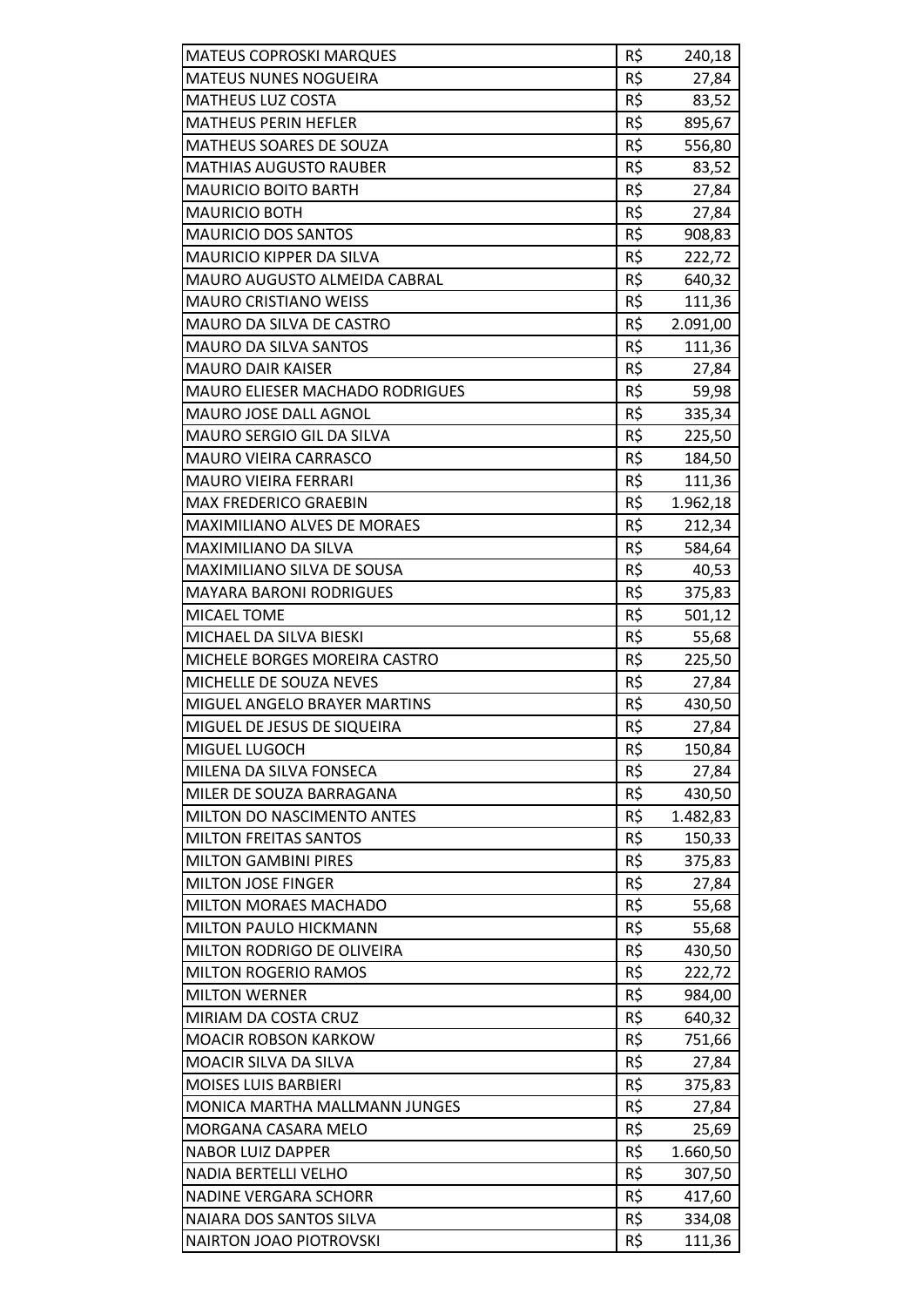| R\$<br>NATALIA DA COSTA PASSOS<br>1.660,50<br>R\$<br>NATALINO DA SILVA<br>307,50<br>R\$<br>NEILMO MOREIRA DE MENDONCA<br>278,40<br>R\$<br>NELI ROSANGELA NUNES DA SILVA<br>55,68<br>R\$<br>369,00<br><b>NELLY CORADINE KIELING</b><br>R\$<br>NELSON ADAO SOARES DE ANDRADE<br>27,84<br>R\$<br><b>NELSON ANTONIO ARNHOLD</b><br>435,06<br>R\$<br><b>NELSON CARVALHO</b><br>501,12<br>R\$<br><b>NELSON NEI PIRES</b><br>2.767,50<br>R\$<br><b>NELSON PAULO GERHARD</b><br>2.064,17<br>R\$<br><b>NELSON VARONI</b><br>27,84<br>R\$<br><b>NELSON VOLMAR MOTA RODRIGUES</b><br>184,50<br>R\$<br><b>NELSON WEBER FILHO</b><br>1.107,00<br>R\$<br><b>NEORILDO JOSE DASSI</b><br>424,68<br>R\$<br>NERCIO ERVANDIR ALVES DE OLIVEIRA<br>83,52<br>R\$<br>NERI IVANDO SCORTEGAGNA<br>403,67<br>R\$<br><b>NEUSA BORBA TAFFAREL</b><br>55,68<br>R\$<br>NEWTON JOSE ROSSO TREVISAN<br>225,50<br>R\$<br><b>NEWTON ROQUE RABELLO GLORIA</b><br>309,02<br>R\$<br>NILSON FERNANDO FONTANA<br>55,68<br>R\$<br>NIUTON DA CRUZ ATARAO<br>27,84<br>R\$<br>NIVALDO SOUZA MORAIS<br>547,68<br>R\$<br><b>NOEL DA SILVA SANTOS</b><br>1.783,50<br>R\$<br>NOEMIA TEREZINHA MORS ARENHART<br>55,68<br>R\$<br>NORBERTO DALLA LIBERA<br>55,68<br>R\$<br>NORBERTO FERNANDES PINTO DIAS FILHO<br>27,84<br>R\$<br><b>ODAIR FIORENTIN</b><br>139,20<br>R\$<br><b>ODECIO IRIO HAUPT</b><br>553,50<br>R\$<br>ODILON ROLDAN AVILA<br>184,50<br>R\$<br>1.537,50<br><b>ODIR ALVES DA SILVA</b><br>R\$<br>OLAVO MESSINA DE LIMA<br>1.061,70<br>R\$<br><b>OLDAIR MARTINS</b><br>612,48<br>R\$<br>OLDAIR RABELLO RIBEIRO<br>27,84<br>R\$<br>OLIVO DE VARGAS SIMOES<br>167,04<br>R\$<br><b>OLMES BASSANI</b><br>55,68<br>R\$<br><b>OLVEDO SANTOS NETTO</b><br>111,36<br>R\$<br>ONEIDE ADEL DA SILVA CASTRO<br>42,61<br>R\$<br>ONEIDE LUIS DE ALMEIDA<br>1.537,50<br>R\$<br><b>ORION FLORES PASSINI</b><br>212,34<br>R\$<br>ORLI ANGELO NERI XAVIER<br>27,84<br>R\$<br><b>OSLEN MELCHIOR CHAVES</b><br>194,88<br>R\$<br>OSMAR DE JESUS BUENO DE BAIRROS<br>55,68<br>R\$<br><b>OSMAR DE VARGAS DORNELLES</b><br>1.414,50<br>R\$<br>OSMAR MICHEL<br>111,36<br>R\$<br><b>OTO SCHNEIDER</b><br>738,00<br>R\$<br>PATRICIA PEDROSO DE SOUZA<br>27,84<br>R\$<br>PATRICIA SARMANHO<br>55,68<br>R\$<br>PAULA GABRIELE SANTOS ROJAS<br>27,84<br>R\$<br>PAULO AFONSO STEIN<br>1.380,82<br>R\$<br>PAULO ANDRE POLEZE LOPES<br>2.091,00<br>R\$<br>PAULO ANGELO PASE<br>27,84<br>R\$<br>PAULO ANTONIO SANTOS DA SILVA<br>335,34<br>R\$<br>PAULO ANTONIO SOARES DA SILVA<br>27,84 |                         |     |        |
|------------------------------------------------------------------------------------------------------------------------------------------------------------------------------------------------------------------------------------------------------------------------------------------------------------------------------------------------------------------------------------------------------------------------------------------------------------------------------------------------------------------------------------------------------------------------------------------------------------------------------------------------------------------------------------------------------------------------------------------------------------------------------------------------------------------------------------------------------------------------------------------------------------------------------------------------------------------------------------------------------------------------------------------------------------------------------------------------------------------------------------------------------------------------------------------------------------------------------------------------------------------------------------------------------------------------------------------------------------------------------------------------------------------------------------------------------------------------------------------------------------------------------------------------------------------------------------------------------------------------------------------------------------------------------------------------------------------------------------------------------------------------------------------------------------------------------------------------------------------------------------------------------------------------------------------------------------------------------------------------------------------------------------------------------------------------------------------------------------------------------------------------------------------------------------------------------------------------------------------------------------------------------------------------------------------------------------------------------------------------------------------------------------------------------------------------------------------------------------------------------------------------|-------------------------|-----|--------|
|                                                                                                                                                                                                                                                                                                                                                                                                                                                                                                                                                                                                                                                                                                                                                                                                                                                                                                                                                                                                                                                                                                                                                                                                                                                                                                                                                                                                                                                                                                                                                                                                                                                                                                                                                                                                                                                                                                                                                                                                                                                                                                                                                                                                                                                                                                                                                                                                                                                                                                                        | <b>NARA SAAR CHAGAS</b> | R\$ | 111,36 |
|                                                                                                                                                                                                                                                                                                                                                                                                                                                                                                                                                                                                                                                                                                                                                                                                                                                                                                                                                                                                                                                                                                                                                                                                                                                                                                                                                                                                                                                                                                                                                                                                                                                                                                                                                                                                                                                                                                                                                                                                                                                                                                                                                                                                                                                                                                                                                                                                                                                                                                                        |                         |     |        |
|                                                                                                                                                                                                                                                                                                                                                                                                                                                                                                                                                                                                                                                                                                                                                                                                                                                                                                                                                                                                                                                                                                                                                                                                                                                                                                                                                                                                                                                                                                                                                                                                                                                                                                                                                                                                                                                                                                                                                                                                                                                                                                                                                                                                                                                                                                                                                                                                                                                                                                                        |                         |     |        |
|                                                                                                                                                                                                                                                                                                                                                                                                                                                                                                                                                                                                                                                                                                                                                                                                                                                                                                                                                                                                                                                                                                                                                                                                                                                                                                                                                                                                                                                                                                                                                                                                                                                                                                                                                                                                                                                                                                                                                                                                                                                                                                                                                                                                                                                                                                                                                                                                                                                                                                                        |                         |     |        |
|                                                                                                                                                                                                                                                                                                                                                                                                                                                                                                                                                                                                                                                                                                                                                                                                                                                                                                                                                                                                                                                                                                                                                                                                                                                                                                                                                                                                                                                                                                                                                                                                                                                                                                                                                                                                                                                                                                                                                                                                                                                                                                                                                                                                                                                                                                                                                                                                                                                                                                                        |                         |     |        |
|                                                                                                                                                                                                                                                                                                                                                                                                                                                                                                                                                                                                                                                                                                                                                                                                                                                                                                                                                                                                                                                                                                                                                                                                                                                                                                                                                                                                                                                                                                                                                                                                                                                                                                                                                                                                                                                                                                                                                                                                                                                                                                                                                                                                                                                                                                                                                                                                                                                                                                                        |                         |     |        |
|                                                                                                                                                                                                                                                                                                                                                                                                                                                                                                                                                                                                                                                                                                                                                                                                                                                                                                                                                                                                                                                                                                                                                                                                                                                                                                                                                                                                                                                                                                                                                                                                                                                                                                                                                                                                                                                                                                                                                                                                                                                                                                                                                                                                                                                                                                                                                                                                                                                                                                                        |                         |     |        |
|                                                                                                                                                                                                                                                                                                                                                                                                                                                                                                                                                                                                                                                                                                                                                                                                                                                                                                                                                                                                                                                                                                                                                                                                                                                                                                                                                                                                                                                                                                                                                                                                                                                                                                                                                                                                                                                                                                                                                                                                                                                                                                                                                                                                                                                                                                                                                                                                                                                                                                                        |                         |     |        |
|                                                                                                                                                                                                                                                                                                                                                                                                                                                                                                                                                                                                                                                                                                                                                                                                                                                                                                                                                                                                                                                                                                                                                                                                                                                                                                                                                                                                                                                                                                                                                                                                                                                                                                                                                                                                                                                                                                                                                                                                                                                                                                                                                                                                                                                                                                                                                                                                                                                                                                                        |                         |     |        |
|                                                                                                                                                                                                                                                                                                                                                                                                                                                                                                                                                                                                                                                                                                                                                                                                                                                                                                                                                                                                                                                                                                                                                                                                                                                                                                                                                                                                                                                                                                                                                                                                                                                                                                                                                                                                                                                                                                                                                                                                                                                                                                                                                                                                                                                                                                                                                                                                                                                                                                                        |                         |     |        |
|                                                                                                                                                                                                                                                                                                                                                                                                                                                                                                                                                                                                                                                                                                                                                                                                                                                                                                                                                                                                                                                                                                                                                                                                                                                                                                                                                                                                                                                                                                                                                                                                                                                                                                                                                                                                                                                                                                                                                                                                                                                                                                                                                                                                                                                                                                                                                                                                                                                                                                                        |                         |     |        |
|                                                                                                                                                                                                                                                                                                                                                                                                                                                                                                                                                                                                                                                                                                                                                                                                                                                                                                                                                                                                                                                                                                                                                                                                                                                                                                                                                                                                                                                                                                                                                                                                                                                                                                                                                                                                                                                                                                                                                                                                                                                                                                                                                                                                                                                                                                                                                                                                                                                                                                                        |                         |     |        |
|                                                                                                                                                                                                                                                                                                                                                                                                                                                                                                                                                                                                                                                                                                                                                                                                                                                                                                                                                                                                                                                                                                                                                                                                                                                                                                                                                                                                                                                                                                                                                                                                                                                                                                                                                                                                                                                                                                                                                                                                                                                                                                                                                                                                                                                                                                                                                                                                                                                                                                                        |                         |     |        |
|                                                                                                                                                                                                                                                                                                                                                                                                                                                                                                                                                                                                                                                                                                                                                                                                                                                                                                                                                                                                                                                                                                                                                                                                                                                                                                                                                                                                                                                                                                                                                                                                                                                                                                                                                                                                                                                                                                                                                                                                                                                                                                                                                                                                                                                                                                                                                                                                                                                                                                                        |                         |     |        |
|                                                                                                                                                                                                                                                                                                                                                                                                                                                                                                                                                                                                                                                                                                                                                                                                                                                                                                                                                                                                                                                                                                                                                                                                                                                                                                                                                                                                                                                                                                                                                                                                                                                                                                                                                                                                                                                                                                                                                                                                                                                                                                                                                                                                                                                                                                                                                                                                                                                                                                                        |                         |     |        |
|                                                                                                                                                                                                                                                                                                                                                                                                                                                                                                                                                                                                                                                                                                                                                                                                                                                                                                                                                                                                                                                                                                                                                                                                                                                                                                                                                                                                                                                                                                                                                                                                                                                                                                                                                                                                                                                                                                                                                                                                                                                                                                                                                                                                                                                                                                                                                                                                                                                                                                                        |                         |     |        |
|                                                                                                                                                                                                                                                                                                                                                                                                                                                                                                                                                                                                                                                                                                                                                                                                                                                                                                                                                                                                                                                                                                                                                                                                                                                                                                                                                                                                                                                                                                                                                                                                                                                                                                                                                                                                                                                                                                                                                                                                                                                                                                                                                                                                                                                                                                                                                                                                                                                                                                                        |                         |     |        |
|                                                                                                                                                                                                                                                                                                                                                                                                                                                                                                                                                                                                                                                                                                                                                                                                                                                                                                                                                                                                                                                                                                                                                                                                                                                                                                                                                                                                                                                                                                                                                                                                                                                                                                                                                                                                                                                                                                                                                                                                                                                                                                                                                                                                                                                                                                                                                                                                                                                                                                                        |                         |     |        |
|                                                                                                                                                                                                                                                                                                                                                                                                                                                                                                                                                                                                                                                                                                                                                                                                                                                                                                                                                                                                                                                                                                                                                                                                                                                                                                                                                                                                                                                                                                                                                                                                                                                                                                                                                                                                                                                                                                                                                                                                                                                                                                                                                                                                                                                                                                                                                                                                                                                                                                                        |                         |     |        |
|                                                                                                                                                                                                                                                                                                                                                                                                                                                                                                                                                                                                                                                                                                                                                                                                                                                                                                                                                                                                                                                                                                                                                                                                                                                                                                                                                                                                                                                                                                                                                                                                                                                                                                                                                                                                                                                                                                                                                                                                                                                                                                                                                                                                                                                                                                                                                                                                                                                                                                                        |                         |     |        |
|                                                                                                                                                                                                                                                                                                                                                                                                                                                                                                                                                                                                                                                                                                                                                                                                                                                                                                                                                                                                                                                                                                                                                                                                                                                                                                                                                                                                                                                                                                                                                                                                                                                                                                                                                                                                                                                                                                                                                                                                                                                                                                                                                                                                                                                                                                                                                                                                                                                                                                                        |                         |     |        |
|                                                                                                                                                                                                                                                                                                                                                                                                                                                                                                                                                                                                                                                                                                                                                                                                                                                                                                                                                                                                                                                                                                                                                                                                                                                                                                                                                                                                                                                                                                                                                                                                                                                                                                                                                                                                                                                                                                                                                                                                                                                                                                                                                                                                                                                                                                                                                                                                                                                                                                                        |                         |     |        |
|                                                                                                                                                                                                                                                                                                                                                                                                                                                                                                                                                                                                                                                                                                                                                                                                                                                                                                                                                                                                                                                                                                                                                                                                                                                                                                                                                                                                                                                                                                                                                                                                                                                                                                                                                                                                                                                                                                                                                                                                                                                                                                                                                                                                                                                                                                                                                                                                                                                                                                                        |                         |     |        |
|                                                                                                                                                                                                                                                                                                                                                                                                                                                                                                                                                                                                                                                                                                                                                                                                                                                                                                                                                                                                                                                                                                                                                                                                                                                                                                                                                                                                                                                                                                                                                                                                                                                                                                                                                                                                                                                                                                                                                                                                                                                                                                                                                                                                                                                                                                                                                                                                                                                                                                                        |                         |     |        |
|                                                                                                                                                                                                                                                                                                                                                                                                                                                                                                                                                                                                                                                                                                                                                                                                                                                                                                                                                                                                                                                                                                                                                                                                                                                                                                                                                                                                                                                                                                                                                                                                                                                                                                                                                                                                                                                                                                                                                                                                                                                                                                                                                                                                                                                                                                                                                                                                                                                                                                                        |                         |     |        |
|                                                                                                                                                                                                                                                                                                                                                                                                                                                                                                                                                                                                                                                                                                                                                                                                                                                                                                                                                                                                                                                                                                                                                                                                                                                                                                                                                                                                                                                                                                                                                                                                                                                                                                                                                                                                                                                                                                                                                                                                                                                                                                                                                                                                                                                                                                                                                                                                                                                                                                                        |                         |     |        |
|                                                                                                                                                                                                                                                                                                                                                                                                                                                                                                                                                                                                                                                                                                                                                                                                                                                                                                                                                                                                                                                                                                                                                                                                                                                                                                                                                                                                                                                                                                                                                                                                                                                                                                                                                                                                                                                                                                                                                                                                                                                                                                                                                                                                                                                                                                                                                                                                                                                                                                                        |                         |     |        |
|                                                                                                                                                                                                                                                                                                                                                                                                                                                                                                                                                                                                                                                                                                                                                                                                                                                                                                                                                                                                                                                                                                                                                                                                                                                                                                                                                                                                                                                                                                                                                                                                                                                                                                                                                                                                                                                                                                                                                                                                                                                                                                                                                                                                                                                                                                                                                                                                                                                                                                                        |                         |     |        |
|                                                                                                                                                                                                                                                                                                                                                                                                                                                                                                                                                                                                                                                                                                                                                                                                                                                                                                                                                                                                                                                                                                                                                                                                                                                                                                                                                                                                                                                                                                                                                                                                                                                                                                                                                                                                                                                                                                                                                                                                                                                                                                                                                                                                                                                                                                                                                                                                                                                                                                                        |                         |     |        |
|                                                                                                                                                                                                                                                                                                                                                                                                                                                                                                                                                                                                                                                                                                                                                                                                                                                                                                                                                                                                                                                                                                                                                                                                                                                                                                                                                                                                                                                                                                                                                                                                                                                                                                                                                                                                                                                                                                                                                                                                                                                                                                                                                                                                                                                                                                                                                                                                                                                                                                                        |                         |     |        |
|                                                                                                                                                                                                                                                                                                                                                                                                                                                                                                                                                                                                                                                                                                                                                                                                                                                                                                                                                                                                                                                                                                                                                                                                                                                                                                                                                                                                                                                                                                                                                                                                                                                                                                                                                                                                                                                                                                                                                                                                                                                                                                                                                                                                                                                                                                                                                                                                                                                                                                                        |                         |     |        |
|                                                                                                                                                                                                                                                                                                                                                                                                                                                                                                                                                                                                                                                                                                                                                                                                                                                                                                                                                                                                                                                                                                                                                                                                                                                                                                                                                                                                                                                                                                                                                                                                                                                                                                                                                                                                                                                                                                                                                                                                                                                                                                                                                                                                                                                                                                                                                                                                                                                                                                                        |                         |     |        |
|                                                                                                                                                                                                                                                                                                                                                                                                                                                                                                                                                                                                                                                                                                                                                                                                                                                                                                                                                                                                                                                                                                                                                                                                                                                                                                                                                                                                                                                                                                                                                                                                                                                                                                                                                                                                                                                                                                                                                                                                                                                                                                                                                                                                                                                                                                                                                                                                                                                                                                                        |                         |     |        |
|                                                                                                                                                                                                                                                                                                                                                                                                                                                                                                                                                                                                                                                                                                                                                                                                                                                                                                                                                                                                                                                                                                                                                                                                                                                                                                                                                                                                                                                                                                                                                                                                                                                                                                                                                                                                                                                                                                                                                                                                                                                                                                                                                                                                                                                                                                                                                                                                                                                                                                                        |                         |     |        |
|                                                                                                                                                                                                                                                                                                                                                                                                                                                                                                                                                                                                                                                                                                                                                                                                                                                                                                                                                                                                                                                                                                                                                                                                                                                                                                                                                                                                                                                                                                                                                                                                                                                                                                                                                                                                                                                                                                                                                                                                                                                                                                                                                                                                                                                                                                                                                                                                                                                                                                                        |                         |     |        |
|                                                                                                                                                                                                                                                                                                                                                                                                                                                                                                                                                                                                                                                                                                                                                                                                                                                                                                                                                                                                                                                                                                                                                                                                                                                                                                                                                                                                                                                                                                                                                                                                                                                                                                                                                                                                                                                                                                                                                                                                                                                                                                                                                                                                                                                                                                                                                                                                                                                                                                                        |                         |     |        |
|                                                                                                                                                                                                                                                                                                                                                                                                                                                                                                                                                                                                                                                                                                                                                                                                                                                                                                                                                                                                                                                                                                                                                                                                                                                                                                                                                                                                                                                                                                                                                                                                                                                                                                                                                                                                                                                                                                                                                                                                                                                                                                                                                                                                                                                                                                                                                                                                                                                                                                                        |                         |     |        |
|                                                                                                                                                                                                                                                                                                                                                                                                                                                                                                                                                                                                                                                                                                                                                                                                                                                                                                                                                                                                                                                                                                                                                                                                                                                                                                                                                                                                                                                                                                                                                                                                                                                                                                                                                                                                                                                                                                                                                                                                                                                                                                                                                                                                                                                                                                                                                                                                                                                                                                                        |                         |     |        |
|                                                                                                                                                                                                                                                                                                                                                                                                                                                                                                                                                                                                                                                                                                                                                                                                                                                                                                                                                                                                                                                                                                                                                                                                                                                                                                                                                                                                                                                                                                                                                                                                                                                                                                                                                                                                                                                                                                                                                                                                                                                                                                                                                                                                                                                                                                                                                                                                                                                                                                                        |                         |     |        |
|                                                                                                                                                                                                                                                                                                                                                                                                                                                                                                                                                                                                                                                                                                                                                                                                                                                                                                                                                                                                                                                                                                                                                                                                                                                                                                                                                                                                                                                                                                                                                                                                                                                                                                                                                                                                                                                                                                                                                                                                                                                                                                                                                                                                                                                                                                                                                                                                                                                                                                                        |                         |     |        |
|                                                                                                                                                                                                                                                                                                                                                                                                                                                                                                                                                                                                                                                                                                                                                                                                                                                                                                                                                                                                                                                                                                                                                                                                                                                                                                                                                                                                                                                                                                                                                                                                                                                                                                                                                                                                                                                                                                                                                                                                                                                                                                                                                                                                                                                                                                                                                                                                                                                                                                                        |                         |     |        |
|                                                                                                                                                                                                                                                                                                                                                                                                                                                                                                                                                                                                                                                                                                                                                                                                                                                                                                                                                                                                                                                                                                                                                                                                                                                                                                                                                                                                                                                                                                                                                                                                                                                                                                                                                                                                                                                                                                                                                                                                                                                                                                                                                                                                                                                                                                                                                                                                                                                                                                                        |                         |     |        |
|                                                                                                                                                                                                                                                                                                                                                                                                                                                                                                                                                                                                                                                                                                                                                                                                                                                                                                                                                                                                                                                                                                                                                                                                                                                                                                                                                                                                                                                                                                                                                                                                                                                                                                                                                                                                                                                                                                                                                                                                                                                                                                                                                                                                                                                                                                                                                                                                                                                                                                                        |                         |     |        |
|                                                                                                                                                                                                                                                                                                                                                                                                                                                                                                                                                                                                                                                                                                                                                                                                                                                                                                                                                                                                                                                                                                                                                                                                                                                                                                                                                                                                                                                                                                                                                                                                                                                                                                                                                                                                                                                                                                                                                                                                                                                                                                                                                                                                                                                                                                                                                                                                                                                                                                                        |                         |     |        |
|                                                                                                                                                                                                                                                                                                                                                                                                                                                                                                                                                                                                                                                                                                                                                                                                                                                                                                                                                                                                                                                                                                                                                                                                                                                                                                                                                                                                                                                                                                                                                                                                                                                                                                                                                                                                                                                                                                                                                                                                                                                                                                                                                                                                                                                                                                                                                                                                                                                                                                                        |                         |     |        |
|                                                                                                                                                                                                                                                                                                                                                                                                                                                                                                                                                                                                                                                                                                                                                                                                                                                                                                                                                                                                                                                                                                                                                                                                                                                                                                                                                                                                                                                                                                                                                                                                                                                                                                                                                                                                                                                                                                                                                                                                                                                                                                                                                                                                                                                                                                                                                                                                                                                                                                                        |                         |     |        |
|                                                                                                                                                                                                                                                                                                                                                                                                                                                                                                                                                                                                                                                                                                                                                                                                                                                                                                                                                                                                                                                                                                                                                                                                                                                                                                                                                                                                                                                                                                                                                                                                                                                                                                                                                                                                                                                                                                                                                                                                                                                                                                                                                                                                                                                                                                                                                                                                                                                                                                                        |                         |     |        |
|                                                                                                                                                                                                                                                                                                                                                                                                                                                                                                                                                                                                                                                                                                                                                                                                                                                                                                                                                                                                                                                                                                                                                                                                                                                                                                                                                                                                                                                                                                                                                                                                                                                                                                                                                                                                                                                                                                                                                                                                                                                                                                                                                                                                                                                                                                                                                                                                                                                                                                                        |                         |     |        |
|                                                                                                                                                                                                                                                                                                                                                                                                                                                                                                                                                                                                                                                                                                                                                                                                                                                                                                                                                                                                                                                                                                                                                                                                                                                                                                                                                                                                                                                                                                                                                                                                                                                                                                                                                                                                                                                                                                                                                                                                                                                                                                                                                                                                                                                                                                                                                                                                                                                                                                                        |                         |     |        |
|                                                                                                                                                                                                                                                                                                                                                                                                                                                                                                                                                                                                                                                                                                                                                                                                                                                                                                                                                                                                                                                                                                                                                                                                                                                                                                                                                                                                                                                                                                                                                                                                                                                                                                                                                                                                                                                                                                                                                                                                                                                                                                                                                                                                                                                                                                                                                                                                                                                                                                                        |                         |     |        |
|                                                                                                                                                                                                                                                                                                                                                                                                                                                                                                                                                                                                                                                                                                                                                                                                                                                                                                                                                                                                                                                                                                                                                                                                                                                                                                                                                                                                                                                                                                                                                                                                                                                                                                                                                                                                                                                                                                                                                                                                                                                                                                                                                                                                                                                                                                                                                                                                                                                                                                                        |                         |     |        |
|                                                                                                                                                                                                                                                                                                                                                                                                                                                                                                                                                                                                                                                                                                                                                                                                                                                                                                                                                                                                                                                                                                                                                                                                                                                                                                                                                                                                                                                                                                                                                                                                                                                                                                                                                                                                                                                                                                                                                                                                                                                                                                                                                                                                                                                                                                                                                                                                                                                                                                                        |                         |     |        |
|                                                                                                                                                                                                                                                                                                                                                                                                                                                                                                                                                                                                                                                                                                                                                                                                                                                                                                                                                                                                                                                                                                                                                                                                                                                                                                                                                                                                                                                                                                                                                                                                                                                                                                                                                                                                                                                                                                                                                                                                                                                                                                                                                                                                                                                                                                                                                                                                                                                                                                                        |                         |     |        |
|                                                                                                                                                                                                                                                                                                                                                                                                                                                                                                                                                                                                                                                                                                                                                                                                                                                                                                                                                                                                                                                                                                                                                                                                                                                                                                                                                                                                                                                                                                                                                                                                                                                                                                                                                                                                                                                                                                                                                                                                                                                                                                                                                                                                                                                                                                                                                                                                                                                                                                                        |                         |     |        |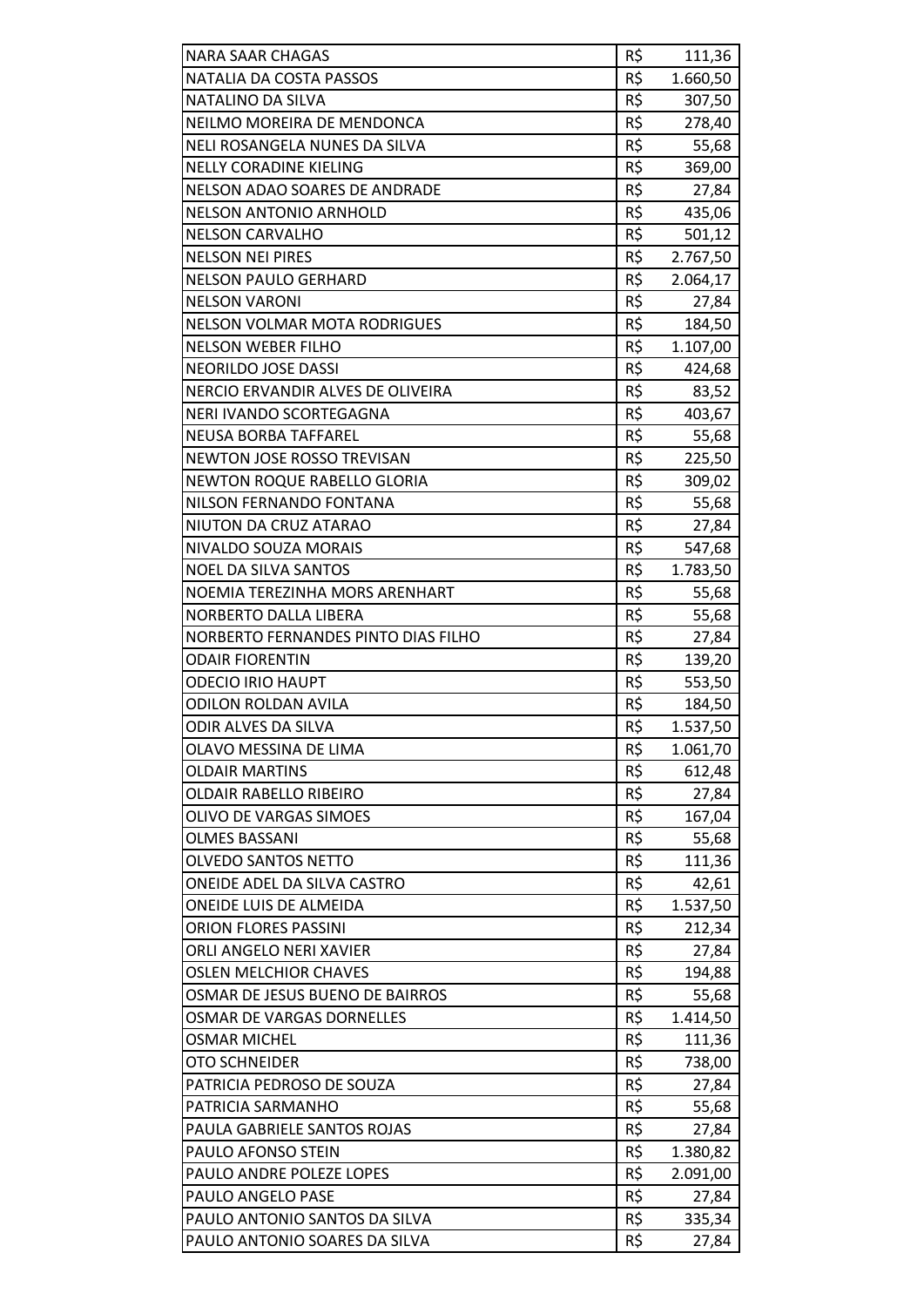| PAULO AUGUSTO SOUTO                         | R\$ | 501,12   |
|---------------------------------------------|-----|----------|
| PAULO CESAR CARDOSO GERMANO                 | R\$ | 1.052,31 |
| PAULO CESAR DORNELES                        | R\$ | 4,23     |
| PAULO CESAR DOS SANTOS MARQUES              | R\$ | 167,04   |
| PAULO CESAR GOMES TEIXEIRA                  | R\$ | 1.968,00 |
| PAULO CESAR MARTINS E MARTINS               | R\$ | 55,68    |
| PAULO CESAR MORAES PIMENTEL                 | R\$ | 417,60   |
| PAULO CESAR OLIVEIRA DOS SANTOS             | R\$ | 584,64   |
| PAULO CESAR SCHOMMER                        | R\$ | 309,02   |
| <b>PAULO CEZAR ENGSTER</b>                  | R\$ | 1.783,50 |
| PAULO CEZAR GOMES DA SILVA                  | R\$ | 807,36   |
| PAULO CEZAR PORTOLON                        | R\$ | 295,86   |
| PAULO DA SILVA ANDRE                        | R\$ | 27,84    |
| PAULO DE MATEU                              | R\$ | 389,76   |
| PAULO DE TARSO MELLO PINHO                  | R\$ | 435,06   |
| PAULO ERONI DOS SANTOS MEDEIROS             | R\$ | 27,84    |
| PAULO FERNANDO FERREIRA DE ALENCASTRO BRAGA | R\$ | 139,20   |
| PAULO FRANCISCO DOS SANTOS                  | R\$ | 55,68    |
| <b>PAULO GILBERTO WESCHENFELDER</b>         | R\$ | 27,84    |
| PAULO GIOVANI ANGONESE                      | R\$ | 27,84    |
| PAULO JUAREZ FONTES                         | R\$ | 1.062,11 |
| PAULO MATEUS BORBA E SILVA                  | R\$ | 27,84    |
| PAULO MATEUS FEEBURG                        | R\$ | 307,50   |
| PAULO REGIS ADAMY ANTONELLI                 | R\$ | 1.353,00 |
| PAULO RENATO FONSECA DA PAZ                 | R\$ | 2.091,00 |
| PAULO RENATO OSORIO PACHECO                 | R\$ | 553,50   |
| PAULO RICARDO ATHANASIO LENZI               | R\$ | 55,68    |
| PAULO RICARDO BARCELOS TORBIS               | R\$ | 55,68    |
| PAULO RICARDO DA SILVA NICHELE              | R\$ | 111,36   |
| PAULO RICARDO DE ARAUJO                     | R\$ | 250,56   |
| PAULO RICARDO FARINHA DE OLIVEIRA           | R\$ | 1.419,06 |
| PAULO RICARDO GARCIA FRAGA                  | R\$ | 501,12   |
| PAULO RICARDO HENCKEL                       | R\$ | 27,84    |
| PAULO RICARDO RODRIGUES DE FREITAS          | R\$ | 83,52    |
| PAULO RICARDO SIQUEIRA DA SILVA             | R\$ | 111,36   |
| PAULO ROBERTO AICH                          | R\$ | 139,20   |
| <b>PAULO ROBERTO CERVI</b>                  | R\$ | 348,50   |
| PAULO ROBERTO DA S FIGUEIREDO               | R\$ | 418,86   |
| PAULO ROBERTO DA SILVA DIAS                 | R\$ | 27,84    |
| PAULO ROBERTO GARCIA DOS SANTOS             | R\$ | 3.186,36 |
| PAULO ROBERTO LIMANA                        | R\$ | 27,84    |
| PAULO ROBERTO MACEDO CIDADE                 | R\$ | 799,50   |
| PAULO ROBERTO MARIANO RIBEIRO               | R\$ | 1.095,36 |
| PAULO ROBERTO MOMO                          | R\$ | 27,84    |
| PAULO ROBERTO RODRIGUES CASTILHO            | R\$ | 556,80   |
| PAULO ROBERTO STAUDT                        | R\$ | 676,50   |
| PAULO RODRIGO PEREIRA VIEIRA                | R\$ | 307,50   |
| PAULO ROGERIO BOTELHO CAETANO               | R\$ | 2.091,00 |
| PAULO SERGIO DE MORAIS DE ALVARENGA         | R\$ | 12,90    |
| PAULO SIDINEI MINUZZO                       | R\$ | 1.839,18 |
| PAULO TIGGEMANN                             | R\$ | 727,37   |
| PAULO VOLMES MARQUES DE MACEDO              | R\$ | 83,52    |
| PEDRO ANTONIO PANICHI LOPES                 | R\$ | 1.168,50 |
| PEDRO FLECK DE BEM                          | R\$ | 167,04   |
|                                             |     |          |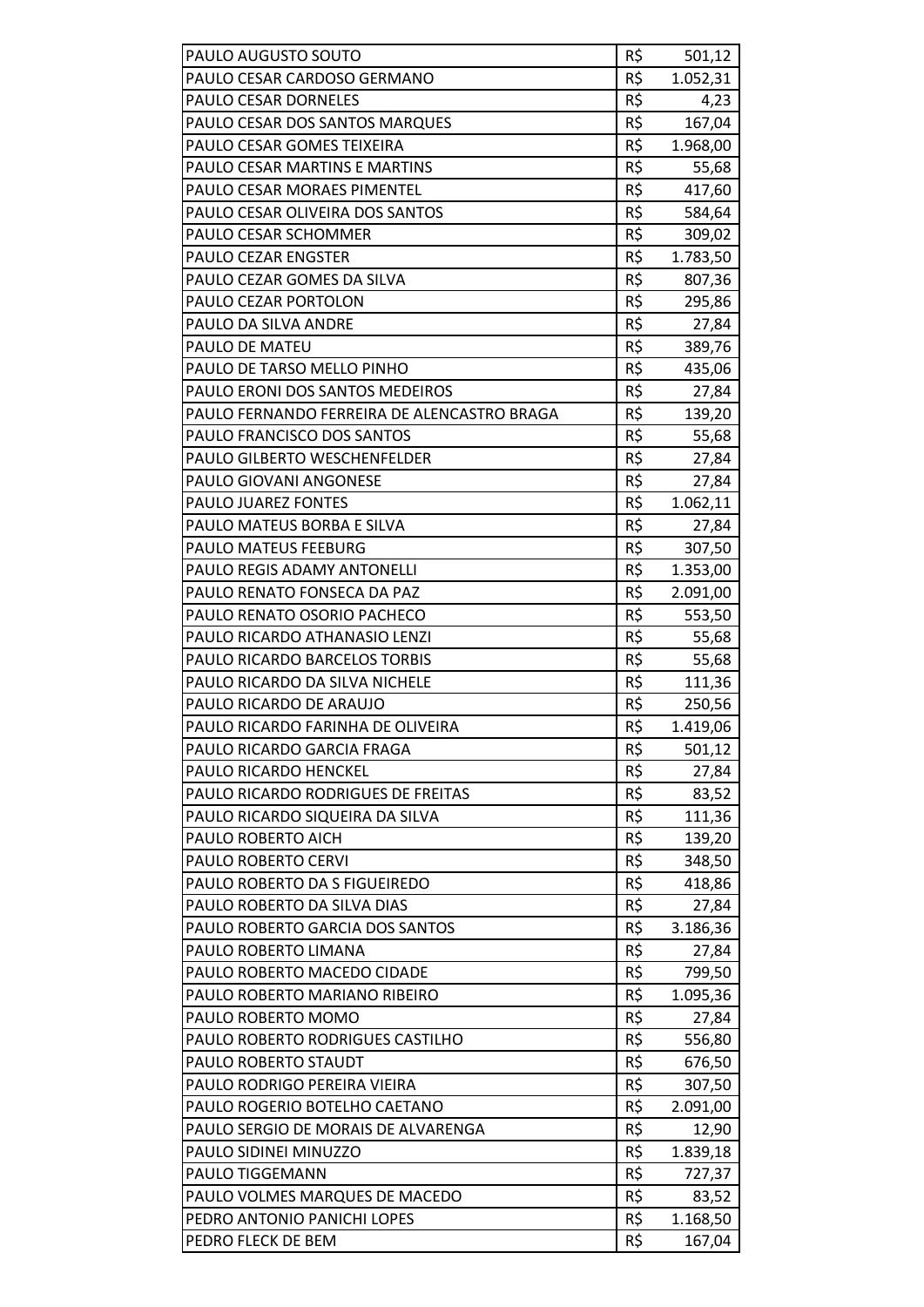| R\$<br>PEDRO ROBERTO CANTELE<br>2.091,00<br>R\$<br>PEDRO ROBERTO DOS SANTOS<br>250,56<br>R\$<br>PERCIO DA SILVA<br>2.107,20<br>R\$<br>PERCIO SILVA DA SILVA<br>861,00<br>R\$<br>PLINIO RAFAEL MARQUES<br>27,84<br>R\$<br>PLUTARCO ARISTIDES GERMANO SOARES MARQUES<br>984,00<br>R\$<br>POLYANA PIRES DA CUNHA<br>225,50<br>R\$<br>RAFAEL ANDREI VOGT<br>29,99<br>R\$<br>RAFAEL CAMARGO MORAIS<br>676,50<br>R\$<br>RAFAEL DE FREITAS BARRETO<br>27,84<br>R\$<br>RAFAEL GIRARDELLO<br>225,50<br>R\$<br>RAFAEL PINTO DA CUNHA<br>111,36<br>R\$<br>RAFAEL SORIANO KULMANN<br>79,89<br>R\$<br>RAISSA SIGNORETTI DIAS<br>676,49<br>R\$<br><b>RAUL WEDIG</b><br>1.832,10<br>R\$<br><b>REDDY HAUSCHILD RAYMUNDI</b><br>27,84<br><b>REGES DE DAVID</b><br>R\$<br>664,86<br>R\$<br><b>REGIS ARTHUR BUGS DORR</b><br>307,50<br>R\$<br><b>REGIS GONCALVES</b><br>111,36<br>R\$<br><b>REMIR ANTONIO PERIUS</b><br>83,52<br>R\$<br>RENA SILVEIRA DE MIRANDA<br>553,50<br>R\$<br>RENAN TEIXEIRA SOBREIRO<br>222,72<br>R\$<br>RENATA BENEVIT GIL<br>55,68<br>R\$<br>RENATA DAL MAGRO<br>139,20<br>R\$<br>RENATA PINTO DIAS DE OLIVEIRA JANDT<br>55,68<br>R\$<br>RENATA VIEIRA DOS SANTOS<br>83,52<br>R\$<br><b>RENATO MATIAS RATTIS</b><br>581,34<br>R\$<br><b>RENATO SCHERER MELLEU</b><br>27,84<br>R\$<br><b>RENE ARI HOFF JUNIOR</b><br>55,68<br>R\$<br>RICARDO ALOISIO NIENOV<br>27,84<br>R\$<br>RICARDO BORBA RIBEIRO<br>83,52<br>R\$<br>RICARDO GLADIMIR DE FREITAS<br>83,52<br>R\$<br>RICARDO JARDIM SCHUCH<br>27,84<br>R\$<br>RICARDO LOPES GUARISE<br>306,24<br>R\$<br>RICARDO MAROSTICA<br>856,19<br>R\$<br>RICARDO MOURA FAGUNDES<br>27,84<br>R\$<br>RICARDO SCHRAMM<br>1.783,50<br>R\$<br>RICARDO SEBASTIAO DE MELOS<br>111,36<br>R\$<br>RICARDO VIEIRA TORRES<br>27,84<br>R\$<br>RICHARD LUIZ RODRIGUES LOPES<br>111,36<br>R\$<br>RINALDO JORGE COELHO<br>55,68<br>R\$<br>RITA DE CASSIA GOMES DE OLIVEIRA<br>2.091,00 | PEDRO RAIMUNDO POMMER                   | R\$ | 1.476,00 |
|---------------------------------------------------------------------------------------------------------------------------------------------------------------------------------------------------------------------------------------------------------------------------------------------------------------------------------------------------------------------------------------------------------------------------------------------------------------------------------------------------------------------------------------------------------------------------------------------------------------------------------------------------------------------------------------------------------------------------------------------------------------------------------------------------------------------------------------------------------------------------------------------------------------------------------------------------------------------------------------------------------------------------------------------------------------------------------------------------------------------------------------------------------------------------------------------------------------------------------------------------------------------------------------------------------------------------------------------------------------------------------------------------------------------------------------------------------------------------------------------------------------------------------------------------------------------------------------------------------------------------------------------------------------------------------------------------------------------------------------------------------------------------------------------------------------------------------------------------------------------------------------------------------------------|-----------------------------------------|-----|----------|
|                                                                                                                                                                                                                                                                                                                                                                                                                                                                                                                                                                                                                                                                                                                                                                                                                                                                                                                                                                                                                                                                                                                                                                                                                                                                                                                                                                                                                                                                                                                                                                                                                                                                                                                                                                                                                                                                                                                     |                                         |     |          |
|                                                                                                                                                                                                                                                                                                                                                                                                                                                                                                                                                                                                                                                                                                                                                                                                                                                                                                                                                                                                                                                                                                                                                                                                                                                                                                                                                                                                                                                                                                                                                                                                                                                                                                                                                                                                                                                                                                                     |                                         |     |          |
|                                                                                                                                                                                                                                                                                                                                                                                                                                                                                                                                                                                                                                                                                                                                                                                                                                                                                                                                                                                                                                                                                                                                                                                                                                                                                                                                                                                                                                                                                                                                                                                                                                                                                                                                                                                                                                                                                                                     |                                         |     |          |
|                                                                                                                                                                                                                                                                                                                                                                                                                                                                                                                                                                                                                                                                                                                                                                                                                                                                                                                                                                                                                                                                                                                                                                                                                                                                                                                                                                                                                                                                                                                                                                                                                                                                                                                                                                                                                                                                                                                     |                                         |     |          |
|                                                                                                                                                                                                                                                                                                                                                                                                                                                                                                                                                                                                                                                                                                                                                                                                                                                                                                                                                                                                                                                                                                                                                                                                                                                                                                                                                                                                                                                                                                                                                                                                                                                                                                                                                                                                                                                                                                                     |                                         |     |          |
|                                                                                                                                                                                                                                                                                                                                                                                                                                                                                                                                                                                                                                                                                                                                                                                                                                                                                                                                                                                                                                                                                                                                                                                                                                                                                                                                                                                                                                                                                                                                                                                                                                                                                                                                                                                                                                                                                                                     |                                         |     |          |
|                                                                                                                                                                                                                                                                                                                                                                                                                                                                                                                                                                                                                                                                                                                                                                                                                                                                                                                                                                                                                                                                                                                                                                                                                                                                                                                                                                                                                                                                                                                                                                                                                                                                                                                                                                                                                                                                                                                     |                                         |     |          |
|                                                                                                                                                                                                                                                                                                                                                                                                                                                                                                                                                                                                                                                                                                                                                                                                                                                                                                                                                                                                                                                                                                                                                                                                                                                                                                                                                                                                                                                                                                                                                                                                                                                                                                                                                                                                                                                                                                                     |                                         |     |          |
|                                                                                                                                                                                                                                                                                                                                                                                                                                                                                                                                                                                                                                                                                                                                                                                                                                                                                                                                                                                                                                                                                                                                                                                                                                                                                                                                                                                                                                                                                                                                                                                                                                                                                                                                                                                                                                                                                                                     |                                         |     |          |
|                                                                                                                                                                                                                                                                                                                                                                                                                                                                                                                                                                                                                                                                                                                                                                                                                                                                                                                                                                                                                                                                                                                                                                                                                                                                                                                                                                                                                                                                                                                                                                                                                                                                                                                                                                                                                                                                                                                     |                                         |     |          |
|                                                                                                                                                                                                                                                                                                                                                                                                                                                                                                                                                                                                                                                                                                                                                                                                                                                                                                                                                                                                                                                                                                                                                                                                                                                                                                                                                                                                                                                                                                                                                                                                                                                                                                                                                                                                                                                                                                                     |                                         |     |          |
|                                                                                                                                                                                                                                                                                                                                                                                                                                                                                                                                                                                                                                                                                                                                                                                                                                                                                                                                                                                                                                                                                                                                                                                                                                                                                                                                                                                                                                                                                                                                                                                                                                                                                                                                                                                                                                                                                                                     |                                         |     |          |
|                                                                                                                                                                                                                                                                                                                                                                                                                                                                                                                                                                                                                                                                                                                                                                                                                                                                                                                                                                                                                                                                                                                                                                                                                                                                                                                                                                                                                                                                                                                                                                                                                                                                                                                                                                                                                                                                                                                     |                                         |     |          |
|                                                                                                                                                                                                                                                                                                                                                                                                                                                                                                                                                                                                                                                                                                                                                                                                                                                                                                                                                                                                                                                                                                                                                                                                                                                                                                                                                                                                                                                                                                                                                                                                                                                                                                                                                                                                                                                                                                                     |                                         |     |          |
|                                                                                                                                                                                                                                                                                                                                                                                                                                                                                                                                                                                                                                                                                                                                                                                                                                                                                                                                                                                                                                                                                                                                                                                                                                                                                                                                                                                                                                                                                                                                                                                                                                                                                                                                                                                                                                                                                                                     |                                         |     |          |
|                                                                                                                                                                                                                                                                                                                                                                                                                                                                                                                                                                                                                                                                                                                                                                                                                                                                                                                                                                                                                                                                                                                                                                                                                                                                                                                                                                                                                                                                                                                                                                                                                                                                                                                                                                                                                                                                                                                     |                                         |     |          |
|                                                                                                                                                                                                                                                                                                                                                                                                                                                                                                                                                                                                                                                                                                                                                                                                                                                                                                                                                                                                                                                                                                                                                                                                                                                                                                                                                                                                                                                                                                                                                                                                                                                                                                                                                                                                                                                                                                                     |                                         |     |          |
|                                                                                                                                                                                                                                                                                                                                                                                                                                                                                                                                                                                                                                                                                                                                                                                                                                                                                                                                                                                                                                                                                                                                                                                                                                                                                                                                                                                                                                                                                                                                                                                                                                                                                                                                                                                                                                                                                                                     |                                         |     |          |
|                                                                                                                                                                                                                                                                                                                                                                                                                                                                                                                                                                                                                                                                                                                                                                                                                                                                                                                                                                                                                                                                                                                                                                                                                                                                                                                                                                                                                                                                                                                                                                                                                                                                                                                                                                                                                                                                                                                     |                                         |     |          |
|                                                                                                                                                                                                                                                                                                                                                                                                                                                                                                                                                                                                                                                                                                                                                                                                                                                                                                                                                                                                                                                                                                                                                                                                                                                                                                                                                                                                                                                                                                                                                                                                                                                                                                                                                                                                                                                                                                                     |                                         |     |          |
|                                                                                                                                                                                                                                                                                                                                                                                                                                                                                                                                                                                                                                                                                                                                                                                                                                                                                                                                                                                                                                                                                                                                                                                                                                                                                                                                                                                                                                                                                                                                                                                                                                                                                                                                                                                                                                                                                                                     |                                         |     |          |
|                                                                                                                                                                                                                                                                                                                                                                                                                                                                                                                                                                                                                                                                                                                                                                                                                                                                                                                                                                                                                                                                                                                                                                                                                                                                                                                                                                                                                                                                                                                                                                                                                                                                                                                                                                                                                                                                                                                     |                                         |     |          |
|                                                                                                                                                                                                                                                                                                                                                                                                                                                                                                                                                                                                                                                                                                                                                                                                                                                                                                                                                                                                                                                                                                                                                                                                                                                                                                                                                                                                                                                                                                                                                                                                                                                                                                                                                                                                                                                                                                                     |                                         |     |          |
|                                                                                                                                                                                                                                                                                                                                                                                                                                                                                                                                                                                                                                                                                                                                                                                                                                                                                                                                                                                                                                                                                                                                                                                                                                                                                                                                                                                                                                                                                                                                                                                                                                                                                                                                                                                                                                                                                                                     |                                         |     |          |
|                                                                                                                                                                                                                                                                                                                                                                                                                                                                                                                                                                                                                                                                                                                                                                                                                                                                                                                                                                                                                                                                                                                                                                                                                                                                                                                                                                                                                                                                                                                                                                                                                                                                                                                                                                                                                                                                                                                     |                                         |     |          |
|                                                                                                                                                                                                                                                                                                                                                                                                                                                                                                                                                                                                                                                                                                                                                                                                                                                                                                                                                                                                                                                                                                                                                                                                                                                                                                                                                                                                                                                                                                                                                                                                                                                                                                                                                                                                                                                                                                                     |                                         |     |          |
|                                                                                                                                                                                                                                                                                                                                                                                                                                                                                                                                                                                                                                                                                                                                                                                                                                                                                                                                                                                                                                                                                                                                                                                                                                                                                                                                                                                                                                                                                                                                                                                                                                                                                                                                                                                                                                                                                                                     |                                         |     |          |
|                                                                                                                                                                                                                                                                                                                                                                                                                                                                                                                                                                                                                                                                                                                                                                                                                                                                                                                                                                                                                                                                                                                                                                                                                                                                                                                                                                                                                                                                                                                                                                                                                                                                                                                                                                                                                                                                                                                     |                                         |     |          |
|                                                                                                                                                                                                                                                                                                                                                                                                                                                                                                                                                                                                                                                                                                                                                                                                                                                                                                                                                                                                                                                                                                                                                                                                                                                                                                                                                                                                                                                                                                                                                                                                                                                                                                                                                                                                                                                                                                                     |                                         |     |          |
|                                                                                                                                                                                                                                                                                                                                                                                                                                                                                                                                                                                                                                                                                                                                                                                                                                                                                                                                                                                                                                                                                                                                                                                                                                                                                                                                                                                                                                                                                                                                                                                                                                                                                                                                                                                                                                                                                                                     |                                         |     |          |
|                                                                                                                                                                                                                                                                                                                                                                                                                                                                                                                                                                                                                                                                                                                                                                                                                                                                                                                                                                                                                                                                                                                                                                                                                                                                                                                                                                                                                                                                                                                                                                                                                                                                                                                                                                                                                                                                                                                     |                                         |     |          |
|                                                                                                                                                                                                                                                                                                                                                                                                                                                                                                                                                                                                                                                                                                                                                                                                                                                                                                                                                                                                                                                                                                                                                                                                                                                                                                                                                                                                                                                                                                                                                                                                                                                                                                                                                                                                                                                                                                                     |                                         |     |          |
|                                                                                                                                                                                                                                                                                                                                                                                                                                                                                                                                                                                                                                                                                                                                                                                                                                                                                                                                                                                                                                                                                                                                                                                                                                                                                                                                                                                                                                                                                                                                                                                                                                                                                                                                                                                                                                                                                                                     |                                         |     |          |
|                                                                                                                                                                                                                                                                                                                                                                                                                                                                                                                                                                                                                                                                                                                                                                                                                                                                                                                                                                                                                                                                                                                                                                                                                                                                                                                                                                                                                                                                                                                                                                                                                                                                                                                                                                                                                                                                                                                     |                                         |     |          |
|                                                                                                                                                                                                                                                                                                                                                                                                                                                                                                                                                                                                                                                                                                                                                                                                                                                                                                                                                                                                                                                                                                                                                                                                                                                                                                                                                                                                                                                                                                                                                                                                                                                                                                                                                                                                                                                                                                                     |                                         |     |          |
|                                                                                                                                                                                                                                                                                                                                                                                                                                                                                                                                                                                                                                                                                                                                                                                                                                                                                                                                                                                                                                                                                                                                                                                                                                                                                                                                                                                                                                                                                                                                                                                                                                                                                                                                                                                                                                                                                                                     |                                         |     |          |
|                                                                                                                                                                                                                                                                                                                                                                                                                                                                                                                                                                                                                                                                                                                                                                                                                                                                                                                                                                                                                                                                                                                                                                                                                                                                                                                                                                                                                                                                                                                                                                                                                                                                                                                                                                                                                                                                                                                     |                                         |     |          |
|                                                                                                                                                                                                                                                                                                                                                                                                                                                                                                                                                                                                                                                                                                                                                                                                                                                                                                                                                                                                                                                                                                                                                                                                                                                                                                                                                                                                                                                                                                                                                                                                                                                                                                                                                                                                                                                                                                                     |                                         |     |          |
|                                                                                                                                                                                                                                                                                                                                                                                                                                                                                                                                                                                                                                                                                                                                                                                                                                                                                                                                                                                                                                                                                                                                                                                                                                                                                                                                                                                                                                                                                                                                                                                                                                                                                                                                                                                                                                                                                                                     |                                         |     |          |
|                                                                                                                                                                                                                                                                                                                                                                                                                                                                                                                                                                                                                                                                                                                                                                                                                                                                                                                                                                                                                                                                                                                                                                                                                                                                                                                                                                                                                                                                                                                                                                                                                                                                                                                                                                                                                                                                                                                     |                                         |     |          |
|                                                                                                                                                                                                                                                                                                                                                                                                                                                                                                                                                                                                                                                                                                                                                                                                                                                                                                                                                                                                                                                                                                                                                                                                                                                                                                                                                                                                                                                                                                                                                                                                                                                                                                                                                                                                                                                                                                                     |                                         |     |          |
|                                                                                                                                                                                                                                                                                                                                                                                                                                                                                                                                                                                                                                                                                                                                                                                                                                                                                                                                                                                                                                                                                                                                                                                                                                                                                                                                                                                                                                                                                                                                                                                                                                                                                                                                                                                                                                                                                                                     |                                         |     |          |
|                                                                                                                                                                                                                                                                                                                                                                                                                                                                                                                                                                                                                                                                                                                                                                                                                                                                                                                                                                                                                                                                                                                                                                                                                                                                                                                                                                                                                                                                                                                                                                                                                                                                                                                                                                                                                                                                                                                     |                                         |     |          |
|                                                                                                                                                                                                                                                                                                                                                                                                                                                                                                                                                                                                                                                                                                                                                                                                                                                                                                                                                                                                                                                                                                                                                                                                                                                                                                                                                                                                                                                                                                                                                                                                                                                                                                                                                                                                                                                                                                                     | RITA DE CASSIA PEREIRA DE AGUIAR AFONSO | R\$ | 55,68    |
| R\$<br>RITA DE CASSIA PIRES KERSCHNER<br>528,96                                                                                                                                                                                                                                                                                                                                                                                                                                                                                                                                                                                                                                                                                                                                                                                                                                                                                                                                                                                                                                                                                                                                                                                                                                                                                                                                                                                                                                                                                                                                                                                                                                                                                                                                                                                                                                                                     |                                         |     |          |
| R\$<br>RITIELI DOS SANTOS SOARES<br>307,50                                                                                                                                                                                                                                                                                                                                                                                                                                                                                                                                                                                                                                                                                                                                                                                                                                                                                                                                                                                                                                                                                                                                                                                                                                                                                                                                                                                                                                                                                                                                                                                                                                                                                                                                                                                                                                                                          |                                         |     |          |
| R\$<br>RIVELINO STEINMETZ<br>307,50                                                                                                                                                                                                                                                                                                                                                                                                                                                                                                                                                                                                                                                                                                                                                                                                                                                                                                                                                                                                                                                                                                                                                                                                                                                                                                                                                                                                                                                                                                                                                                                                                                                                                                                                                                                                                                                                                 |                                         |     |          |
| R\$<br>ROBERTO CARLOS GOMES DA SILVA<br>27,84                                                                                                                                                                                                                                                                                                                                                                                                                                                                                                                                                                                                                                                                                                                                                                                                                                                                                                                                                                                                                                                                                                                                                                                                                                                                                                                                                                                                                                                                                                                                                                                                                                                                                                                                                                                                                                                                       |                                         |     |          |
| R\$<br>ROBERTO CARLOS TEIXEIRA DE OLIVEIRA<br>307,50                                                                                                                                                                                                                                                                                                                                                                                                                                                                                                                                                                                                                                                                                                                                                                                                                                                                                                                                                                                                                                                                                                                                                                                                                                                                                                                                                                                                                                                                                                                                                                                                                                                                                                                                                                                                                                                                |                                         |     |          |
| R\$<br>ROBERTO CARRICONDE<br>430,50                                                                                                                                                                                                                                                                                                                                                                                                                                                                                                                                                                                                                                                                                                                                                                                                                                                                                                                                                                                                                                                                                                                                                                                                                                                                                                                                                                                                                                                                                                                                                                                                                                                                                                                                                                                                                                                                                 |                                         |     |          |
| R\$<br>ROBERTO FABIANO WOMMER<br>111,36                                                                                                                                                                                                                                                                                                                                                                                                                                                                                                                                                                                                                                                                                                                                                                                                                                                                                                                                                                                                                                                                                                                                                                                                                                                                                                                                                                                                                                                                                                                                                                                                                                                                                                                                                                                                                                                                             |                                         |     |          |
| R\$<br>ROBERTO LEAL DE SOUZA NETO<br>676,49                                                                                                                                                                                                                                                                                                                                                                                                                                                                                                                                                                                                                                                                                                                                                                                                                                                                                                                                                                                                                                                                                                                                                                                                                                                                                                                                                                                                                                                                                                                                                                                                                                                                                                                                                                                                                                                                         |                                         |     |          |
| R\$<br>ROBERTO MARQUES PARAHYBA<br>307,50                                                                                                                                                                                                                                                                                                                                                                                                                                                                                                                                                                                                                                                                                                                                                                                                                                                                                                                                                                                                                                                                                                                                                                                                                                                                                                                                                                                                                                                                                                                                                                                                                                                                                                                                                                                                                                                                           |                                         |     |          |
| R\$<br>ROBERTO PEIXOTO DOS SANTOS<br>139,20                                                                                                                                                                                                                                                                                                                                                                                                                                                                                                                                                                                                                                                                                                                                                                                                                                                                                                                                                                                                                                                                                                                                                                                                                                                                                                                                                                                                                                                                                                                                                                                                                                                                                                                                                                                                                                                                         |                                         |     |          |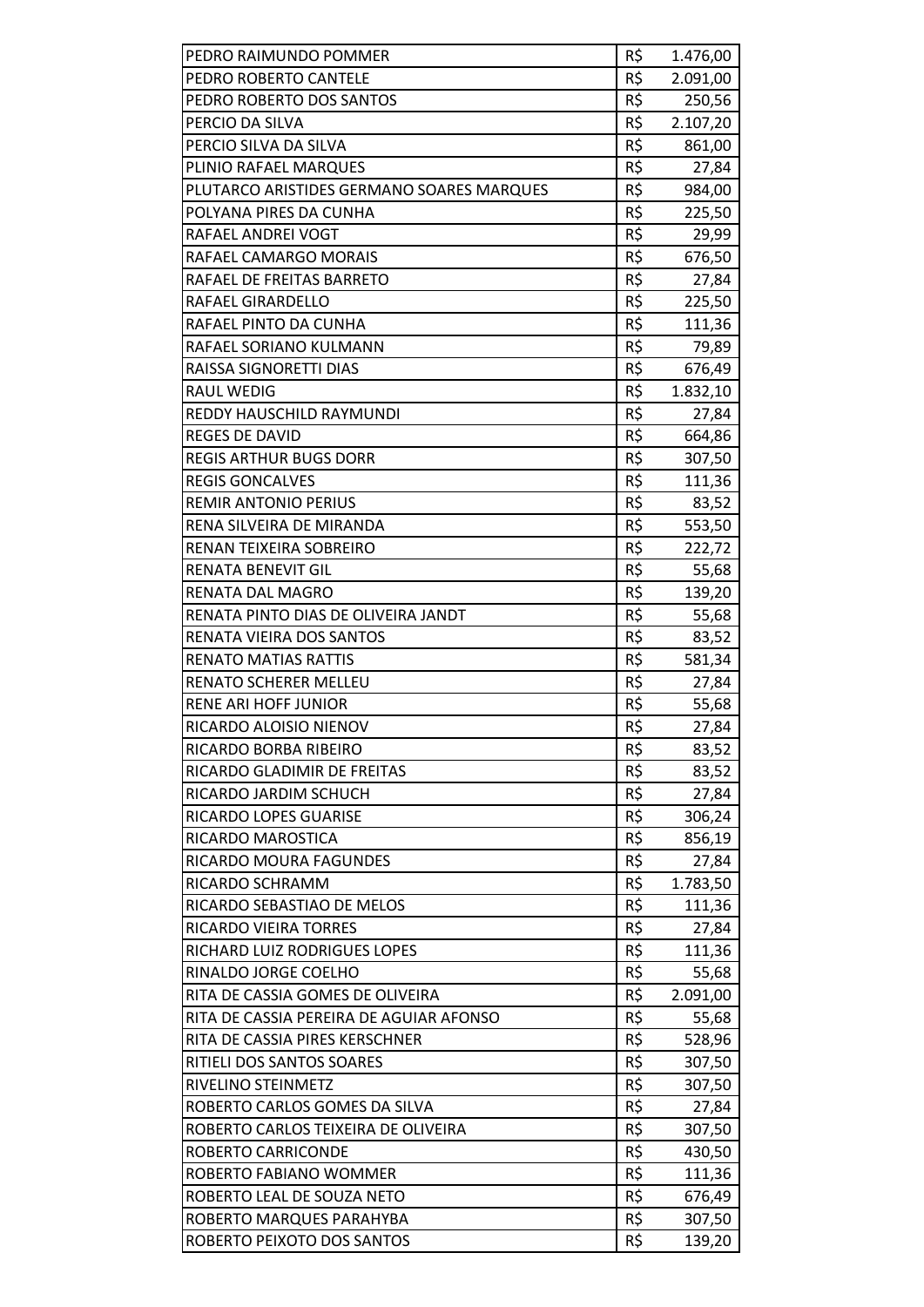| <b>ROBERTO PERIN</b>                                                 | R\$        | 222,72            |
|----------------------------------------------------------------------|------------|-------------------|
| ROBERTO SIDINEI JUNG                                                 | R\$        | 55,68             |
| ROBERTO SILVEIRA DE BORBA                                            | R\$        | 55,68             |
| <b>ROBINSON LUIS STURMER</b>                                         | R\$        | 250,56            |
| ROBISON BODE TEIXEIRA                                                | R\$        | 560,33            |
| ROBSON COSTA BOLESTA                                                 | R\$        | 55,68             |
| <b>ROBSON MENDES ALVES</b>                                           | R\$        | 307,50            |
| RODINEI COSTA VITORIA                                                | R\$        | 2.091,00          |
| <b>RODNEI MEOTTI</b>                                                 | R\$        | 55,68             |
| RODRIGO BRITTES DA SILVEIRA                                          | R\$        | 1.107,00          |
| RODRIGO LAGEMANN DA SILVA                                            | R\$        | 27,84             |
| RODRIGO LUPIM FERNANDES                                              | R\$        | 473,28            |
| RODRIGO MACHADO SIMONI                                               | R\$        | 27,84             |
| RODRIGO MOEHLECKE SCHEFFER                                           | R\$        | 501,12            |
| RODRIGO NOGUEIRA CORREA                                              | R\$        | 184,50            |
| RODRIGO OLIVEIRA DE FARIAS                                           | R\$        | 27,84             |
| RODRIGO SANCHOTENE THOMA                                             | R\$        | 55,68             |
| RODRIGO SILVA ZANANDREA                                              | R\$        | 27,84             |
| RODRIGO VALDEMARCA GONZALEZ ALVES                                    | R\$        | 307,50            |
| <b>RODRIGO VIEIRA PERES</b>                                          | R\$        | 27,84             |
| <b>ROGER CARLOS TORRES</b>                                           | R\$        | 984,00            |
| ROGER DOS SANTOS GONCALVES                                           | R\$        | 55,68             |
| ROGER FERNANDO FAGAN VIECELI                                         | R\$        | 375,83            |
| ROGER RODRIGO DE OLIVEIRA LOPES                                      | R\$        | 642,84            |
| ROGERIO ANTONIO SOZINHO MAZURANA                                     | R\$        | 55,68             |
| ROGERIO BATISTA DOS SANTOS                                           | R\$        | 670,68            |
| ROGERIO CORREA VENTURA                                               | R\$        | 225,50            |
| ROGERIO LUCIO                                                        | R\$        |                   |
| ROGERIO MADRID OLIVEIRA                                              | R\$        | 452,52            |
| ROGERIO MARTINS VARGAS                                               | R\$        | 83,52             |
| <b>ROGERIO NUNES LOPES</b>                                           | R\$        | 83,52<br>1.173,06 |
| ROGERIO SCHWARZBACH                                                  | R\$        | 194,88            |
| ROGERIO ZIMMERMANN SIMOES                                            | R\$        | 922,50            |
| ROMILDO LIMA DOS SANTOS                                              | R\$        | 111,36            |
| ROMILDO MARQUES DA ROSA                                              | R\$        | 1.799,70          |
| RONALDO COSTA DA SILVA                                               | R\$        | 55,68             |
| RONALDO RODRIGUES DENGO                                              | R\$        | 487,19            |
| RONAN XAVIER COUTINHO                                                | R\$        | 2.091,00          |
| RONEI BARREIRO FLORES                                                | R\$        | 2.091,00          |
| ROQUE DANIEL GAUER CABRAL                                            | R\$        | 27,84             |
| ROSALINA CARDOSO DE OLIVEIRA                                         | R\$        | 167,04            |
| ROSANDRO DE ALMEIDA GARSKE                                           | R\$        | 609,18            |
| ROSANE BERIA ROSA                                                    | R\$        | 2.254,95          |
| ROSANE COSME DIMUSSIO                                                | R\$        | 55,68             |
| ROSANE SOARES DE QUADROS                                             | R\$        | 27,84             |
| ROSANGELA FREITAS DOS SANTOS                                         | R\$        |                   |
| ROSANGELA HARTMANN                                                   | R\$        | 184,50<br>81,37   |
|                                                                      | R\$        |                   |
| ROSELI DIAS PERALTA                                                  |            | 55,68             |
| ROSI MARI DA ROSA PERES                                              | R\$        | 228,54            |
| ROSSONE FARIAS WALENDORF                                             | R\$<br>R\$ | 83,52             |
| <b>ROVANI RODRIGUES CHAVES</b><br><b>RUAN PATRICK MARTINS MORAES</b> | R\$        | 55,68             |
| RUBEM ELIEZER XAVIER DE OLIVEIRA                                     | R\$        | 27,84             |
| <b>RUBEM LUIZ NUNES EV</b>                                           | R\$        | 55,68<br>139,20   |
|                                                                      |            |                   |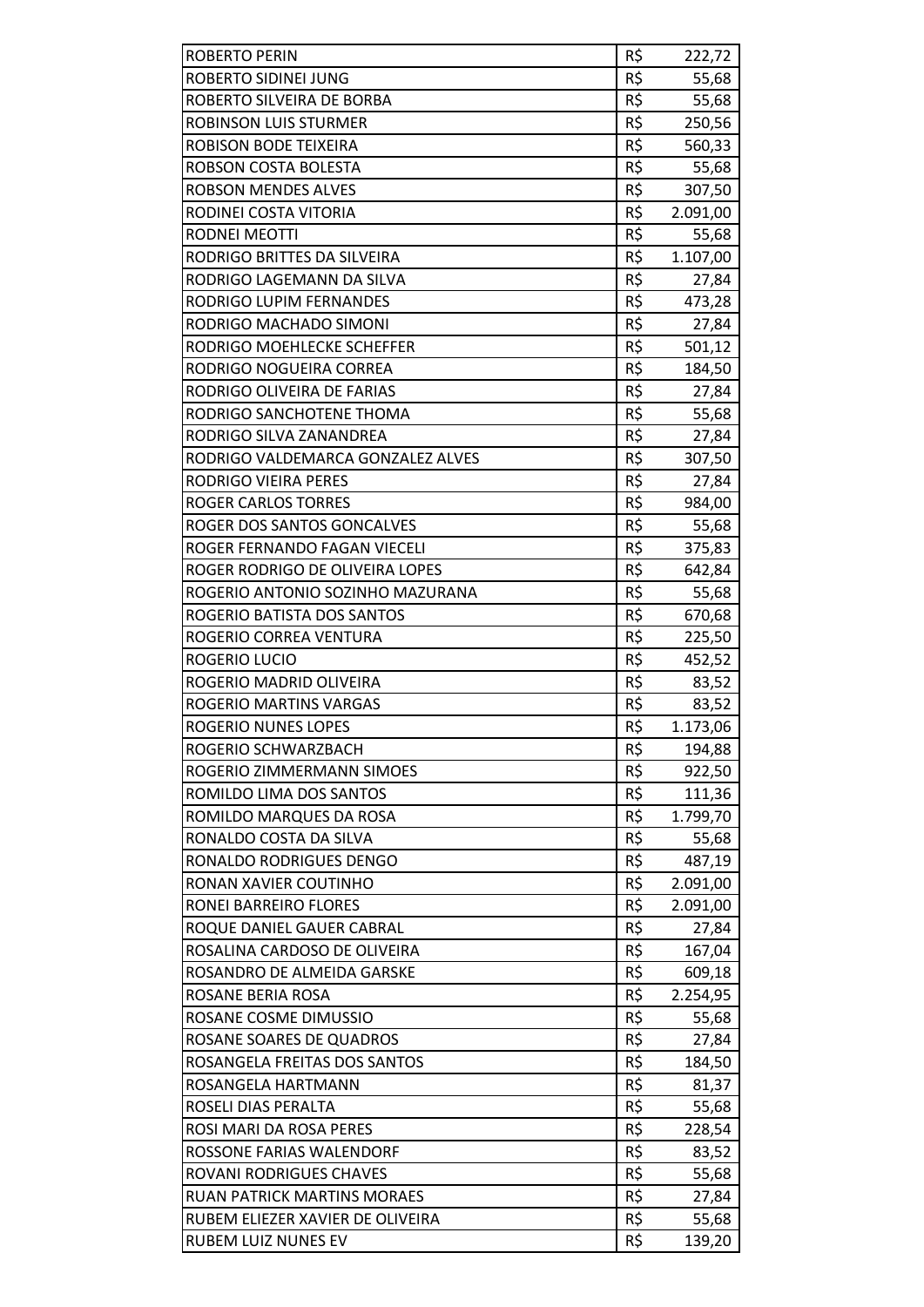| RUBEM SILVESTRE SANTOS DA COSTA<br><b>RUBIMAR POST</b> | R\$<br>R\$ | 222,72   |
|--------------------------------------------------------|------------|----------|
| RUDIMAR BIESEKI                                        | R\$        | 194,88   |
| RUDIMAR PEDROSO MACIEL                                 | R\$        | 389,76   |
| <b>RUDINEI POST</b>                                    | R\$        | 27,84    |
| <b>RUFINO CHERNHAK</b>                                 | R\$        | 474,54   |
| RUI CESAR PIRES DA SILVA                               | R\$        | 861,00   |
|                                                        |            | 225,50   |
| <b>RUI LEANDRO VARGAS</b><br>RUI SIDNEI MOTTA CERVEIRA | R\$<br>R\$ | 27,84    |
|                                                        |            | 27,84    |
| SADI ANTONIO DAL PIVA                                  | R\$        | 612,48   |
| <b>SADY MOREIRA</b>                                    | R\$        | 194,88   |
| SALETE FILIPPI SOMAVILLA                               | R\$        | 83,52    |
| SAMANTA POPOW TAKIMI                                   | R\$        | 55,68    |
| SAMUEL CHAVES DE SOUZA                                 | R\$        | 526,16   |
| SANDRA DENISE ADRIANO SOARES DE OLIVEIRA               | R\$        | 375,83   |
| SANDRO ALEX GONCALVES VIEIRA                           | R\$        | 1.176,85 |
| SANDRO DA SILVA NEUMANN                                | R\$        | 1.217,10 |
| SANDRO GUIMARAES FORQUIM                               | R\$        | 184,50   |
| SANDRO JOCELITO KLEIN                                  | R\$        | 1.537,50 |
| SANDRO LUIZ DA SILVA                                   | R\$        | 111,36   |
| <b>SANDRO REIS PERUZZO</b>                             | R\$        | 306,24   |
| SANDRO ROMIR FONTELLA DE OLIVEIRA                      | R\$        | 27,84    |
| SANDRO SANTOS DA COSTA                                 | R\$        | 27,84    |
| SAULO CORTEZ DE ANDRADE                                | R\$        | 581,34   |
| SAULO RODRIGO GHYSIO SOUZA                             | R\$        | 486,18   |
| <b>SELVIO LOREGIAN</b>                                 | R\$        | 55,68    |
| SERGIO AUGUSTO PACHECO MENDES                          | R\$        | 1.348,19 |
| SERGIO AUGUSTO SILVA DE OLIVEIRA                       | R\$        | 225,50   |
| SERGIO DA SILVA                                        | R\$        | 1.252,02 |
| <b>SERGIO GOMES DA SILVA</b>                           | R\$        | 139,20   |
| SERGIO HENRIQUE GARCIA FERNANDES                       | R\$        | 2.214,00 |
| <b>SERGIO JARDIM ALVES</b>                             | R\$        | 83,52    |
| SERGIO LUIS DA ROCHA MONTEZANO                         | R\$        | 1.599,00 |
| <b>SERGIO LUIS FRANKLIN WINTER</b>                     | R\$        | 307,50   |
| <b>SERGIO PAULIN WOLFF</b>                             | R\$        | 51,38    |
| <b>SERGIO ROCHA CORREA</b>                             | R\$        | 807,36   |
| <b>SERGIO VALETA JUNIOR</b>                            | R\$        | 640,32   |
| SHEILA DENISE SULZBACH                                 | R\$        | 984,00   |
| SIDNEI DOS SANTOS                                      | R\$        | 556,80   |
| SIDNEI XISTO FRUETTI                                   | R\$        | 27,84    |
| SIDNEY RODRIGUES PEDROSO                               | R\$        | 779,00   |
| <b>SILMAR KREMER</b>                                   | R\$        | 2.091,00 |
| SILVANA DOS SANTOS SOARES                              | R\$        | 55,68    |
| SILVANI INES SCHEID                                    | R\$        | 27,84    |
| <b>SILVANO CE VIEIRA</b>                               | R\$        | 111,36   |
| SILVANO PRATAVIERA                                     | R\$        | 55,68    |
| SILVANOR ANTONIO ONGARATTO                             | R\$        | 27,84    |
| SILVIANE FROHLICH MAXIMIANO DE PAULA E SILVA           | R\$        | 27,84    |
| SIMONE BRANDOLT DA SILVA                               | R\$        | 27,84    |
| SIMONE FATIMA FABIAN DOS SANTOS                        | R\$        | 83,52    |
| <b>SIMONE LIMBERGER</b>                                | R\$        | 27,84    |
| SINARA GREICE REGINATO DO NASCIMENTO                   | R\$        | 253,34   |
| SOLANGE DE OLIVEIRA                                    | R\$        | 55,68    |
| SOLENI MACHADO DE QUADROS                              | R\$        | 222,72   |
|                                                        |            |          |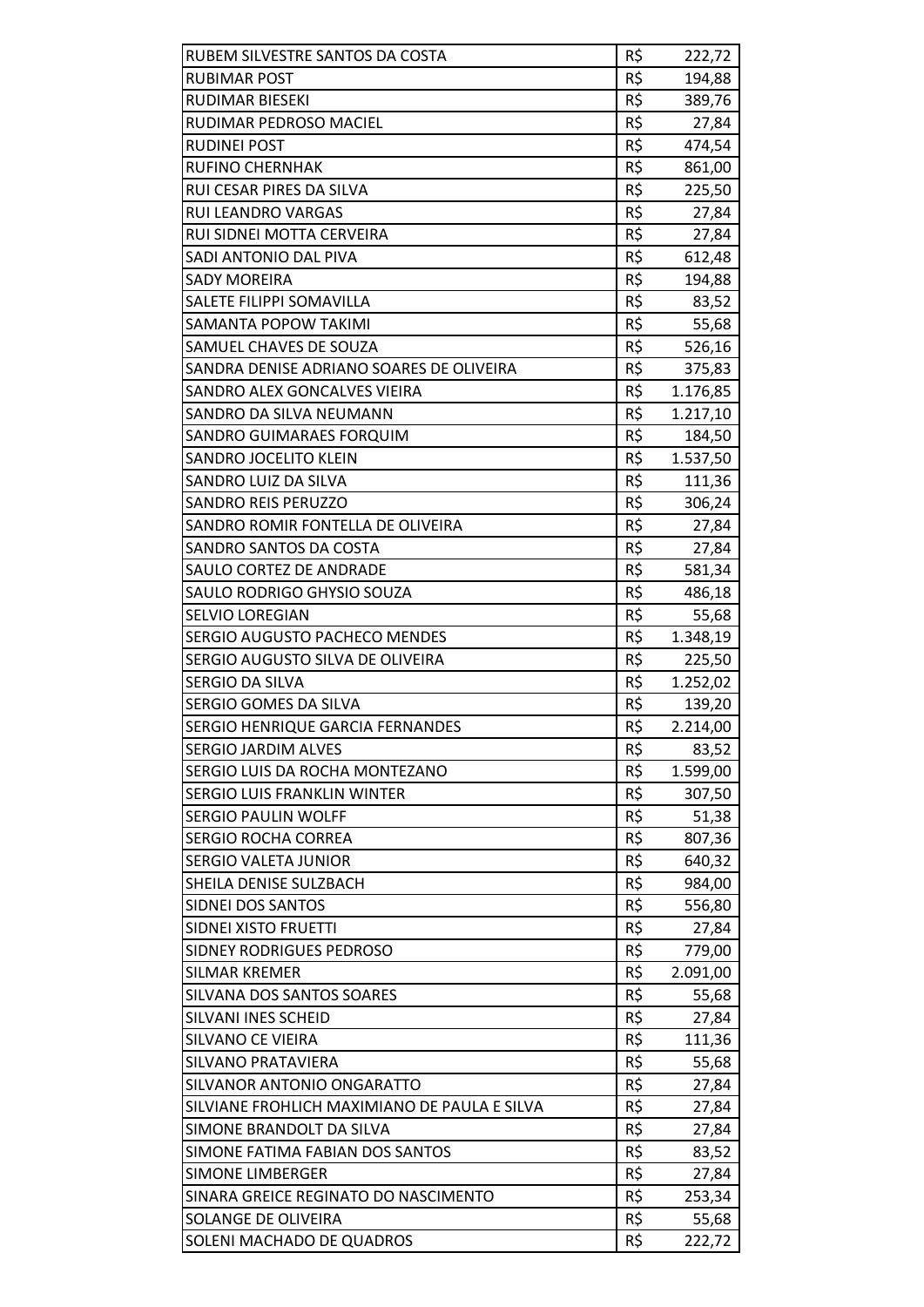| SONIA SIQUEIRA RISSETTI               | R\$ | 83,52    |
|---------------------------------------|-----|----------|
| SORIENE ROEHRS BORDIGNON              | R\$ | 492,00   |
| SUZETE LUZIA DETTENBORN               | R\$ | 55,68    |
| SYDNEI ROCHA GONCALVES                | R\$ | 27,84    |
| <b>TADEU ANTONIO RORIG</b>            | R\$ | 111,36   |
| TAILIZE DE CARLI                      | R\$ | 27,84    |
| TAINA BERNARDI BESSA                  | R\$ | 250,56   |
| <b>TALVIRONE KRETSCHMER</b>           | R\$ | 27,84    |
| TANIA KUNSLER DE OLIVEIRA             | R\$ | 1.352,97 |
| TATIANA CEZIMBRA DA COSTA             | R\$ | 268,02   |
| TEOFILO JOSE MODZEISKI                | R\$ | 1,41     |
| <b>THALES POLESSO</b>                 | R\$ | 27,84    |
| THIAGO BARZOTTO                       | R\$ | 27,84    |
| THIAGO BAVARESCO NUNES                | R\$ | 59,53    |
| THIAGO DE HERMANN PRESTES             | R\$ | 55,68    |
| THIAGO MENEZES DA SILVEIRA            | R\$ | 27,84    |
| THIAGO PINTO DA CUNHA                 | R\$ | 1.799,70 |
| THIAGO SILVA DOS ANJOS                | R\$ | 375,83   |
| THIAGO VILANOVA                       | R\$ | 451,00   |
| THOMAZ JOB DA LUZ                     | R\$ | 456,08   |
| THYAGO BITENCOURT MILIONI             | R\$ | 55,68    |
| <b>TIAGO ALVES MENDES</b>             | R\$ | 27,84    |
| TIAGO AMARAL KELBOUSCAS               | R\$ | 437,84   |
| TIAGO BORGES SILVA                    | R\$ | 55,68    |
| TIAGO DA SILVA BARBOSA                | R\$ | 225,50   |
| TIAGO DA SILVA PACHECO                | R\$ | 1.397,04 |
| TIAGO DE OLIVEIRA MARTINS             | R\$ | 81,37    |
| <b>TIAGO GONCALVES FAGUNDES</b>       | R\$ | 55,68    |
| TIAGO HERENCIO FERREIRA               | R\$ | 403,67   |
| TIAGO LEMOS DA SILVA                  | R\$ | 751,68   |
| TIAGO LUIS MEDINA                     | R\$ | 612,48   |
| TIAGO MACHACHESKI MARCHI              | R\$ | 184,50   |
| <b>TIAGO MARQUES DE JESUS</b>         | R\$ | 111,36   |
| TIAGO MATIELLO                        | R\$ | 683,33   |
| TIAGO PERES DA SILVA                  | R\$ | 2.432,65 |
| <b>TOVAR DALLEGRAVE</b>               | R\$ | 369,00   |
| UBIRAJARA CORVELLO PEREIRA            | R\$ | 307,50   |
| UBIRAJARA JUSTO MENDONCA              | R\$ | 2.091,00 |
| UBIRATAN DA CUNHA GUILHERME           | R\$ | 55,68    |
| <b>UGLAIR MORAES MACHADO</b>          | R\$ | 584,64   |
| ULISSES DA SILVEIRA CARVALHO          | R\$ | 111,36   |
| ULISSES SANTOS VAQUEIRO               | R\$ | 1.062,11 |
| VAGNER EICH DA SILVA                  | R\$ | 25,69    |
| VAGNER FRANCISCO DE AZEVEDO           | R\$ | 27,84    |
| VAGNER MACHADO DE FREITAS             | R\$ | 1.537,50 |
| <b>VAGNER SCUSSEL</b>                 | R\$ | 8,60     |
| <b>VALDAIR PASTORIO</b>               | R\$ | 1.476,00 |
| VALDAIR VIEGAS FERREIRA               | R\$ | 417,60   |
| VALDEMAR CAMARGO ATHAYDE              | R\$ | 55,68    |
| <b>VALDEMIR CREMONINI</b>             | R\$ | 27,84    |
| <b>VALDERI MARCOLIN</b>               | R\$ | 55,68    |
| VALDESON MEDINA DE FREITAS            | R\$ | 111,36   |
| VALDIR BALTAZAR FIGUEIREDO DOS SANTOS | R\$ | 55,68    |
| VALDIR DEFAVERI                       | R\$ | 111,36   |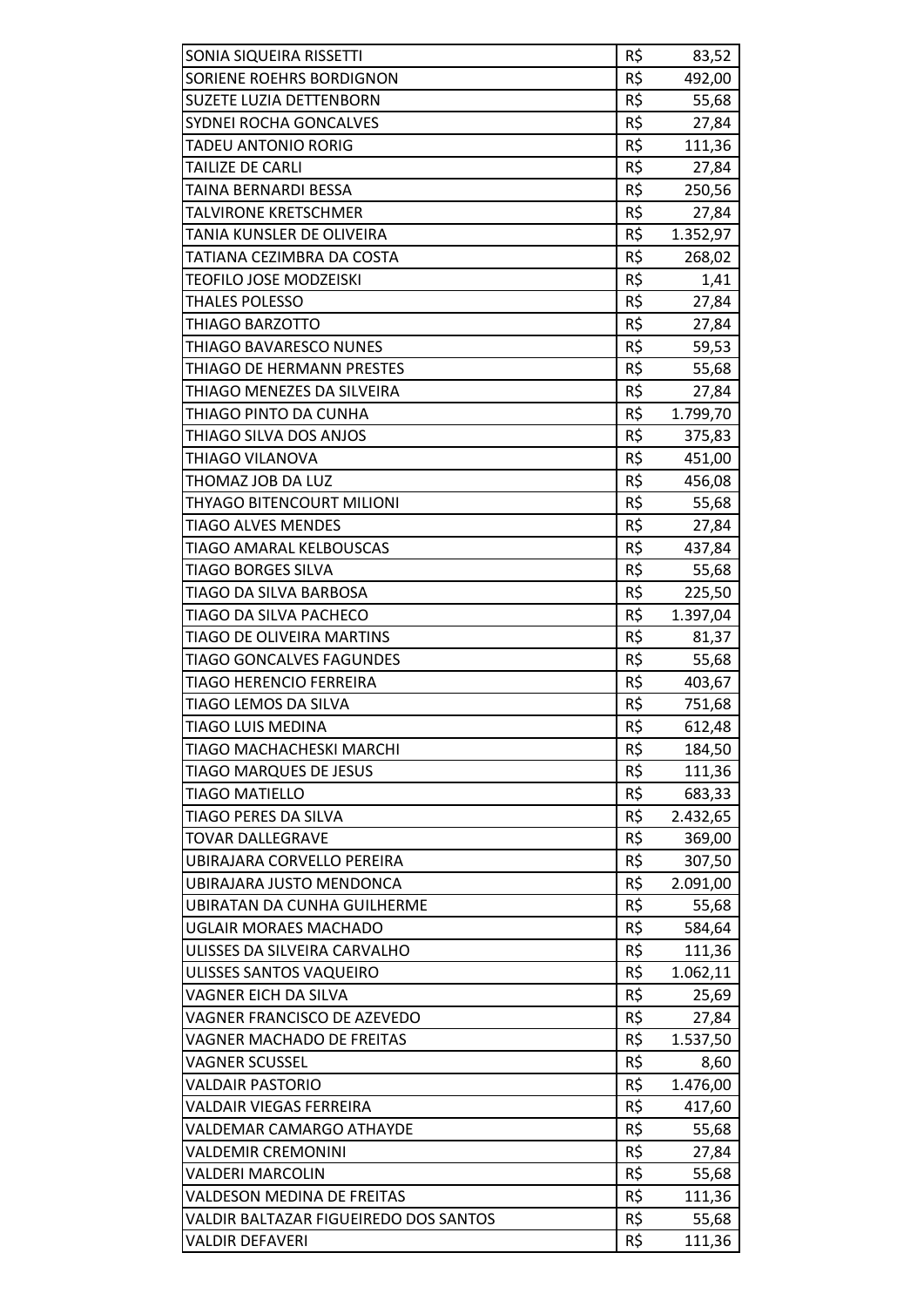| <b>VALDIR GRAEFF</b>                | R\$ | 1.414,50 |
|-------------------------------------|-----|----------|
| <b>VALDIR PEREIRA</b>               | R\$ | 922,50   |
| <b>VALDIR SCHMITT</b>               | R\$ | 250,56   |
| VALERIO MOREIRA DOS SANTOS          | R\$ | 83,52    |
| <b>VALKIRIA CARDOSO LOPES</b>       | R\$ | 139,20   |
| <b>VALMIR BORGES SOARES</b>         | R\$ | 676,50   |
| VALMIR DOS SANTOS FERREIRA          | R\$ | 83,52    |
| <b>VALMIR JOSE GRAZZIOTIN</b>       | R\$ | 27,84    |
| <b>VALMOR WEIRICH</b>               | R\$ | 111,36   |
| VALNERI ARAUJO DA SILVA JUNIOR      | R\$ | 403,67   |
| <b>VANDER BERNARDI</b>              | R\$ | 55,68    |
| VANDERLEI JOSE PERIN                | R\$ | 83,52    |
| <b>VANDERLEI LUIS DALLE</b>         | R\$ | 27,84    |
| <b>VANDERSON RATCZ BORGES</b>       | R\$ | 27,84    |
| VANESSA BARRETO ALVES HOPPERDIZEL   | R\$ | 27,84    |
| VANESSA DA COSTA VIEIRA KLUSENER    | R\$ | 111,36   |
| VANESSA DE VARGAS BUZATTO KUPKA     | R\$ | 811,55   |
| VANESSA PIRES DA SILVA              | R\$ | 307,50   |
| VANINA DEGRANDI                     | R\$ | 253,34   |
| <b>VANONI BORGES BORTOLAS</b>       | R\$ | 888,84   |
| VERA LUCIA AMARAL KREIBICH          | R\$ | 27,84    |
| VERA LUCIA BARTH WARKEN             | R\$ | 309,02   |
| <b>VERA LUCIA FONTANA</b>           | R\$ | 27,84    |
| VERA LUCIA SILVEIRA SOARES          | R\$ | 27,84    |
| <b>VERIDIANA FLESCH</b>             | R\$ | 361,92   |
| VICTOR ANDREI MARQUES DE ARAUJO     | R\$ | 27,84    |
| VICTOR HUGO CAMPOS FERRUGEM         | R\$ | 779,00   |
| VICTOR JOSE DOS REIS RAMIRES        | R\$ | 27,84    |
| <b>VILMAR GONCALVES DA SILVA</b>    | R\$ | 738,00   |
| <b>VILMAR KOERBES</b>               | R\$ | 492,00   |
| VILMAR SIRINEU MORAES DOS SANTOS    | R\$ | 391,02   |
| VILSON DA SILVA ESCOBAR             | R\$ | 83,52    |
| VILSON DE CAMARGO RIBEIRO           | R\$ | 27,84    |
| VINICIUS DA SILVA MILANO            | R\$ | 72,84    |
| VINICIUS OLIVEIRA TRINDADE          | R\$ | 738,00   |
| <b>VINICIUS PACZEK MACHADO</b>      | R\$ | 396,84   |
| VINICIUS VASCONCELOS SAMPAIO        | R\$ | 167,04   |
| <b>VINICIUS WAILER TRINDADE</b>     | R\$ | 194,88   |
| <b>VITERIO REISDERFER</b>           | R\$ | 1.476,00 |
| VITOR CESAR SARAIVA PORTO           | R\$ | 553,50   |
| VITOR CRISTIANO REZENDE QUEIROZ     | R\$ | 27,84    |
| <b>VITOR LUIS BRINKHUS</b>          | R\$ | 184,50   |
| VIVIANA CASARIL                     | R\$ | 1.107,00 |
| VIVIANE JUNQUEIRA DE MORAES         | R\$ | 1.107,00 |
| <b>VIVIANI STROGULSKI FLORES</b>    | R\$ | 25,69    |
| VLADEMIR REZENDE DE MOURA           | R\$ | 281,18   |
| <b>VLADIMIR MORBENE RAMOS</b>       | R\$ | 528,96   |
| VLADIMIR PRYTOLUK                   | R\$ | 250,56   |
| VLADIR JOSE DA SILVA                | R\$ | 27,84    |
| <b>VOLMIR DE FREITAS COELHO</b>     | R\$ | 779,00   |
| <b>VOLMIR GODINHO ALVES</b>         | R\$ | 184,50   |
| VOLMIR JOSE DE CASTRO               | R\$ | 1.095,62 |
| <b>VOLMIR SALLES</b>                | R\$ | 77,07    |
| <b>VOLNECI DOMINGUES DOS SANTOS</b> | R\$ | 676,50   |